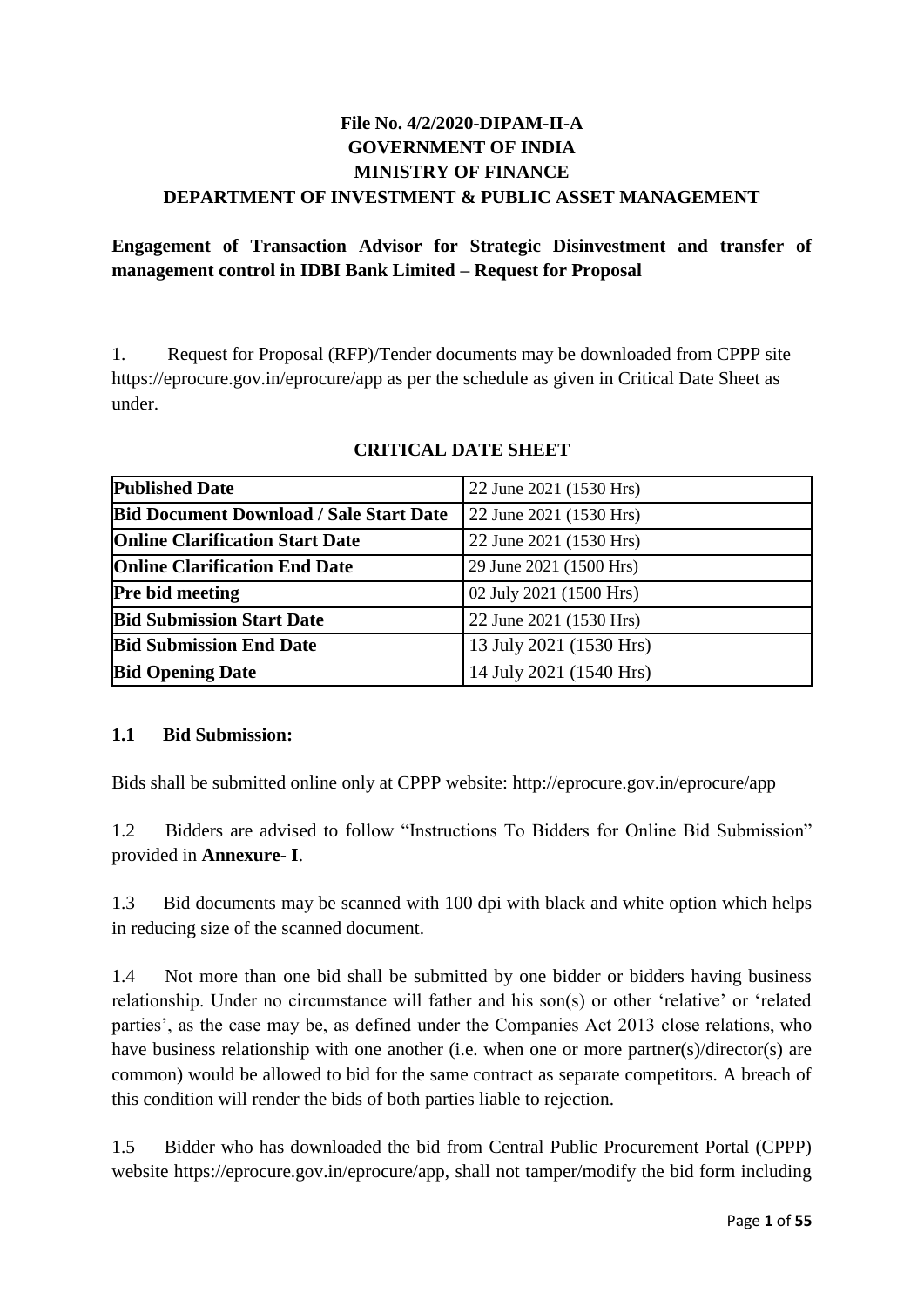downloaded price bid template in any manner. In case if the same is found to be tampered /modified in any manner, bid will be completely rejected, EMD/ non-returnable Fee would be forfeited and bidder would be liable to be banned from doing business with Department of Investment and Public Asset Management (DIPAM).

1.6 Intending Bidders are advised to visit this website regularly till closing date of submission to keep themselves updated as any change/ modification in the 'Request for Proposal (RFP)' will be intimated through this website only by corrigendum / addendum/ amendment.

1.7 Bids will be opened as per date/time as mentioned in the RFP Critical Date Sheet. After online opening of Technical-Bid the results of their qualification as well Price-Bid opening will be intimated latter.

# **2. Introduction**

2.1 In Budget speech of 2020-21 Finance Minister, inter-alia, made the announcement of Disinvestment of IDBI Bank Ltd. Hon'ble Finance Minister reiterated the importance of completing strategic disinvestment of IDBI Bank Ltd in FY2021-22 in her budget speech of 2021-22.

2.2 Industrial Development Bank of India (IDBI) is a Listed Entity which was constituted under the Industrial Development Bank of India Act, 1964 as a Development Financial Institution (DFI) and came into being as on July 01, 1964, vide Govt. notification dated June 22, 1964. It was regarded as a Public Financial Institution in terms of the provisions of Section 4A of the Companies Act, 1956. It continued to serve as a DFI for 40 years till the year 2004. After that it was transformed into a Bank. To transform it into a Bank, the Industrial Development Bank (Transfer of Undertaking and Repeal) Act, 2003 (Repeal Act) was passed repealing the Industrial Development Bank of India Act, 1964. In terms of the provisions of the Repeal Act, a new company under the name of Industrial Development Bank of India Limited (IDBI Ltd.) was incorporated as Banking Company under the Companies Act, 1956 on September 27, 2004. Thereafter, the undertaking of IDBI was transferred to and vested in IDBI Ltd. with effect from October 01, 2004. Later on, the name of the Bank was changed to IDBI Bank Ltd. with effect from May 07, 2008, upon the issue of the Fresh Certificate of Incorporation by Registrar of Companies, Maharashtra. In 2016, the Government of India decided to reduce its stake in IDBI Bank Ltd. Taking note of this, LICI, after taking approval of the Insurance Regulatory and Development Authority of India (IRDAI) and other approvals, acquired 51% controlling stake in IDBI. Consequently, IDBI Bank Ltd. was re-categorized as a Private Sector Bank, with retrospective effect from January 21, 2019. As on 31.03.2019, the GoI Shareholding was 47.11%, the shareholding of Promoters (Life Insurance Corporation of India) was 51.00% and shareholding of Public was 1.89% Post QIP of December, 2020 the GoI shareholding in IDBI Bank is at 45.48%, LIC at 49.24% and the Non-promoter (Public) shareholding has increased to 5.29%. IDBI Bank Ltd. has registered Office in Mumbai.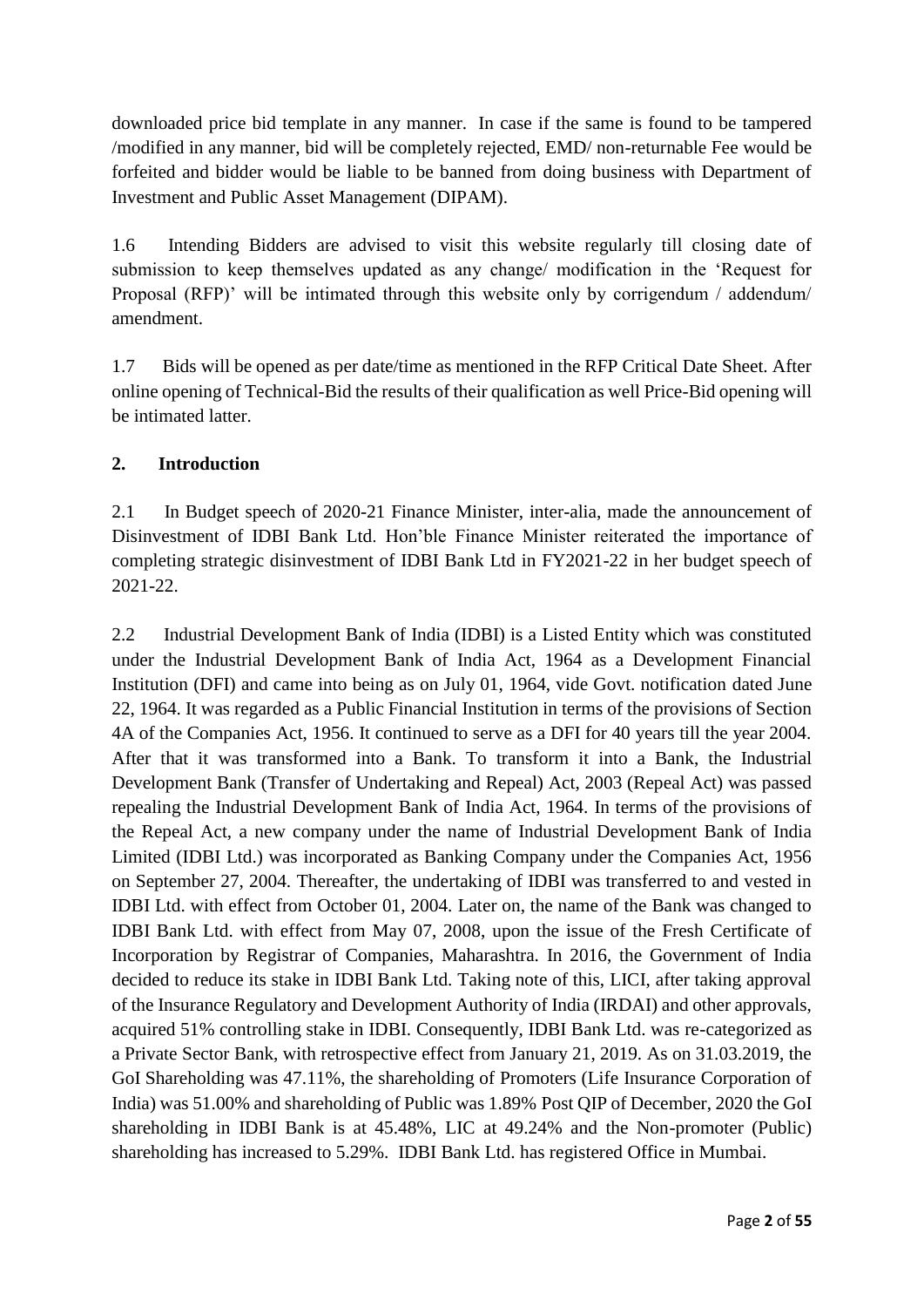## **3. Proposal**

3.1 At present, IDBI Bank is classified as a Private sector bank by RBI with GoI shareholding at 45.48%, Life Insurance Corporation of India (LICI) shareholding at 49.24% and the Non-promoter shareholding at 5.29%.

3.2 DIPAM on behalf of the Government of India (GoI) proposes to engage one Transaction Advisor from reputed professional consulting firms / investment bankers / merchant bankers / financial institutions / banks, for facilitating/assisting DIPAM in the process of strategic disinvestment of IDBI Bank Ltd. along with transfer of management control, till completion of the transaction, unless called off by GoI.

### **4. Scope of Work of Transaction Advisor (TA)**

4.1 The Transaction Advisor (TA) will be required to undertake tasks related to all aspects of the proposed strategic disinvestment culminating into successful completion of the transaction and would, inter alia include but not limited to advising and assisting GOI on modalities of disinvestment and the timing; recommend the need for other intermediaries required for the process of sale/disinvestment and also help in identification and selection of the same with proper Terms of Reference; preparation of all documents like Preliminary Information Memorandum (PIM), Confidential Information Memorandum (CIM), Request for Proposal (RFP), Confidentiality Agreement etc.; structuring the transaction; organizing roadshows, suggesting measures to fetch optimum value; positioning of the strategic sale, inviting and evaluating the bids, assisting and professionally guiding during the negotiations with prospective buyers, drawing up the sale/other agreements and advising on post-sale matters on a continuous basis. The Terms of Reference (ToR) would include:

(i) Advising GoI on the modalities and the timing of the strategic disinvestment of IDBI Bank Limited and preparing and submitting a detailed operational scheme to successfully implement the strategic disinvestment process, indicating tentative timelines for each activity.

(ii) Preparing the deal collateral for the transaction including but not limited to:

(a) Preliminary Information Memorandum ("PIM") with intent to providing prospective buyers information about IDBI Bank Limited and its business to enable them to send in their Expression of Interest.

(b) Confidential Information Memorandum ("CIM") covering detailed information about IDBI Bank Limited and its business.

(iii) Advise and assist GoI in identifying and selecting specialized professional intermediaries required for the transaction to be appointed by GoI and their work to be coordinated by the Advisor.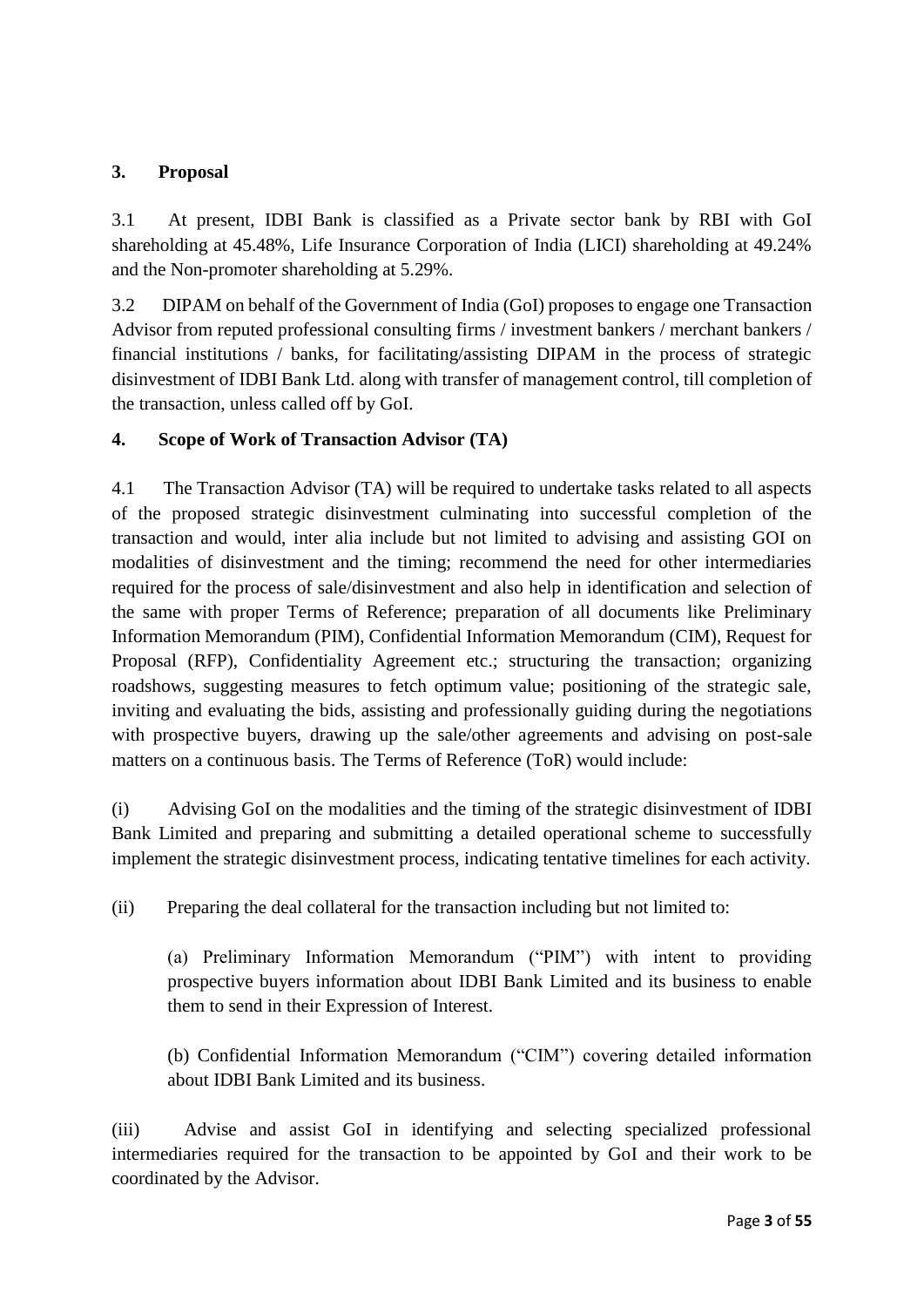(iv) Facilitating execution of Non-Disclosure Agreements ("NDA") and subsequent communication and providing the bidders with information on the asset and the transaction.

(v) Finalizing the process of strategic disinvestment (through bidding/ auction etc).

(vi) Supporting IDBI Bank Limited. in setting up of the e-data room and assisting in the smooth conduct of the due diligence process.

(vii) Positioning the divestment of GoI equity in IDBI Bank Limited. to organize roadshows and to generate interest among the prospective buyers/ purchasers/ investors.

(viii) Managing a transparent process of bidding/interest solicitation from potential buyers including:

> (a) Preparation and issuance of advertisement/RFP etc.; and organizing pre-bid meeting(s) and site visit(s).

> (b) Analysis of and framing/drafting replies to queries of prospective bidders and making necessary modifications, if required in the bid documents.

> (c) Invitation and evaluation of bids from prospective purchasers/ investors and preparation of requisite documents leading to short listing of bidders for negotiations.

(ix) Assisting in negotiations with shortlisted bidders.

(x) Assist GoI in fixing the range of the fair reserve price considering the valuation of IDBI Bank Limited, based on the methods employed in the financial services sector and highlighting the pros and cons of various methods and also highlighting the fact that many variations of these valuations exist. The GoI will have the option of valuation done from any other agency.

(xi) Preparation and execution of requisite agreements (share purchase agreement, shareholders' agreement etc.), and all legal documentation required for execution of the transaction on behalf of GoI, on mutually acceptable terms with the successful bidder.

(xii) Ensuring compliance of applicable regulatory requirements including obtaining statutory approvals and clearances, wherever necessary, and coordinating and monitoring the progress of the transaction until its completion.

(xiii) Assist in closure of the transaction.

(xiv) Assist in the process of Strategic Sale.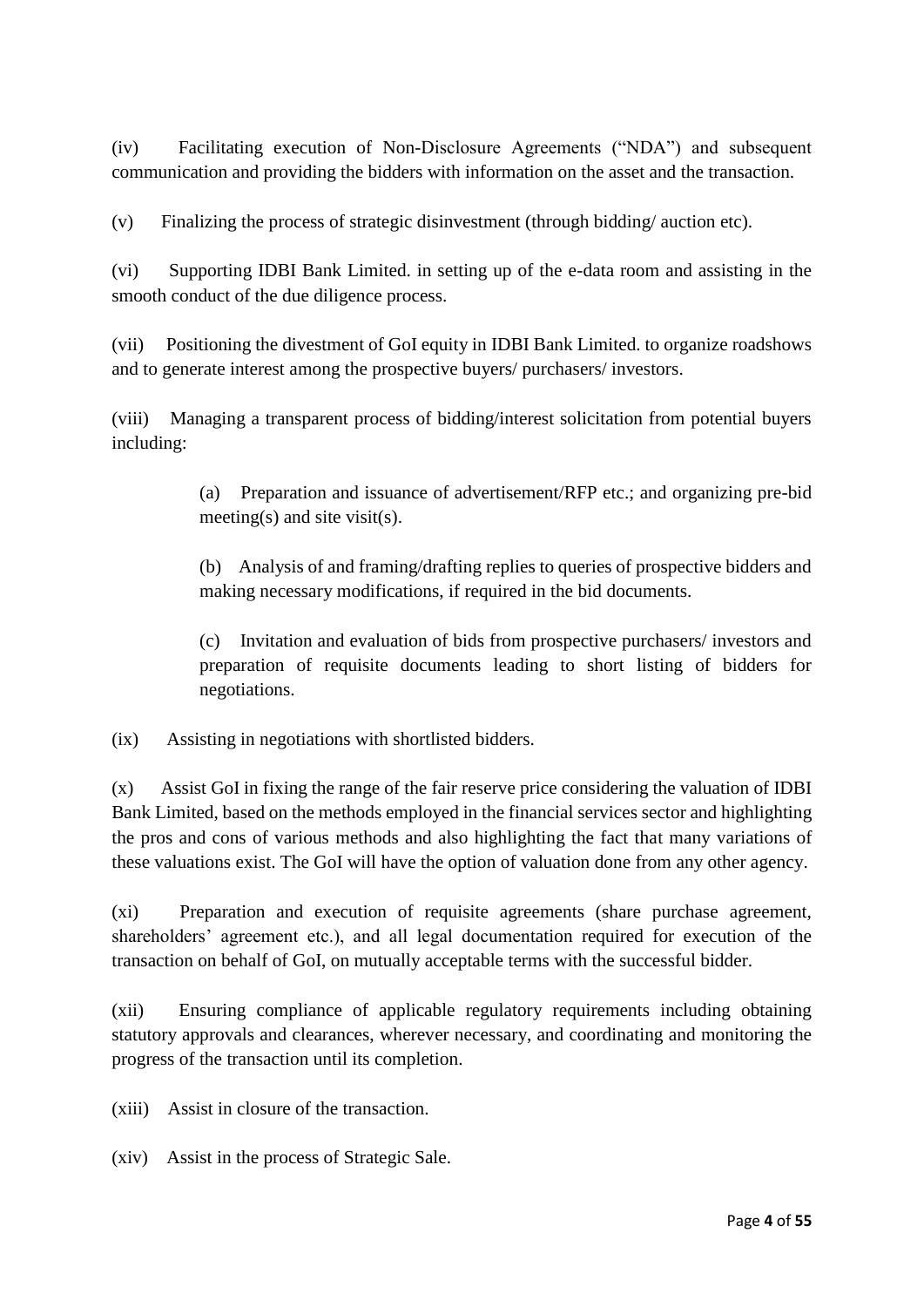(xv) Advising on post-sale matters, if any.

(xvi) Providing any other analytical and transactional support required by GoI for successful completion and help in structuring of the transaction.

4.2 The ToR mentioned above are indicative and non-restrictive in nature. There may be some services relevant but not expressly captured in the aforesaid Scope of Work, which upon being brought to the notice of the Advisor by GoI will also form an integral and mandatory part of the ToR.

### **5. Eligibility**

5.1 Bidder should be a reputed professional financial consulting firm/investment banker/ merchant banker/financial institution/bank having experience of at least 5 years for providing advisory services for strategic disinvestment/strategic sale/M&A activities/ private equity investment transaction.

5.2 Any person / company that owns more than 50% equity interest (on a fully diluted basis) in the Merchant Banker or controls (as defined in Companies Act, 2013) the Merchant Bankers, will not be permitted to participate in the competitive process for acquisition of IDBI Bank. For clarity, parent entity cannot participate in transaction process in case the selected bidder is subsidiary of an existing retail bank.

5.3 (i) Public Sector Banks cannot participate as Bidders for acquisition of IDBI Bank in the transaction process.

 (ii) Subsidiaries of IDBI Bank (IDBI Capital Markets) cannot participate as Bidders (for TA) in this RFP.

5.3.1 Under no circumstances, selected Transaction Advisor shall be allowed to withdraw from the assignment, or else his withdrawal will debar him from consideration in any of DIPAM's transactions for 2 years.

5.4 Bidders should have advised, handled and successfully completed at least one transaction of strategic disinvestment/strategic sale/M&A activities/private equity investment transaction of the size of **Rs. 5000 crore or more during the period from 1st April, 2016 to 31st March, 2021.**

5.5 The interested parties are required to furnish an Affidavit-cum-Undertaking in the format as in **Annexure-2** regarding 'no conviction' and 'no conflict of interest'.

5.6 In case the interested Transaction Advisor is a subsidiary of an existing retail bank, they need to provide documentation explaining firewall / Chinese-wall structure to maintain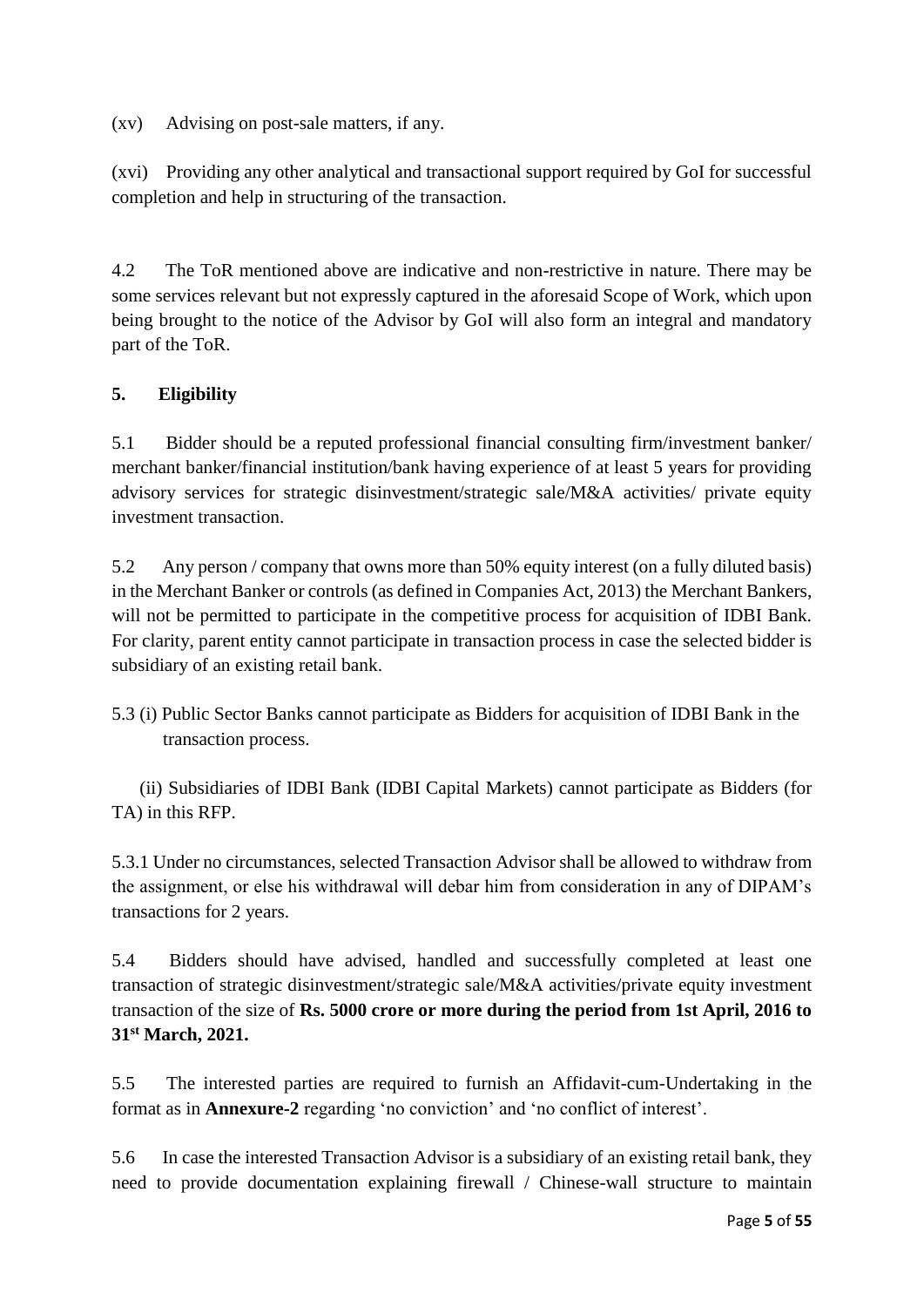confidentiality and conflict of interest. As highlighted in clause 5.2 above, the parent cannot participate in the acquisition of IDBI Bank.

5.7 The Government has prescribed guidelines for qualifications for Advisors for disinvestment process vide O.M. No. 5/3/2011-Policy dated 8th June, 2011, enclosed at **Annexure- 3**. The interested Bidders fulfilling eligibility criteria mentioned in paragraph 5.1 above are advised to go through the guidelines and if eligible, furnish the following certificate as a part of the Proposal,

"We certify that there has been no conviction by a Court of Law or indictment/adverse order by a regulatory authority for a grave offence against us or any of our parent, subsidiaries or associate companies as defined under Companies Act, 2013. It is further certified that there is no investigation pending against us or our parent, subsidiaries or associate companies or the CEO, Directors/Managers/ Employees of our concern or of our parent, subsidiaries or associate companies (s) except as explicitly disclosed. It is certified that no conflict of interest as defined in O.M. No. 5/3/2011-Policy dated 8th June, 2011 exists as on date except as explicitly disclosed and if in future such a conflict of interest arises, we will intimate the same to the Government of India.

Further, we certify that as on the date we are not advising or acting on behalf of or associated with any other person or entity (including any company, partnership, proprietary concern or individual or an HUF or association of persons or body of individuals) which is engaged in the same line of business as that of IDBI Bank Limited (being disinvested), in respect of any transaction of same nature as the transaction for which the Government and/or IDBI Bank Limited (being disinvested) is proposing to select the Adviser, except for the list of the mandates, duly signed by us, in the same line of business and for the same type of transaction as enclosed.

Further, we certify and undertake that for a period commencing from the date of our appointment (if so appointed) as the Adviser till the completion of the transaction, we shall keep the Government informed of any mandate/contracts entered into, to advise or act on behalf of or associate ourselves with, any other person or entity (including any company, partnership, proprietary concern or individual or an HUF or association of persons or body of individuals) which is engaged in the same line of business as that of IDBI Bank Limited being disinvested, in respect of any transaction of same nature as the transaction in respect of which we have been appointed as the Adviser."

(The certificate should be signed by the authorized signatory of the Bidder.)

Note: (i) The content of the certificate must not be changed. Clarification, if any, may be provided separately. In case any disclosures are made regarding investigations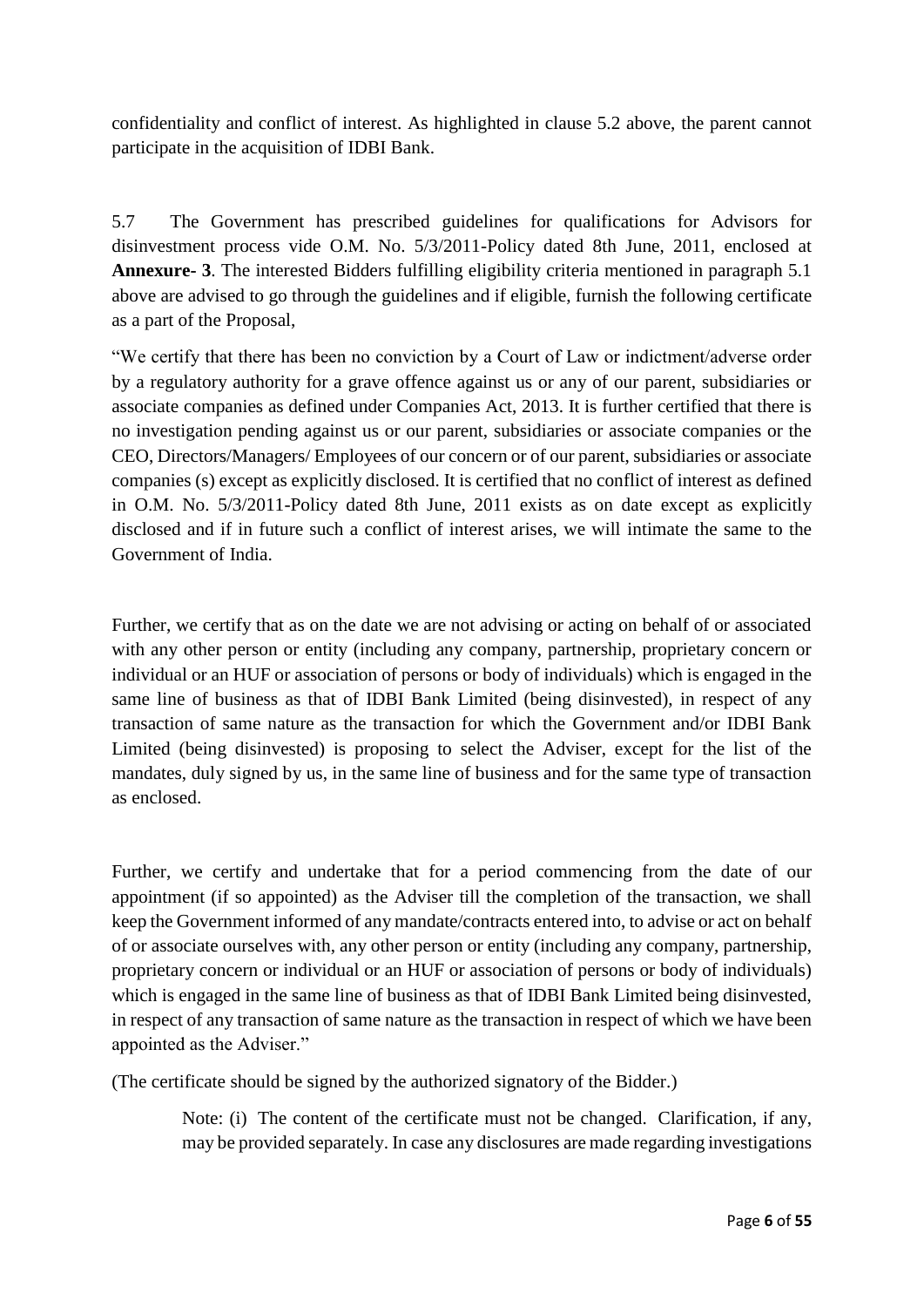or conflict, the decision of DIPAM on impact of such disclosure on the eligibility of Bidder shall be final and binding.

(ii) "Sister concern" should be read as "Parent, Subsidiary and Associate" in O.M. No. 5/3/2011-Policy dated 8th June, 2011(Annexure-3).

### **6. PRE-BID MEETING:**

A pre-bid meeting will be held online as per critical date sheet, and VC link will be provided to those only who will send their queries, if any, in advance latest by one day before the meeting by e-mail to the Officer mentioned in para 16 below.

### **7. SUBMISSION OF PROPOSAL**

7.1 Proposals have to be submitted as per the following directions:

### (i) **Cover 1 (Online):**

- a. The bank draft/ pay order/digital payment (to be credited to Govt. Account No. 34663044146; IFSC: SBIN0000625, SBI, Central Secretariat Branch, New Delhi by using Inter Bank RTGS Code R42) of **Rs. 1,00,000 (Rupees One Lakh only)** payable at New Delhi in favour of Pay & Accounts Officers, DIPAM, as **non-refundable fee**. In case of digital payment, a proof of the same may be attached with the bid.
- b. "Certificate (Affidavit-cum-Undertaking), duly signed by the authorized signatory of the bidder as per **Annexure-2** mentioned in para 5.5. In case the certificate is not appropriately signed, digitally or otherwise, the proposal may be rejected by DIPAM.
- c. Authority letter authorizing the person of the bidder to sign the proposal and other documents.
- d. Covering letter on the Letter Head of Company/Firm for Bid submission by the Bidder enlisting documents attached indicating the page number; Profile of the organization with full particulars of the constitution, ownership and business activities; as well as CA audited financial accounts for the last three years to be furnished.
- e. Certificate, duly signed by the authorized signatory of the bidder certifying that in case of appointment, the Agreement for Advisory Services as per model attached at **Annexure-4** of this RFP would be signed by the bidder.
- f. Certificate that in case any of the members of the deal team indicated in proposal is not available for any reason like resignation etc. a person of equal qualification and experience would be made available with the approval of DIPAM.
- g. A certificate that the team assigned for the transaction would have one expert in strategic disinvestment; one expert in valuation and one expert in drafting of transaction documents. The format of the certificate is at **Annexure-5.**
- h. Certificate to the effect that in case of selection and appointment, a Performance bank guarantee fee amounting to **10% of the fee quoted,** will be given in the form of a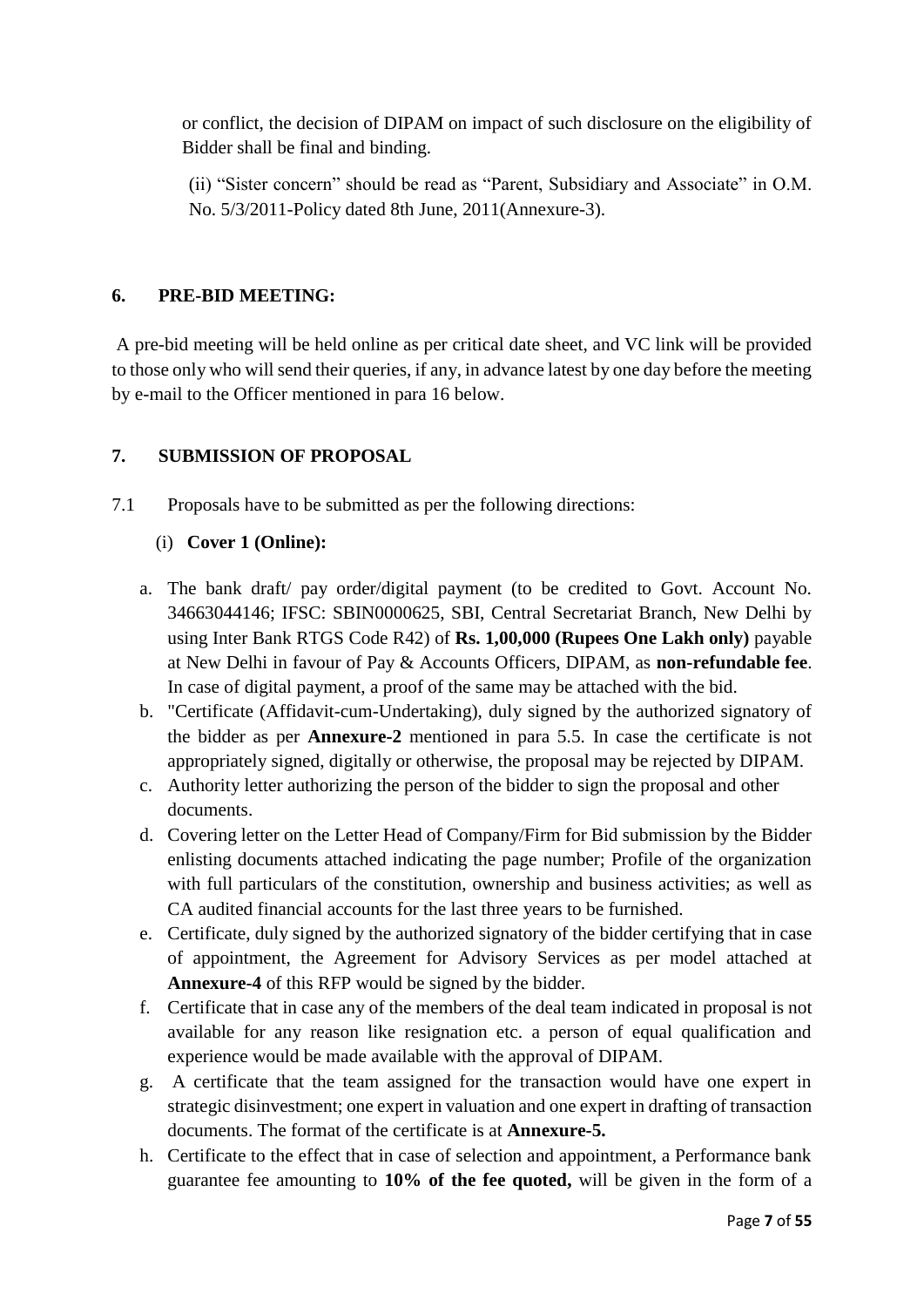demand draft or bank guarantee, which **shall be valid for one year** from the date of acceptance of the appointment/engagement letter (which should not be more than fifteen days from the date of issuance of appointment/engagement letter) shall be submitted alongwith the acceptance letter by the selected bidder(s). After submission of the acceptance letter to DIPAM as per the conditions mentioned in RFP, the appointment/engagement process shall be treated as complete.

- i. A certificate, that the **Performance Guarantee would be extended for a period of one year** by the bidder/appointed Transaction Adviser(s),if so required by DIPAM.
- j. Certificate on **unconditional bid** in the format at **Annexure-6**.
- k. Tender acceptance Letter as per **Annexure – 8**

(ii) **Cover 2 (Online):** containing the technical bid as per format in paragraph 8 below, to be opened in the presence of the bidders as per critical date sheet. The bidders are also required to send technical bid through soft copy to DIPAM after the opening of the bids.

(iii) **Cover 3 (Online):** The Financial bid should be submitted in the BoQ format provided online along with the RFP as per **Annexure-7**.

**Note:** *Financial Bid shall be opened only of those parties, who qualify in the technical evaluation.* 

# 7.2 **Bids shall be uploaded online to CPP portal before bid submission end date/ time as per critical date sheet.** *Manual bid submissions will not be accepted***.**

7.3 The Proposals will be downloaded from the CPP Portal and opened by the Bid - Opening Committee to check the veracity of the documents **as per critical date sheet.**

**Note: 1***. Bids with any conditionality shall stand summarily rejected. Financial aspects of the offer should not be disclosed in any way other than in Cover 3 in financial bid. Technical bids containing any indication to the financial bids will be rejected.*

2. *Incomplete bids, conditional bids, bids not conforming to the terms and conditions will be rejected by the GoI.*

3. *Misrepresentation of any fact within the bid documents would lead to cancellation of the contract apart from any other actions which GoI would be entitled to take.*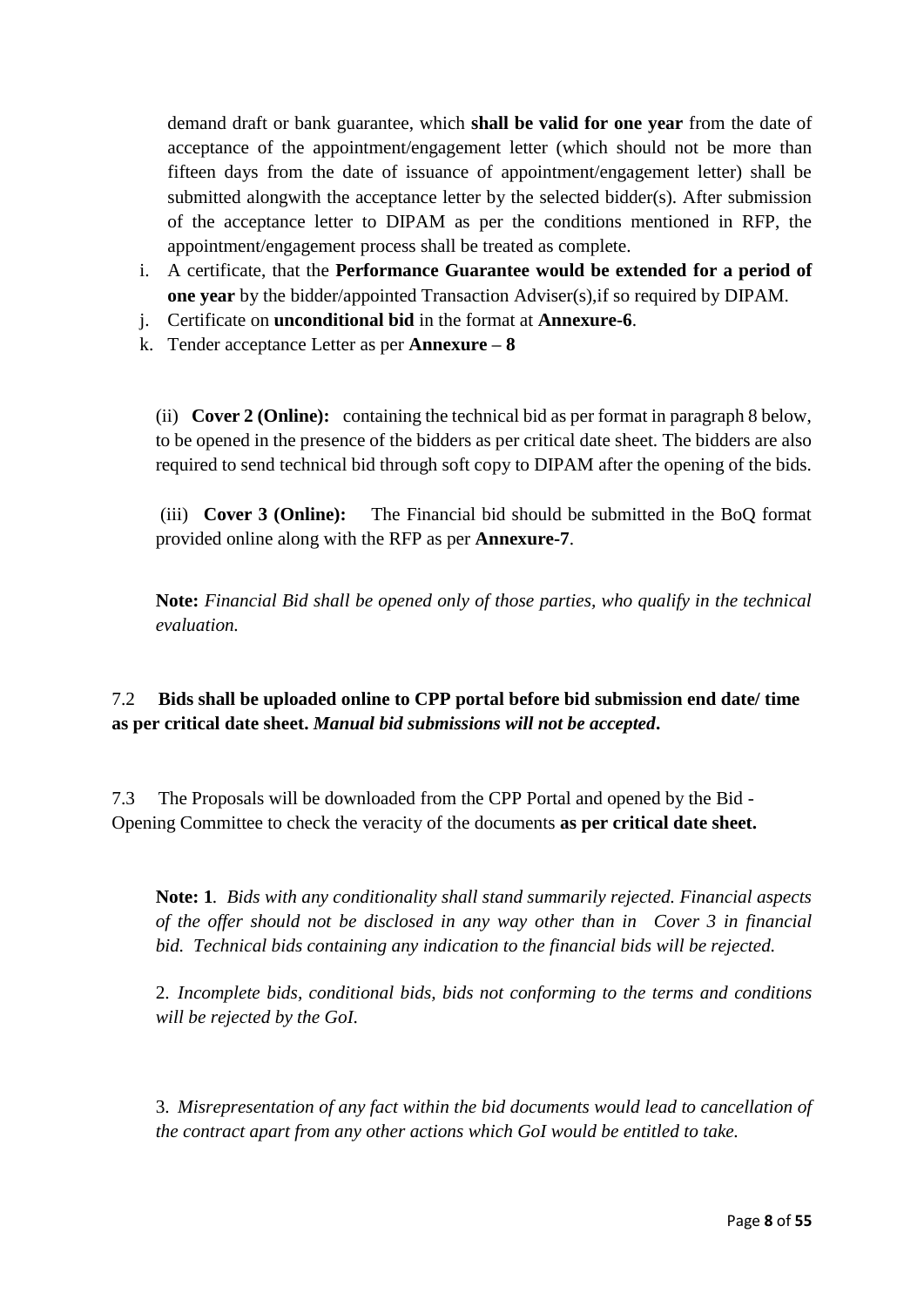7.4 The Government reserves the sole right to accept or reject any or all Proposals thus received without assigning any reasons thereof.

### **8. Format of the Technical Bid:**

# *Section (A) Strategic Sales Experience in India including merger & acquisition (weightage 10/100)*

- Nature of the Transaction handled  $&$  which side was represented buyer or seller
- Was the transaction for Government or quasi Government or private sector.
- The role played in the transaction.
- Intricacies experienced in the transactions
- Innovative work done on the transactions.
- Demonstrate with credible data and analysis, including league tables and any other data which you consider relevant, that you have extensive advisory experience on large and complex strategic transactions from the recent past.

# *Section (B) Strategic Sale Experience outside India including merger & acquisition (weightage 10/100)*

- Overall transaction handled by the entity or one of their overseas associates.
- Transaction in similar sector.
- Demonstrate with credible data that you have sufficient resources globally, as appropriate, in the areas of Financial Institutions advisory and/or equity capital markets to be able to advise the firm
- Mention the framework that will be followed to ensure that global best practices from your international counterparties is being leveraged towards the success of the transaction (frequency of the teams interacting, capacity in which they will help etc)

### *Section (C) Sector Expertise & Understanding of the Co.(weightage 10/100)*

- Indicate work done in the relevant sector like studies or research undertaken.
- Exhibit strength/expertise in the sector, if any.
- Exhibit strength/expertise in the legal framework administered by RBI for domestic banks.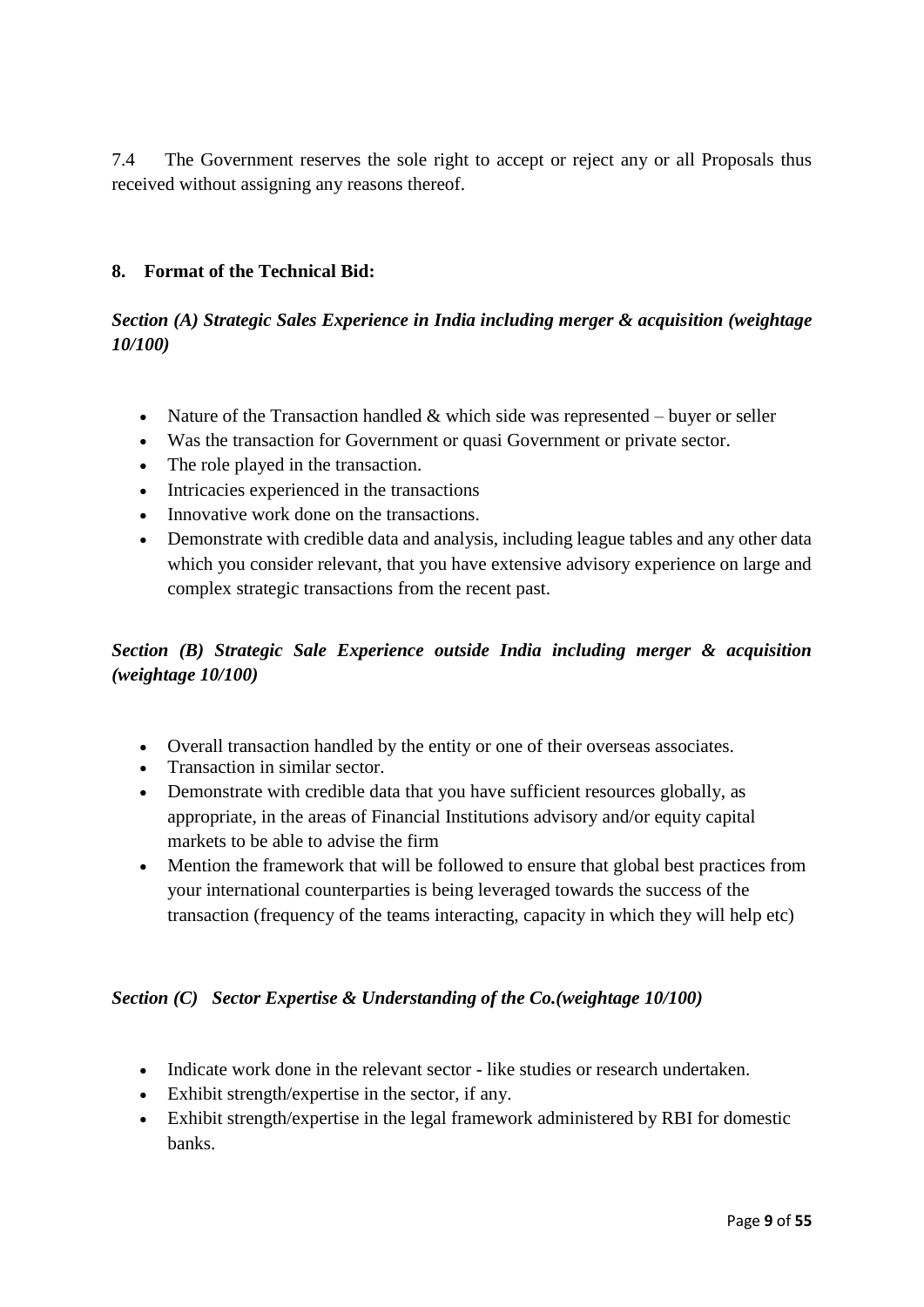• Provide an understanding of IDBI Bank ltd.'s transaction within these RBI laid legal framework and potential challenges with their potential solution

### *Section (D) Capital Market Experience (weightage 10/100)*

- Overall understanding of Indian capital market
- The work done related to capital market
- Is capital market experience relevant in the present case. If yes, specify how. Also indicate how the issue related to capital market shall be addressed.
- Advisory experience in India and globally on asset sales across sizes and sector with a specific focus on the financial services sector.
- Demonstrate with credible data that you have sufficient resources globally, as appropriate, in the areas of Financial Institutions advisory and/or equity capital markets to be able to advise the firm
- Experience in dealing with multiple stakeholders and complex transactions of national significance

#### *Section (E) Local Presence (weightage 10/100)*

- Commitment to India; fund deployed; period of operations
- Manpower Professionally qualified, experienced and highly capable staff.
- Office & other Infrastructure- Use of robust, secure and modern infrastructure and market information providers.
- Deal Team
- Who in the Deal Team has executed transactions mentioned in section 'A' above?

### *Section (F) Valuation Methodology (weightage 10/100)*

- Understanding of the Valuation Methodologies in perspective of a bank. Provide different deal structures within those valuation methodologies that can be leveraged to maximise the value of the transaction
- Which one is most suitable for the present case and reason thereof

### *Section (G) Marketing Strength (weightage 15/100)*

• Exhibit marketing strength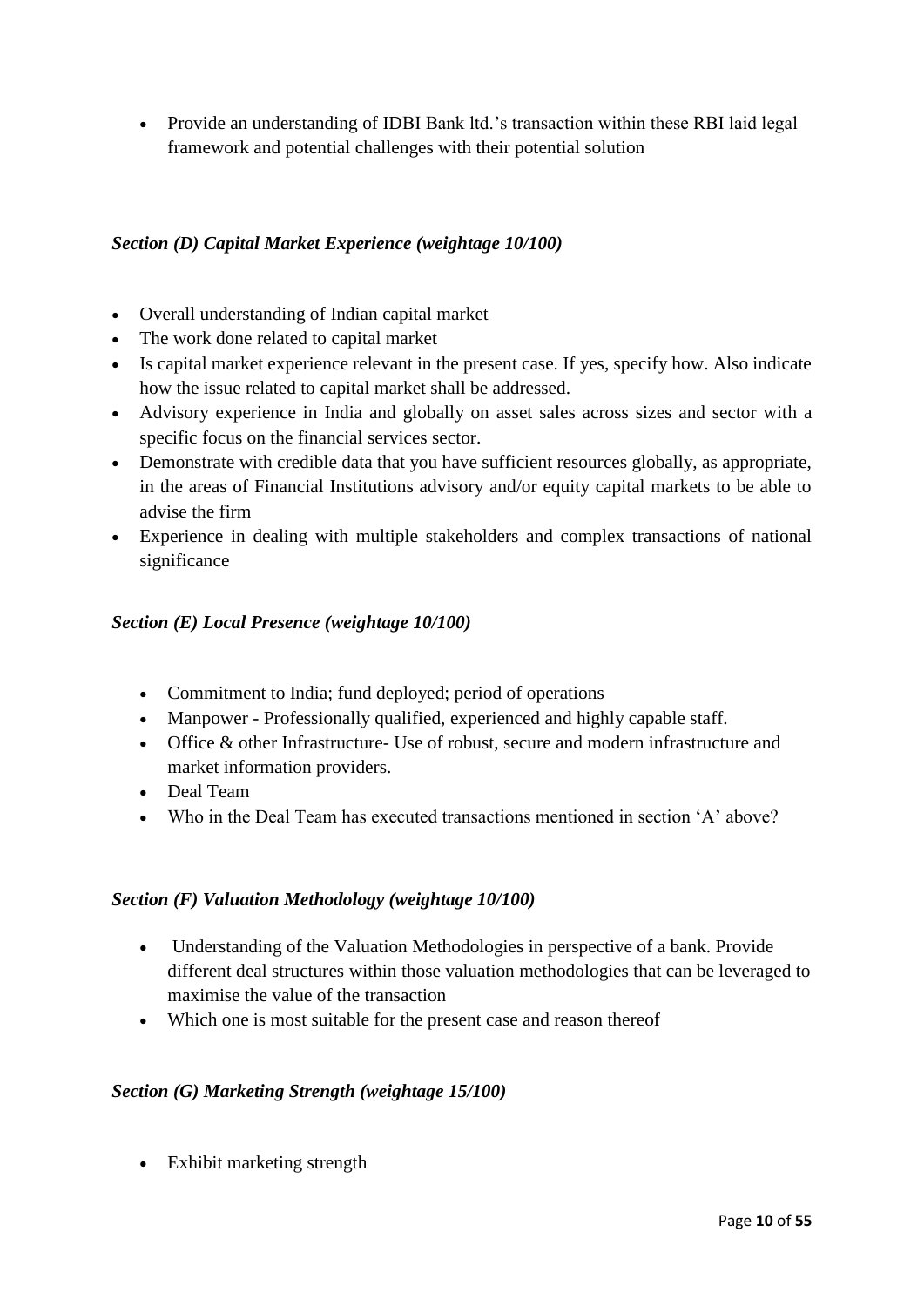- How does the strength help in the present case
- Proposed strategy for the present case.

### *Section (H) Transaction Structure (weightage 10/100)*

- Proposed structure and governance program
- The advantages of the proposed structure
- The strength in the proposed structure
- Detail out strategies for a successful sale
- Detailed work plan to ensure a successful disinvestment

### *Section (I) Deal Team and Manpower Commitment (weightage 15/100)*

- Details of core team that would work on the transaction.
- Details of other professionals who would provide back up support
- If subsidiary of a Bank with retail division, then the firewall mechanism in place for confidentiality of the deal
- Demonstrate with credentials that your team has the relevant Financial Institutions advisory and/or equity capital markets expertise and experience to be able to advise on formulating privatisation strategy and/or in executing a strategic transaction.
- Provide details of significant individual transactions including role in those transactions, and achievements.
- Internal framework to manage potential conflict of Interest and relevant separation strategy across teams to ensure confidentiality

**Note:** An undertaking, to be given by the bidder, that if during the process, any of the core team members is not available due to resignation, leave of absence, etc., another person of the same qualification and experience would be made available with the concurrence of Government.

### **9. BID EVALUATION**

9.1 The short-listed bidders would be required to demonstrate their credentials before an Inter-Ministerial Group (IMG) through a presentation, covering the areas/ criteria listed above, and to furnish one copy of the presentation immediately thereafter through email to the officer mentioned in Para 16 below. The date, time, and venue for the presentation will be intimated in due course on DIPAM's website, viz. [https://dipam.gov.in](https://dipam.gov.in/) .

9.2 The IMG would evaluate the Bidders, on the criteria mentioned in para 8 above, on the basis of their presentation and Proposals received and would shortlist them for the purpose of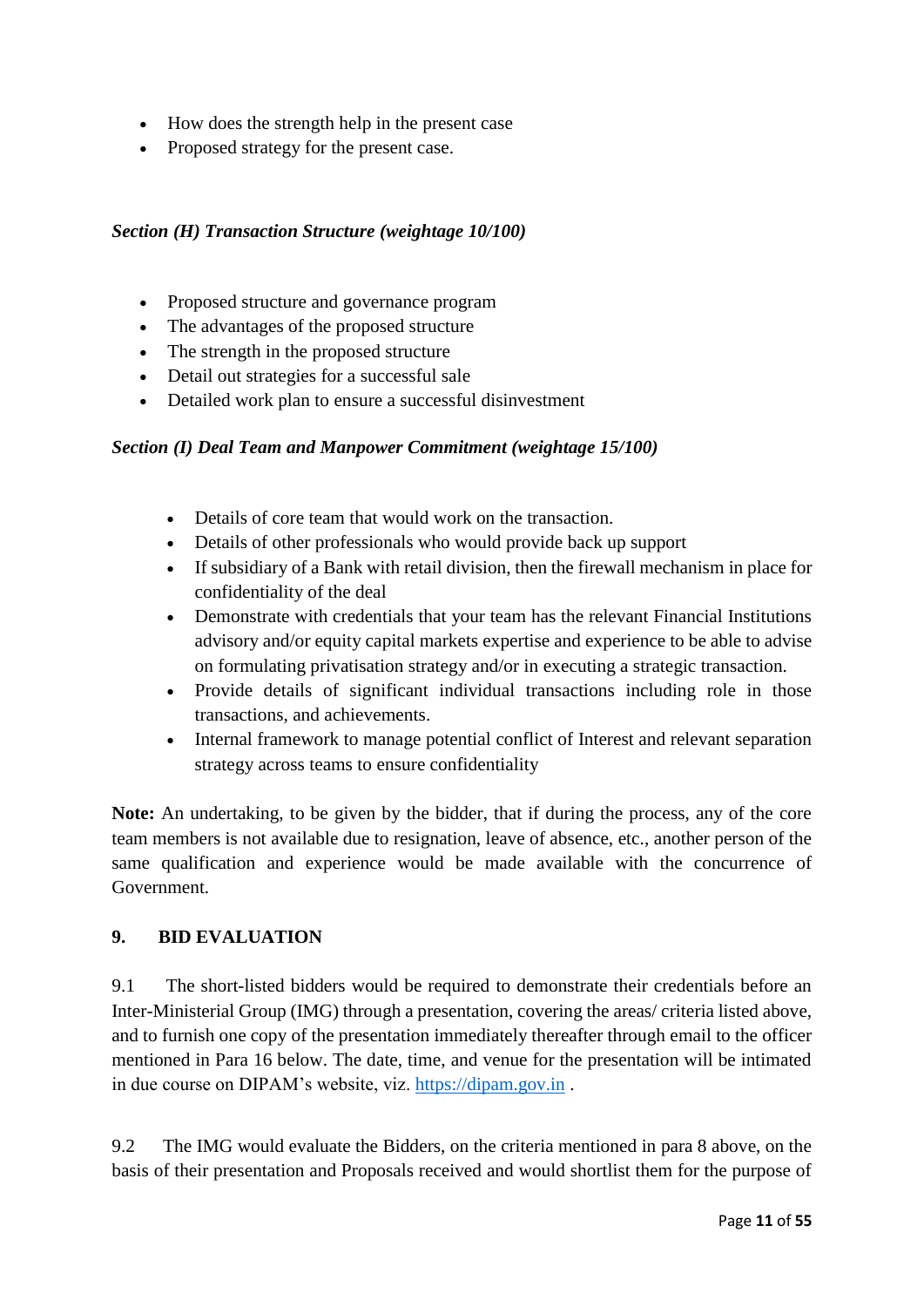opening of their Financial Bids. Only the parties scoring 70 marks /score out of 100, will be technically short-listed.

9.3 After the short-listing of Bidders based on their presentations, the IMG would open the Financial Bids of only the short-listed Bidders. The short-listed bidders, if so desired, may remain present at the time of opening of the financial bids. The qualifying marks and the marks scored by the shortlisted bidders will be announced before opening of the financial bids. The date and time of opening of the financial bids would be announced at the time of the presentations.

9.4 The marks scored by the shortlisted bidders in the technical evaluation will then be given a weightage of 80%. Similarly, the financial bids of the shortlisted bidders will be given a weightage of 20%. The score on the basis of Combined Quality Cum Cost based system (CQCCBS) of technical and financial bids will determine the H1, H2, H3 and so on.

9.5 The party scoring the highest points/marks (H1) based on the above principles would be appointed Transaction Adviser for the transaction.

9.6 Consortium bids will not be allowed.

9.7 Sub-contracting of the assignment will not be allowed. However, the successful bidder once appointed as Advisor can take help from its own Overseas/Domestic Associates for transaction. The appointed Advisor shall be solely responsible for all the required deliverables.

9.8 In case of a tie in marking, the bidder who has the highest technical score will be selected.

# **10. REQUIREMENT FOR FINANCIAL BIDS:**

10.1 **The Bidder is required to quote a Transaction fee as a lump sum in Indian Rupees.**  The fee quoted by Bidder should be inclusive of all applicable taxes, cess, duties etc., **but exclusive of GST**. The fee will be payable in Indian rupees after successful completion of the transaction.

10.2 The Fee quoted by the bidder shall remain FIRM till successful completion of transaction.

10.3 The fee quoted should be unconditional. The travel related expenses and all the expenses including those related to due diligence would have to be borne by the Advisor.

10.4 Expenditure on account of fees to legal/accounting or any other consultant, if appointed by GOI should not be included in the financial bid. The travel related expenses of Government and IDBI Bank Limited's employees will be borne by the GOI/IDBI Bank Limited.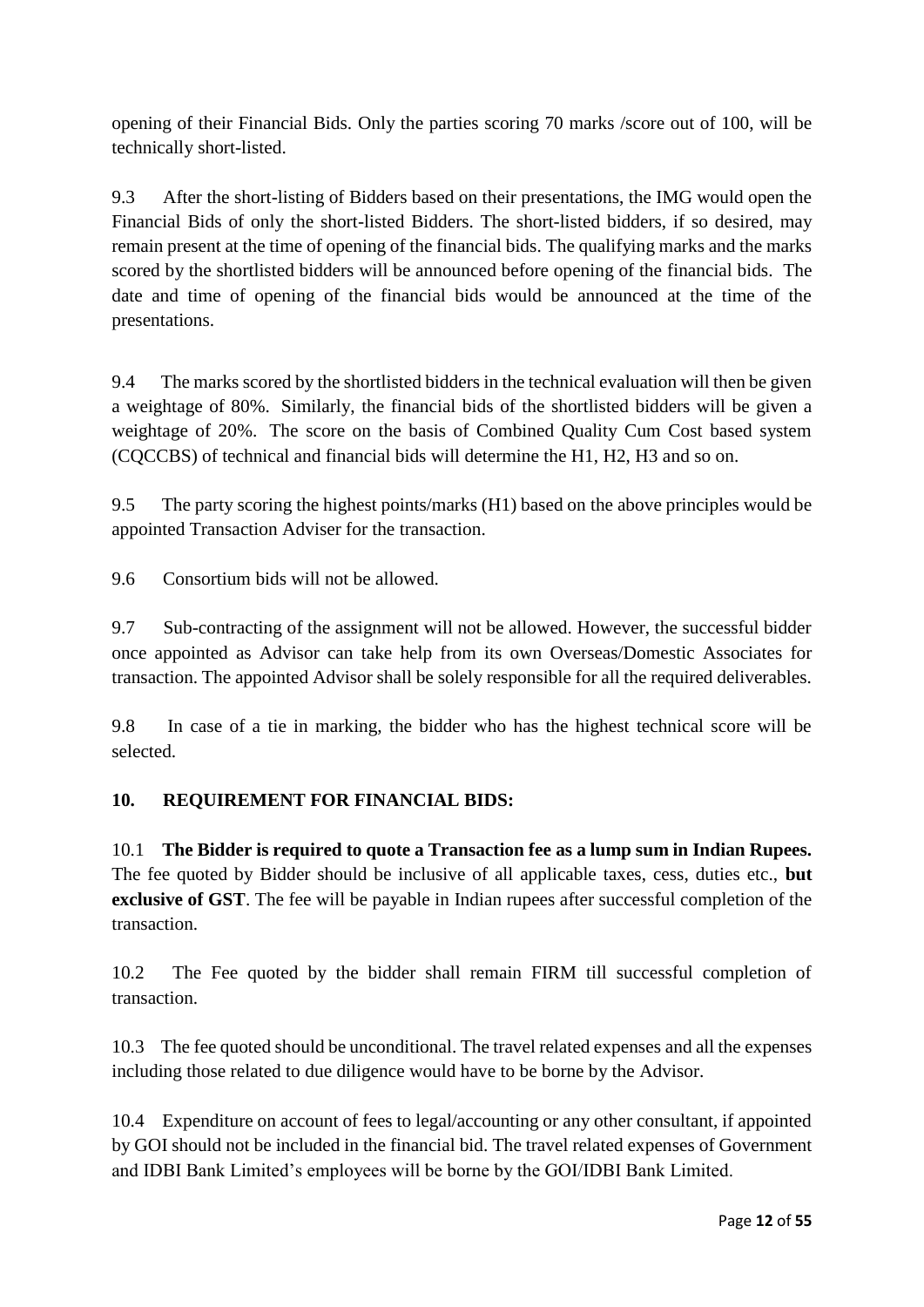#### 11. **DROP-DEAD FEE**

11.1 A drop-dead fee of **Rs.10,00,000 (Rupees ten lakh only)** would be payable to the appointed Advisor in case the transaction is called off. The payment of the drop-dead fee would be made as under:

a) 10% if the transaction is called off before issue of RFP for inviting EOIs from the prospective buyers.

b) 50% if the transaction is called off after the data room has been set up and the due diligence by the prospective buyers completed.

c) 100% if the transaction is called off after the documents based on which the financial bids are to be invited have been frozen by the Government.

11.2 The Bidders will be liable to pay taxes/duties/cess etc. applicable as per prevailing law.

### **12. Non disclosure Agreement**

12.1 The selected Transaction Adviser would be required to sign a non-disclosure agreement with IDBI Bank Limited, LICI, DFS and DIPAM as per the format in **Annexure-9**. Failure to sign the same would make their appointment null and void.

12.2 Receiving Party shall not disclose to any **third party** the facts and any such information which has been made available to it, without the prior written consent of the Disclosing Party. The parents of Receiving Parties if Banks or Non-Banking Finance Companies would be considered as third parties. (The onus of complying with all Banking laws relating to the secrecy of data would lie with the Disclosing party-IDBI Bank)

### **13. DISCLAIMER**

- a. The GoI reserves the sole right to accept or reject any or all proposals thus received without assigning any reason thereof.
- b. The department will not be responsible for any delay on account of late submission of Bid due to online submission. Late receipt of Bid will not be considered.

#### **14. DISPUTE:**

In case of dispute, the decision of the Secretary, DIPAM will be final.

#### **15. JURISDICTION:**

The jurisdiction of Court will be at New Delhi only.

**16.** For any further clarification, kindly contact, **Shri Priya Ranjan, Under Secretary, Department of Investment & Public Asset Management, Room No. 217, 2nd Floor, Block**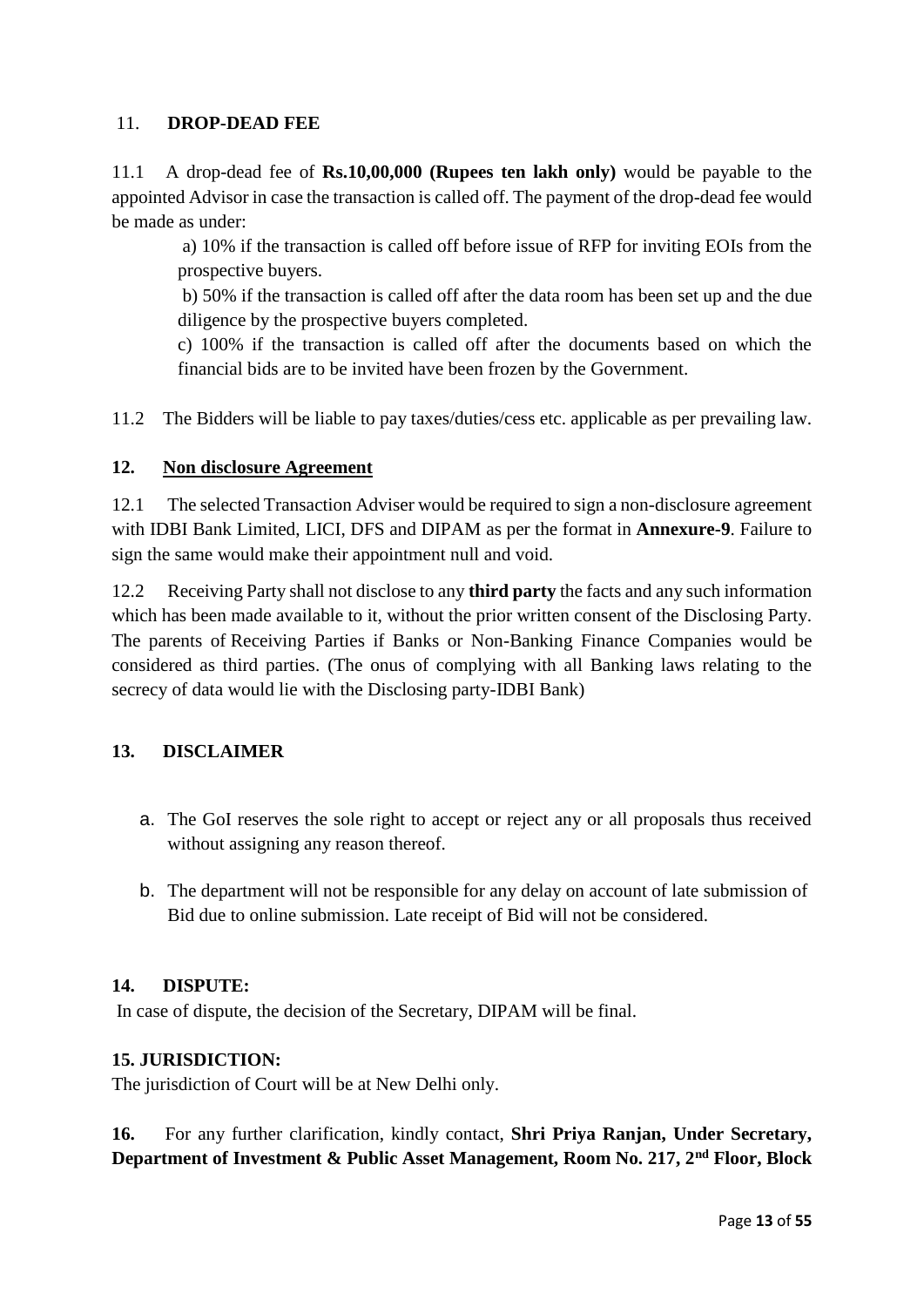**No. 14, CGO Complex, Lodhi Road, New Delhi- 110003, Tel. 24368736, e-mail: priya.ranjan@nic.in**

#### **Annexure - 1**

#### **Instructions for Online Bid Submission:**

The bidders are required to submit soft copies of their bids electronically on the CPP Portal, using valid Digital Signature Certificates. The instructions given below are meant to assist the bidders in registering on the CPP Portal, prepare their bids in accordance with the requirements and submitting their bids online on the CPP Portal.

More information useful for submitting online bids on the CPP Portal may be obtained at: <https://eprocure.gov.in/eprocure/app>

#### **REGISTRATION**

1) Bidders are required to enroll on the e-Procurement module of the Central Public Procurement Portal (URL: <https://eprocure.gov.in/eprocure/app>) by clicking on the link "Online bidder Enrollment" on the CPP Portal which is free of charge.

2) As part of the enrolment process, the bidders will be required to choose a unique username and assign a password for their accounts.

3) Bidders are advised to register their valid email address and mobile numbers as part of the registration process. These would be used for any communication from the CPP Portal.

4) Upon enrolment, the bidders will be required to register their valid Digital Signature Certificate (Class III Certificates with signing key usage) issued by any Certifying Authority recognized by CCA India (e.g. Sify / nCode / eMudhra etc.), with their profile.

5) Only one valid DSC should be registered by a bidder. Please note that the bidders are responsible to ensure that they do not lend their DSC's to others which may lead to misuse.

6) Bidder then logs in to the site through the secured log-in by entering their user ID / password and the password of the DSC / e-Token.

### **SEARCHING FOR RFP/RFP DOCUMENTS**

1) There are various search options built in the CPP Portal, to facilitate bidders to search active tenders/bids by several parameters. These parameters could include Tender ID, Organization Name, Location, Date, Value, etc. There is also an option of advanced search for tenders/RFPs, wherein the bidders may combine a number of search parameters such as Organization Name, Form of Contract, Location, Date, Other keywords etc. to search for a RFP published on the CPP Portal.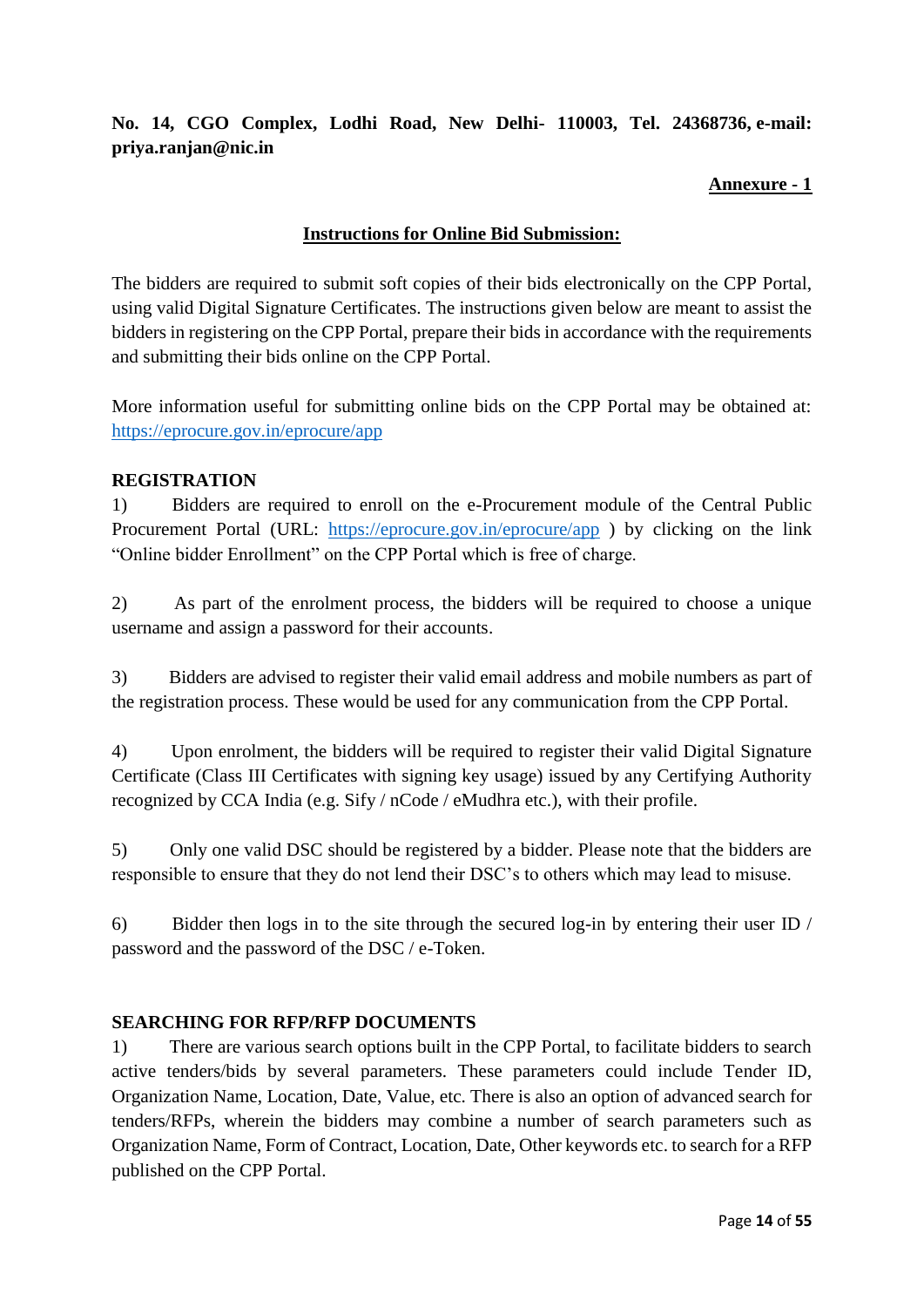2) Once the bidders have selected the RFPs they are interested in, they may download the required documents / RFP schedules. These RFPs can be moved to the respective 'My Tenders' folder. This would enable the CPP Portal to intimate the bidders through SMS / e-mail in case there is any corrigendum issued to the RFP document.

3) The bidder should make a note of the unique Tender ID assigned to each tender/RFP, in case they want to obtain any clarification / help from the Helpdesk.

# **PREPARATION OF BIDS**

1) Bidder should take into account any corrigendum published on the RFP document before submitting their bids.

2) Please go through the RFP advertisement and the RFP document carefully to understand the documents required to be submitted as part of the bid. Please note the number of covers in which the bid documents have to be submitted, the number of documents - including the names and content of each of the document that need to be submitted. Any deviations from these may lead to rejection of the bid.

3) Bidder, in advance, should get ready the bid documents to be submitted as Indicated in the RFP document / schedule and generally, they can be in PDF / XLS / RAR / DWF/JPG formats. Bid documents may be scanned with 100 dpi with black and white option which helps in reducing size of the scanned document.

4) To avoid the time and effort required in uploading the same set of standard documents which are required to be submitted as a part of every bid, a provision of uploading such standard documents (e.g. PAN card copy, annual reports, auditor certificates etc.) has been provided to the bidders. Bidders can use "My Space" or ''Other Important Documents'' area available to them to upload such documents. These documents may be directly submitted from the "My Space" area while submitting a bid, and need not be uploaded again and again. This will lead to a reduction in the time required for bid submission process.

### **SUBMISSION OF BIDS**

1) Bidder should log into the site well in advance for bid submission so that they can upload the bid in time i.e. on or before the bid submission time. Bidder will be responsible for any delay due to other issues.

2) The bidder has to digitally sign and upload the required bid documents one by one as indicated in the RFP document.

3) Bidder has to select the payment option as "offline" to pay the RFP fee / EMD as applicable and enter details of the instrument.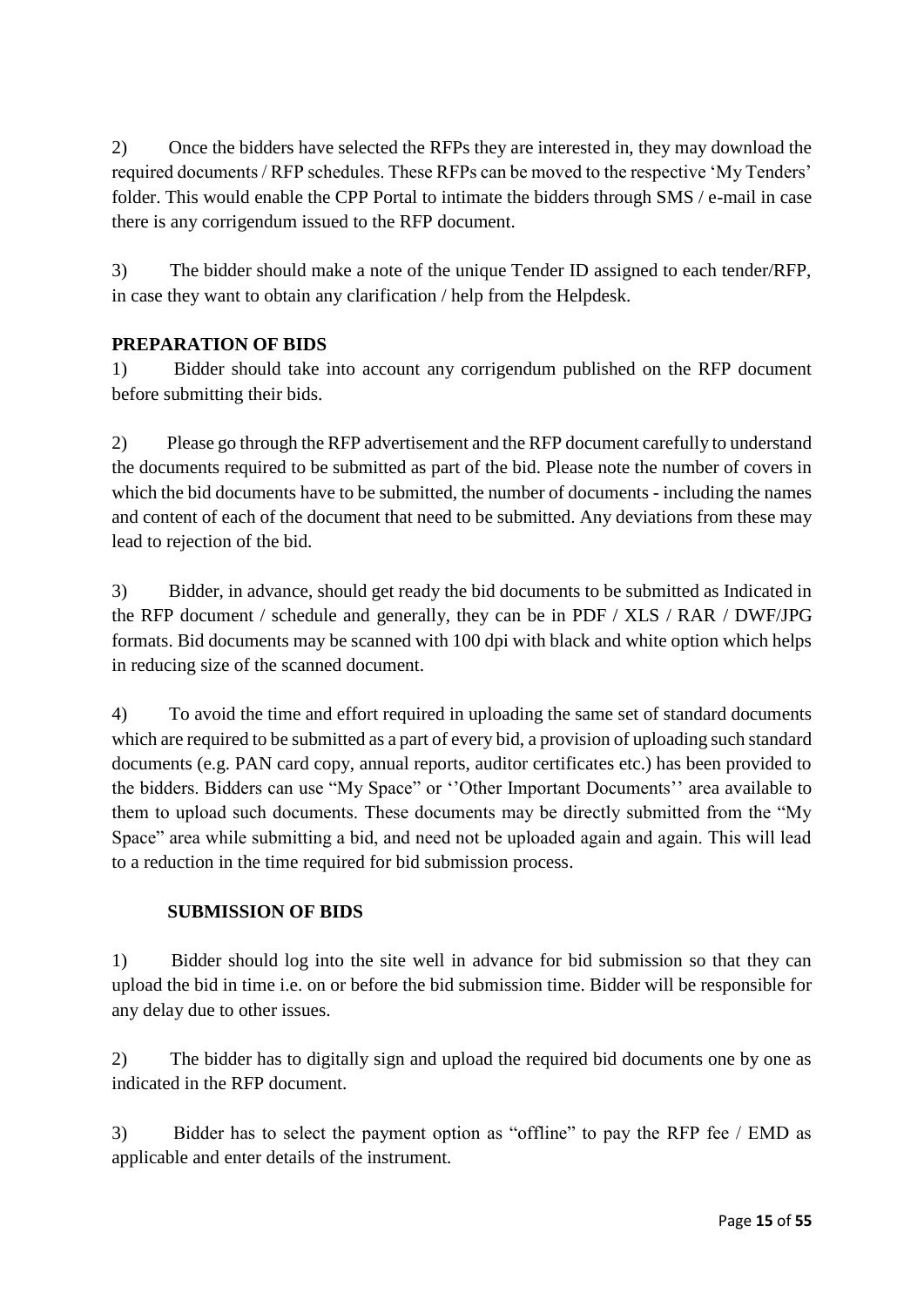4) Bidder should prepare the EMD as per the instructions specified in the RFP document.

5) Bidders are requested to note that they should necessarily submit their Financial bids in the format provided and no other format is acceptable. If the price bid has been given as a standard BoQ format with the RFP document, then the same is to be downloaded and to be filled by all the bidders. Bidders are required to download the BoQ file, open it and complete the white coloured (unprotected) cells with their respective financial quotes and other details (such as name of the bidder). No other cells should be changed. Once the details have been completed, the bidder should save it and submit it online, without changing the filename. If the BoQ file is found to be modified by the bidder, the bid will be rejected.

6) The server time (which is displayed on the bidders' dashboard) will be considered as the standard time for referencing the deadlines for submission of the bids by the bidders, opening of bids etc. The bidders should follow this time during bid submission.

7) All the documents being submitted by the bidders would be encrypted using PKI encryption techniques to ensure the secrecy of the data. The data entered cannot be viewed by unauthorized persons until the time of bid opening. The confidentiality of the bids is maintained using the secured Socket Layer 128 bit encryption technology. Data storage encryption of sensitive fields is done. Any bid document that is uploaded to the server is subjected to symmetric encryption using a system generated symmetric key. Further this key is subjected to asymmetric encryption using buyers/bid openers public keys. Overall, the uploaded RFP documents become readable only after the bid opening by the authorized bid openers.

8) The uploaded bid documents become readable only after the bid opening by the authorized bid openers.

9) Upon the successful and timely submission of bids (i.e. after Clicking "Freeze Bid Submission" in the portal), the portal will give a successful bid submission message  $\&$  a bid summary will be displayed with the bid no. and the date  $\&$  time of submission of the bid with all other relevant details.

10) The bid summary has to be printed and kept as an acknowledgement of the submission of the bid. This acknowledgement may be used as an entry pass for any bid opening meetings.

# **ASSISTANCE TO BIDDERS**

1) Any queries relating to the bid document and the terms and conditions contained therein should be addressed to the Bid Inviting Authority for a bid or the relevant contact person indicated in the bid.

2) Any queries relating to the process of online bid submission or queries relating to CPP Portal in general may be directed to the 24x7 CPP Portal Helpdesk.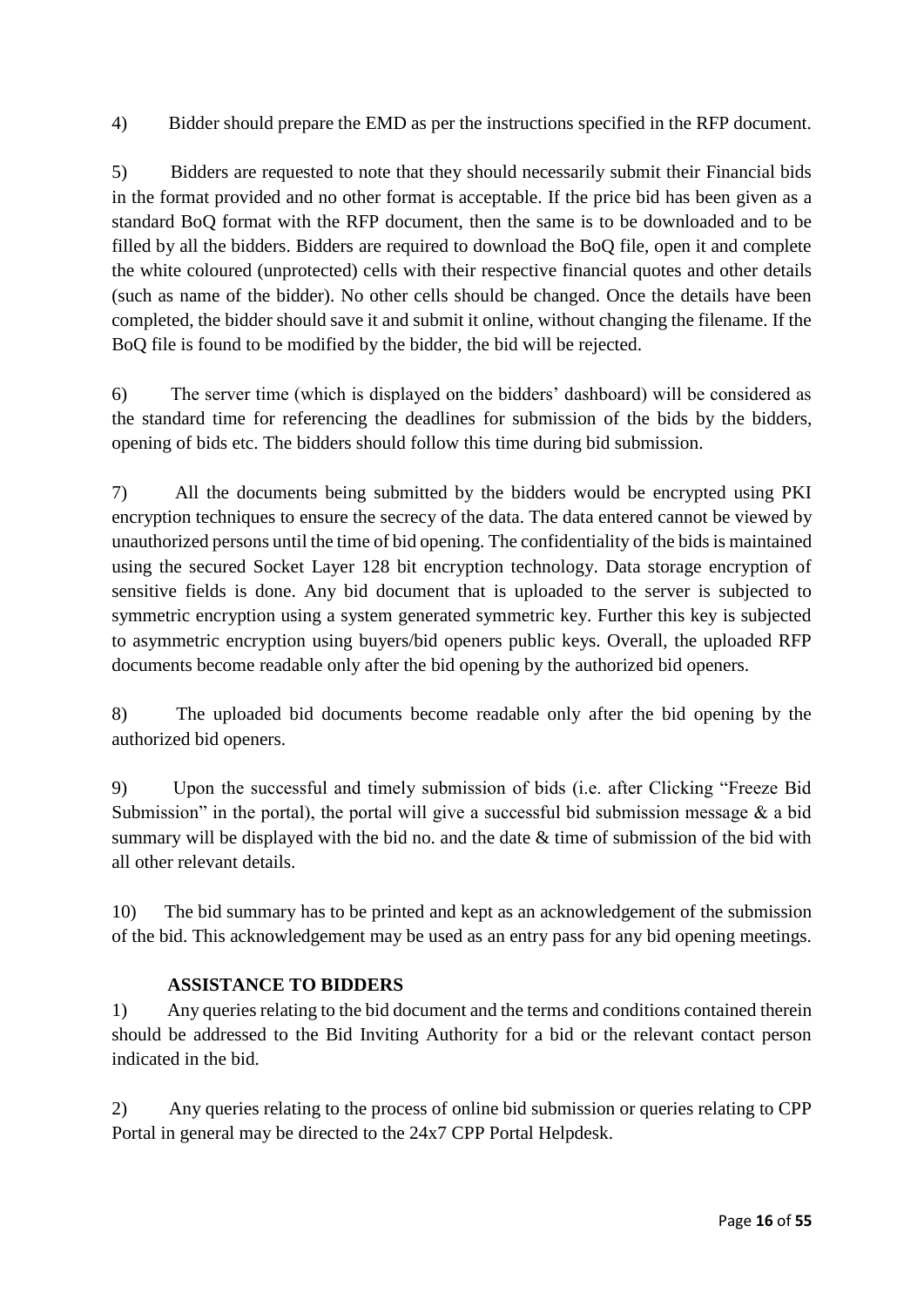#### **Annexure-2**

### **AFFIDAVIT CUM UNDERTAKING**

We, the undersigned ("**Bidder**") are submitting our bid in respect of the Request for Proposal No [●],Dated [●]("**Bid**") issued by the Department of Investment and Public Asset Management, Ministry of Finance, Government of India, ("**Government**") in relation to [●] and in this connection we hereby solemnly affirm, declare and undertake as follows: (1) Details of the Bidder as disclosed in **Appendix-A** enclosed herewith are true and correct as on date.

(2) There has been no conviction by any court of law or indictment/adverse order by any statutory or regulatory authority for a Grave Offence against us or any of our Indian Sister Concern(s) or any of our promoters or directors or that of our Indian Sister Concern(s) during the last ten years.

(3) No enquiry/investigations for any Grave Offence is pending against us or any of our Indian Sister Concern(s) or any of our or our Indian Sister Concern's directors, managers and/or other Senior Managerial Personnel by any regulatory authority and/or government agency.

(4) The details of enquiry/investigations for non-Grave Offenses pending against us/our Indian Sister Concern(s)/ our or our Indian Sister Concern's directors, managers and/or other Senior Managerial Personnel by any regulatory authority and/or government agency are disclosed in **Appendix-B** enclosed herewith.

(5) There are no Conflict of Interest with respect to the Proposed Transaction as on date. We also affirm that our parent entity, owning more than 50% equity stake, does not intent to participate in the transaction process for IDBI bank on the buy-side.

(6) During the tenure of our engagement for the Proposed Transaction, we shall keep the Government/Company informed, without delay, of any situations, circumstances, relationships, possible source or potential areas of Conflict of Interest in the format enclosed as **Appendix-C** herewith and we shall not take up work in relation to any such assignment without obtaining prior approval of the Government/Company and granting of such approval shall be the sole discretion of Government/Company and shall be binding on us.

(7) We ourselves and/or for/with or in association with or on behalf of or through any other Entity, shall not take up any advisory or consulting assignment or render any services on a similar transaction or any other transaction which could have a direct Conflict of Interest, in any manner or capacity to a Competitor of the Company during the term of our engagement in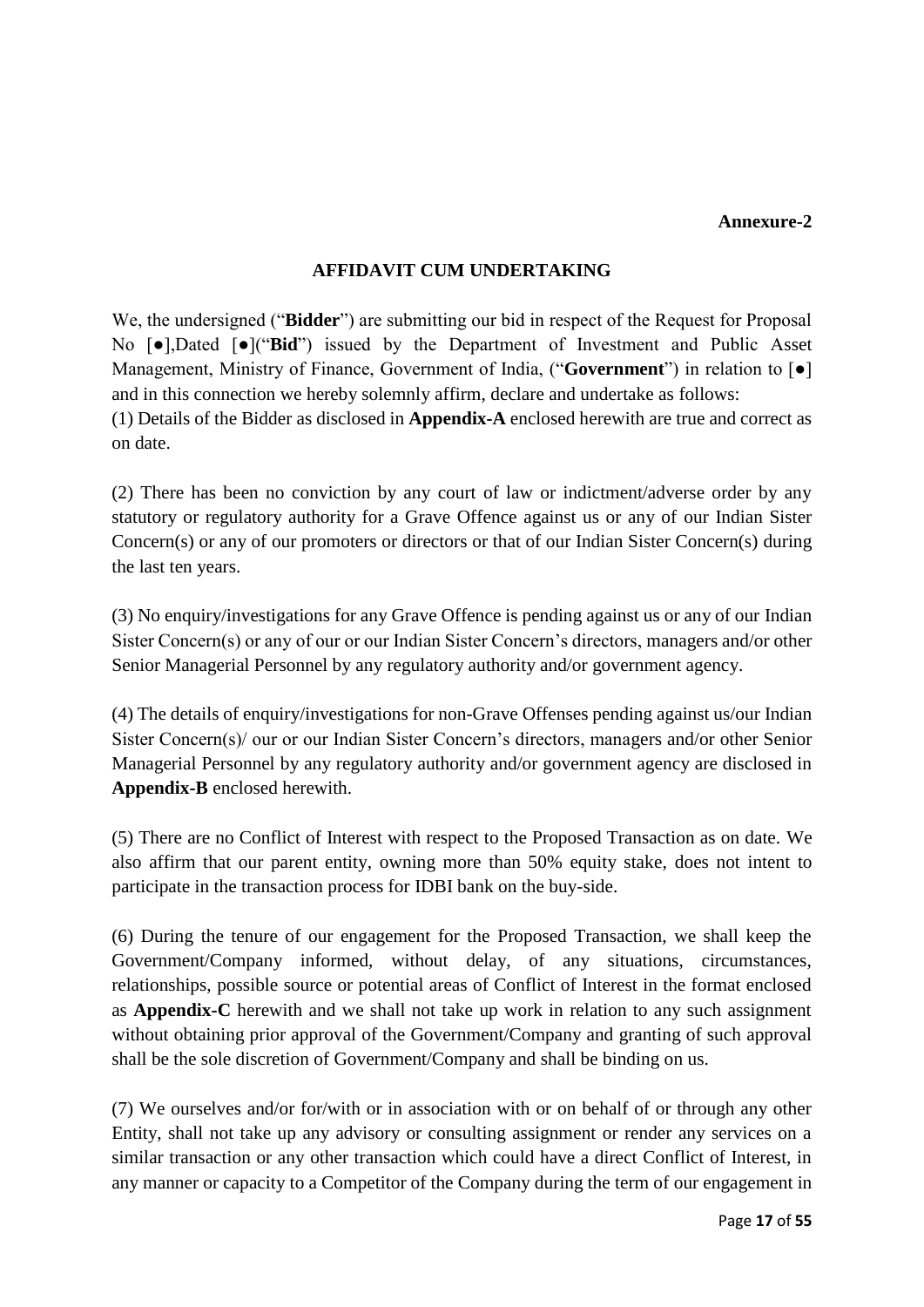respect of the Proposed Transaction without prior written approval of the Government/Company and granting of such approval shall be the sole discretion of Government/Company and shall be binding on us.

(8) We have put in place a robust mechanism to resolve any Conflict of Interest situations and circumstances that may arise or result while conducting our business or rendering of services and where-so-ever any Conflict of Interest or potential for Conflict of Interest may arise, we shall take reasonable steps to resolve the same forthwith in a fair and equitable manner. During the term of our engagement we shall ensure to and continue to exercise adequate due diligence for identifying and removing any areas, source, situations and circumstances of conflict and mitigating the effects of such conflicts to the satisfaction of the Government/Company, in case any such Conflict of interest (or apparent conflict of interest) arises or results in relation to the Proposed Transaction.

(9) We have laid down an internal code of conduct for governing our internal procedures and operations and have prescribed the standards of appropriate conduct for our employees and officers for carrying out their duties and responsibilities with a view to appropriately ensuring proper maintenance of professional excellence and standards with integrity, confidentiality, objectivity and have made provisions for identification, avoidance and resolution of conflict of interests and for disclosure of shareholdings and interests, etc., in terms of applicable laws.

(10) We understand that:

(i) in cases where existing Conflict of Interest (or apparent conflict of interest) is disclosed by us, the Government/Company would be entitled to initiate appropriate actions to eliminate or address or mitigate or neutralize the conflict through or by restricting or modifying the work to be performed by us in respect of the Proposed Transaction. Government/Company may also terminate our engagement for the Proposed Transaction, in whole or in part, if such termination is absolutely necessary in view of the Government/Company to avoid the appearance of a Conflict of Interest.

(ii) The Government/Company would be entitled to terminate our appointment if any of the affirmation/declaration/undertaking given by us is found to be false or misleading in any manner or not adhered or fulfilled or complied by us.

(iii) if at any time after our appointment as an Advisor, either we or any of our Indian Sister Concern or the respective promoters/directors is convicted by a court of law in India or any indictment/adverse order is passed by a regulatory authority in India for a Grave Offence, we shall stand disqualified from continuing as Advisor to the Government/Company and shall be bound to inform them without any delay and shall voluntarily withdraw from the Proposed Transaction failing which the Government/Company may terminate our appointment after giving an opportunity of being heard.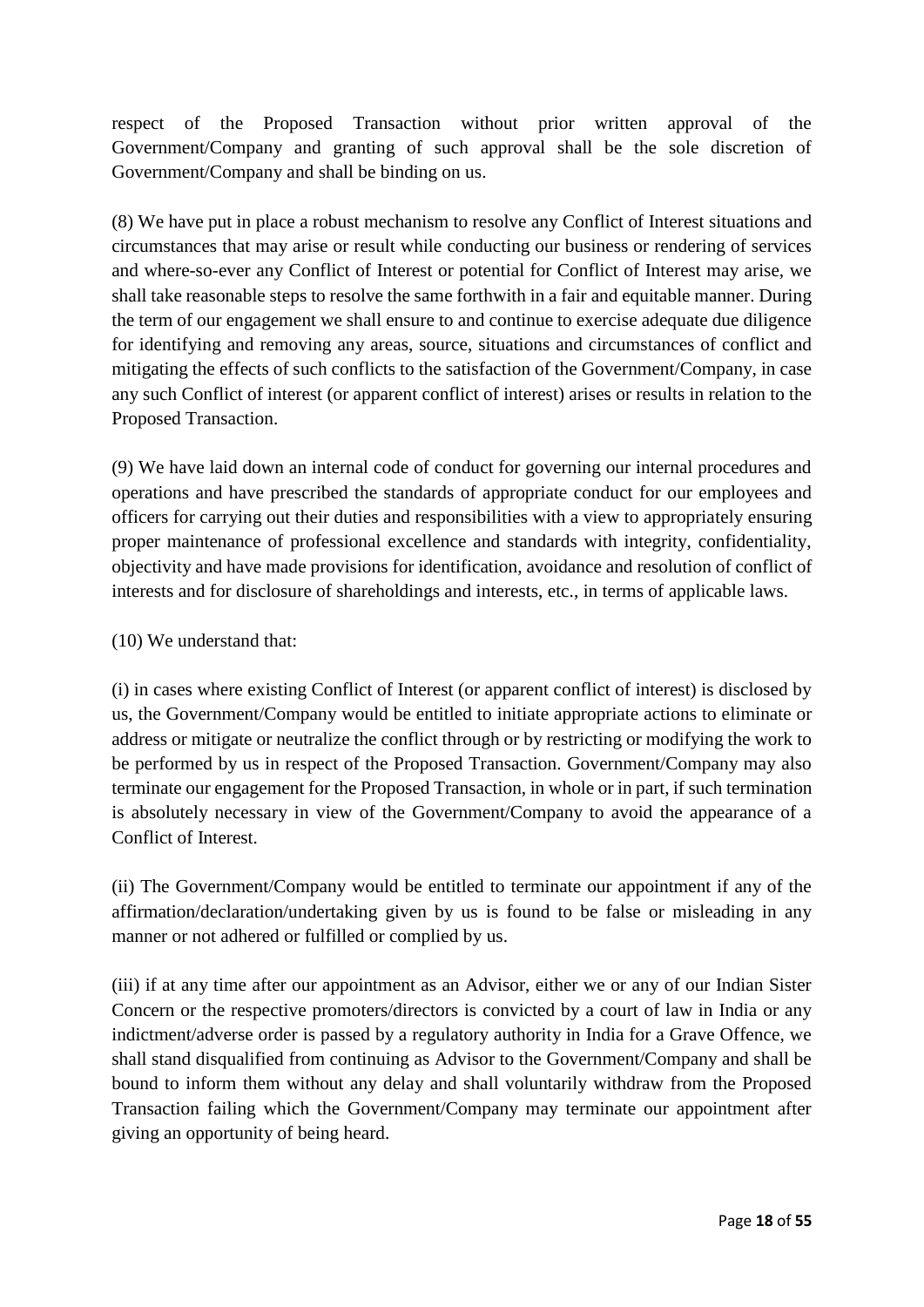### **Definitions**

Unless otherwise defined in this Affidavit, the following capitalized terms used herein shall have the meaning as set out below:

**1. Advisor** means the Bidder and includes bidder(s) who have been selected for the Proposed Transaction by the Government of India/Company in terms of the Bid.

**2. Conflict of Interest:** Conflict of interest in relation to the Proposed Transaction shall without limitation is deemed to exist or have arisen if:

(i) The Advisor whether itself and/or for/with or in association with/or on behalf of or through any other Entity is engaged in any activity or business which would or may be reasonably expected to directly or indirectly, materially adversely affect the interest of the Government/Company or any such activity/association would or may impair his ability to render fair, impartial, technically sound and objective assistance or advice, or unbiased services or may result in it being given an unfair competitive advantage to any other person.

(ii) The Advisor whether itself and/or for/with or in association with/or on behalf of or through any other Entity is engaged in advising and/or have taken up engagement for advising/consulting any other Entity whether under a formal engagement or otherwise in relation to any transaction/matter ("**Third Party Transaction**") which would or may be reasonably expected to directly or indirectly, materially adversely affect the interest of the Government/Company.

(iii) The Advisor has any business or financial interests in any other Entity that would impair, or give the appearance of impairing, impartial decisions in relation to Proposed Transaction, in offering any advice recommendations or in providing technical assistance or other services to the Government/Company as part of Advisor's engagement obligations/duties.

(iv) In relation to a strategic sale by the Government of India/Company, the Advisor has taken up engagement with buyer/potential buyer of such strategic sale or their Sister Concerns.

(v) Any other situation, possible source or potential areas of interests which may impair Advisor's ability to render fair, impartial, technically sound, and objective assistance or advice, or unbiased services on in conflict of their professional duties towards Government/Company in respect of the Proposed Transaction or result in it being given an unfair competitive advantage to any other person.

**3. Company** means IDBI Bank Ltd. and its subsidiaries/Joint Venture, Special Purpose Vehicle (SPV) or any other entity created during process of strategic disinvestment.

**4. Competitor** of the Company means an Entity in India that is engaged in the business substantially similar to the business of the Company. Business of an Entity shall be deemed to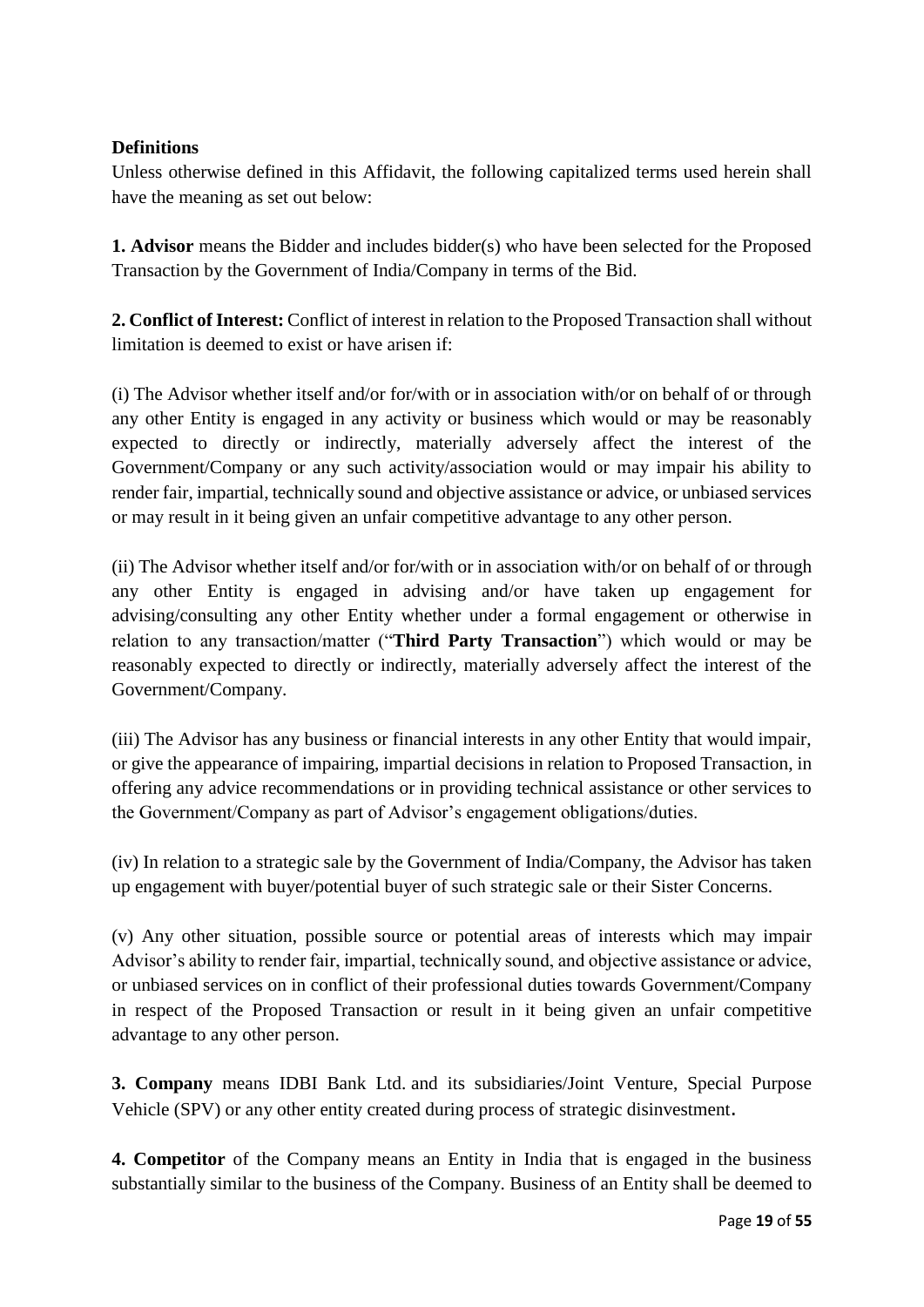be substantially similar to the business of the Company if turnover or profit of such Entity from the business activity(ies) in which the Company in engaged, exceeds 33% of the its total turnover or profit (in any of the last three years).

**5. Entity** shall mean and include an individual, proprietorship, HUF, an association of person/body of Individuals, a partnership firm, limited liability partnership, company or any other persons.

**6. Grave Offence** means offences of such nature that it materially affects the reputation, business or operations adversely or outrages the moral sense of the community and such other offences which may be considered by the Government/Company as grave on case to case basis after considering the facts and relevant legal principles.

**7. Proposed Transaction** means the transaction to be undertaken by the Government/Company as described in bid no [●], issued by the Government.

**8. Senior Managerial Personnel's** means managing director, company secretary, chief executive officer, chief financial officer or persons having equivalent positions and all such other employees of the Entity who are members of its core management team excluding Board of Directors comprising all members of management one level below the executive directors and include the functional heads.

**9. Sister Concern** in relation to the Advisor, means any Entity in which the Advisor has a significant influence or which has "significant influence" over the Advisor and includes a group and a joint venture company. "Significant influence" means holding of at least twenty percent or more of total voting rights or the power to participate in and influence the management, financial or operating policy decisions of that Entity, or of business decisions under an agreement or has twenty percent profit sharing in such Entity.

Appendix A, B and C hereto shall constitute and shall be deemed to form an integral part of this document.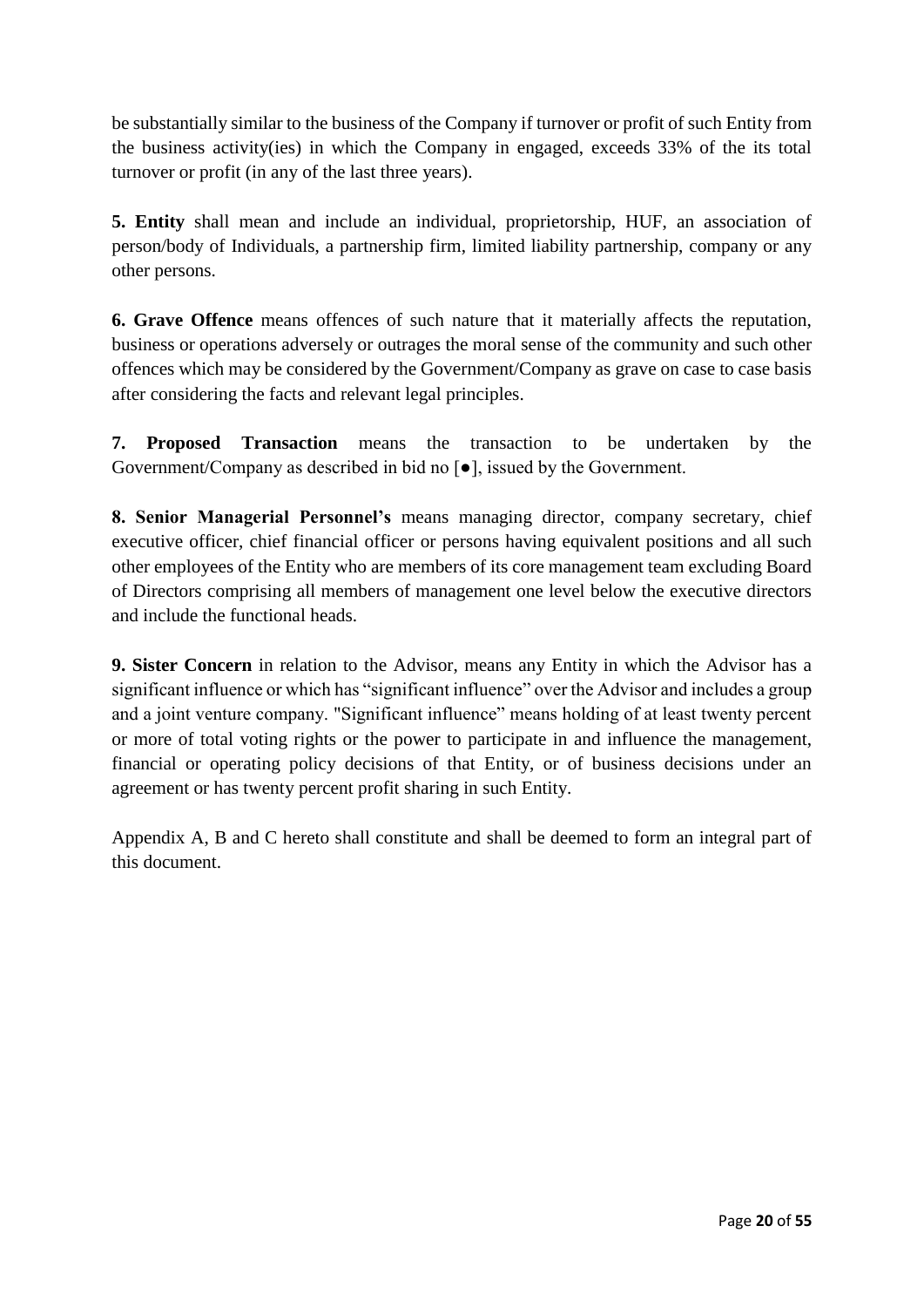# **Appendix-A**

| Name of the Bidder                  |                                                     |
|-------------------------------------|-----------------------------------------------------|
| Address:                            |                                                     |
| <b>Registered Office:</b>           |                                                     |
| Corporate Office                    |                                                     |
| Tel:                                |                                                     |
| Email                               |                                                     |
| Constitution                        | Company/Partnership/LLP/Others (If selected others, |
|                                     | please provide the nature of constitution)          |
| SEBI registration no, if registered |                                                     |
| with SEBI                           |                                                     |
| Details of registration with other  |                                                     |
| professional statutory bodies       |                                                     |

#### **BIDDER DETAILS**

# **Seal with signatures of authorized signatory of the Bidder**

### **Appendix-B**

### **DETAILS OF PENDING ENQUIRY/INVESTIGATIONS**

| S. Name of the Sister Relationshi Name of the Nature of pending Brief facts/interim                |      |  |          |  |                    |                                     |        |
|----------------------------------------------------------------------------------------------------|------|--|----------|--|--------------------|-------------------------------------|--------|
| $\mathbb N$ Concern(s)/concerne $\mathfrak p$ with the linvestigation enquiry/investigation orders |      |  |          |  |                    |                                     | /other |
| $\alpha$ d person(s) against bidder                                                                |      |  | g agency |  |                    | n and law underrelevant information |        |
| whom                                                                                               | thel |  |          |  |                    | which the enquiry in respect of the |        |
| enquiry/investigation                                                                              |      |  |          |  | has been initiated | pending                             |        |
| has been initiated                                                                                 |      |  |          |  |                    | enquiry/investigatio                |        |
|                                                                                                    |      |  |          |  |                    |                                     |        |
|                                                                                                    |      |  |          |  |                    |                                     |        |

# **Seal with signatures of authorized signatory of the Bidder**

**Appendix-C**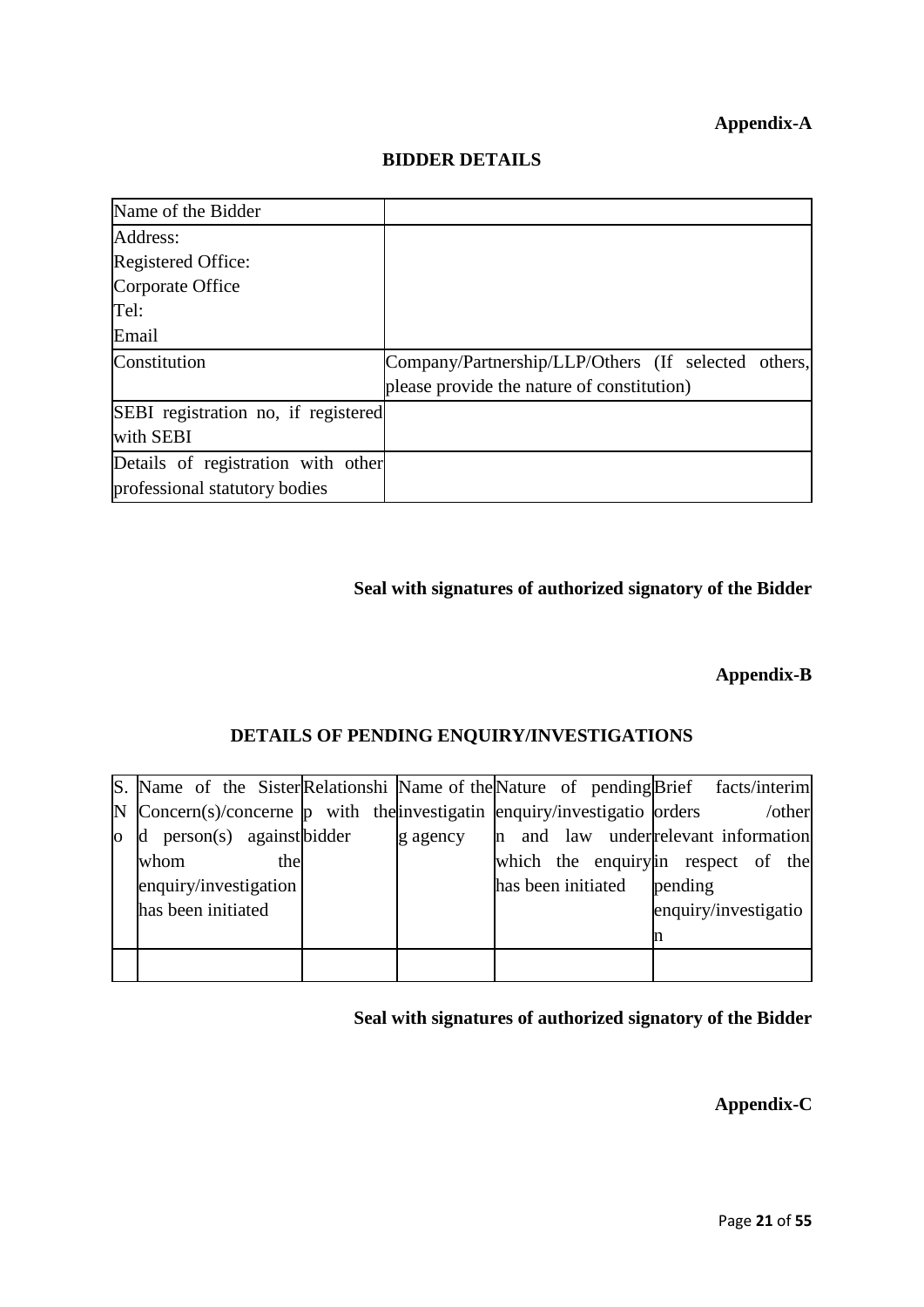# **DETAILS OF PRESENT/POTENTIAL CONFLICTS/FACTS OR INTERESTS THAT MAY BE DEEMED AS POTENTIAL CONFLICT OF INTEREST**

| S. No |                |    |  | Name of the Relationship Nature/reason of Duration |                                  | ofSuch   |                    | other |
|-------|----------------|----|--|----------------------------------------------------|----------------------------------|----------|--------------------|-------|
|       | Entity,        |    |  | in of the Bidder conflict/potential the            |                                  |          | information        | as    |
|       | which          |    |  | with the Entity conflict                           | subsistence of may be relevant   |          |                    |       |
|       | Conflicts      | οf |  |                                                    | conflict, if any and material in |          |                    |       |
|       | interests      |    |  |                                                    |                                  | deciding |                    |       |
|       | exit/may arise |    |  |                                                    |                                  |          | whether there is   |       |
|       |                |    |  |                                                    |                                  |          |                    |       |
|       |                |    |  |                                                    |                                  |          | conflict/potential |       |
|       |                |    |  |                                                    |                                  | conflict |                    | of    |
|       |                |    |  |                                                    |                                  | interest |                    |       |
|       |                |    |  |                                                    |                                  |          |                    |       |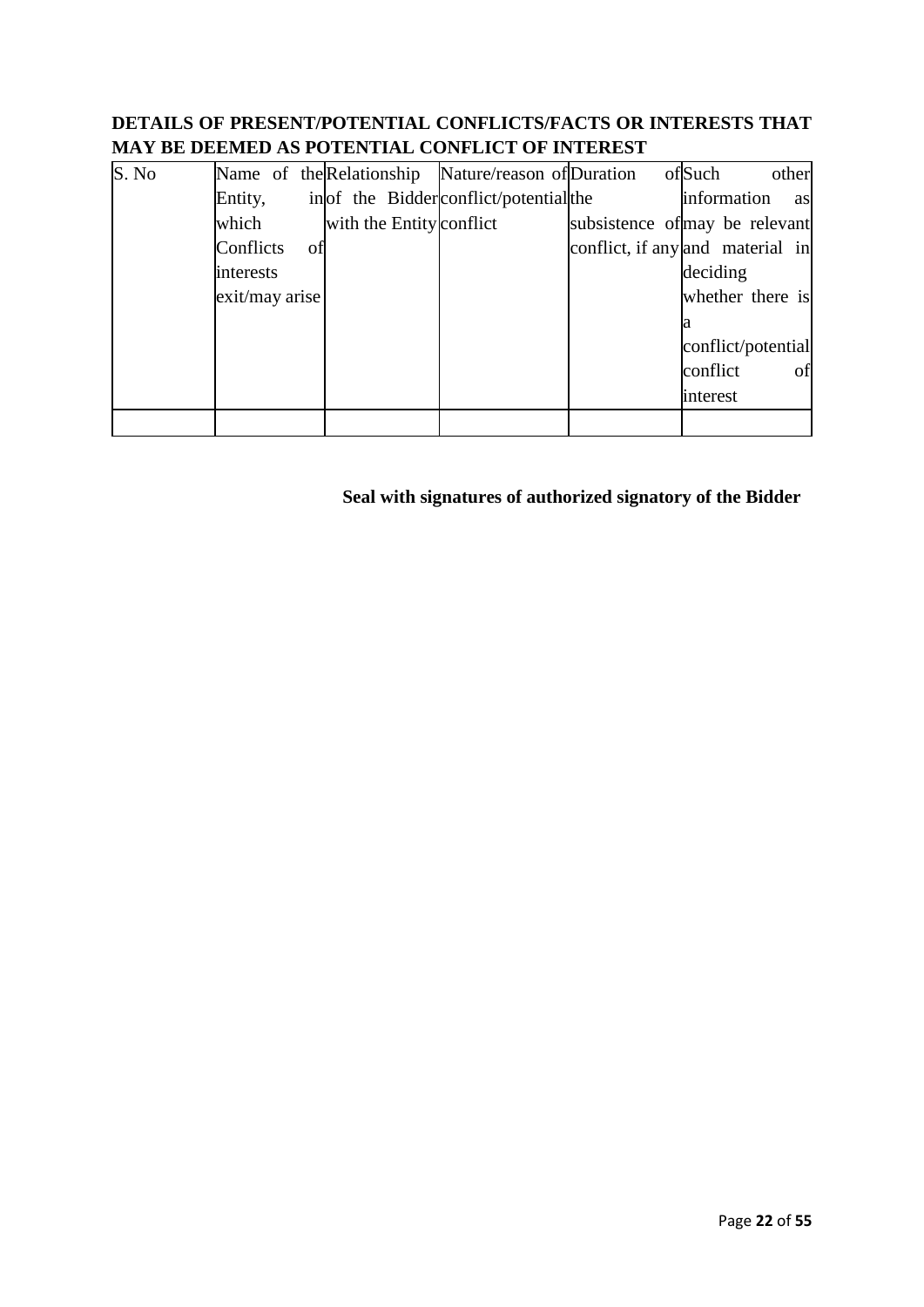**Annexure - 3**

No. 5/3/2011-Policy Government of India Ministry of Finance Department of Disinvestment

> Block 14, CGO Complex, Lodhi Road, New Delhi- 110003

> > Dated the 8th June, 2011

#### **OFFICE MEMORANDUM**

#### **Subject: Guidelines for qualification of Advisers for disinvestment process.**

In order to inspire public confidence in the selection of Advisers through competitive bidding, the Government had framed comprehensive and transparent guidelines defining the criteria for their selection. In addition to using a set of criteria like sector experience, knowledge, commitment etc., additional criteria for qualification/disqualification of the parties to act as Advisers to the Government for disinvestment transactions were prescribed by the Department of Disinvestment vide its O.M. No. 5/3/2011 – Policy dated 2.5.2011.

2. In supersession of the above-mentioned O.M. of this Department, the revised criteria for qualification/disqualification of the parties to act as Advisers for disinvestment transactions would be as under:

- a. Any conviction by a Court of Law or indictment/adverse order by a regulatory authority for a grave offence against the Advising concern or its sister concern would constitute a disqualification. Grave offence would be defined to be of such a nature that it outrages the moral sense of the community. The decision in regard to the nature of offence would be taken on a case-to-case basis after considering the facts of the case and relevant legal principles by the Government. Similarly, the decision in regard to the relationship between the sister concerns would be taken based on relevant facts and after examining whether the two concerns are substantially controlled by the same person/persons.
- b. In case such a disqualification takes place, after the entity has already been appointed as Adviser, the party would be under an obligation to withdraw voluntarily from the disinvestment process, failing which the Government would have the liberty to terminate the appointment/contract.
- c. Disqualification shall continue for a period that Government deems appropriate.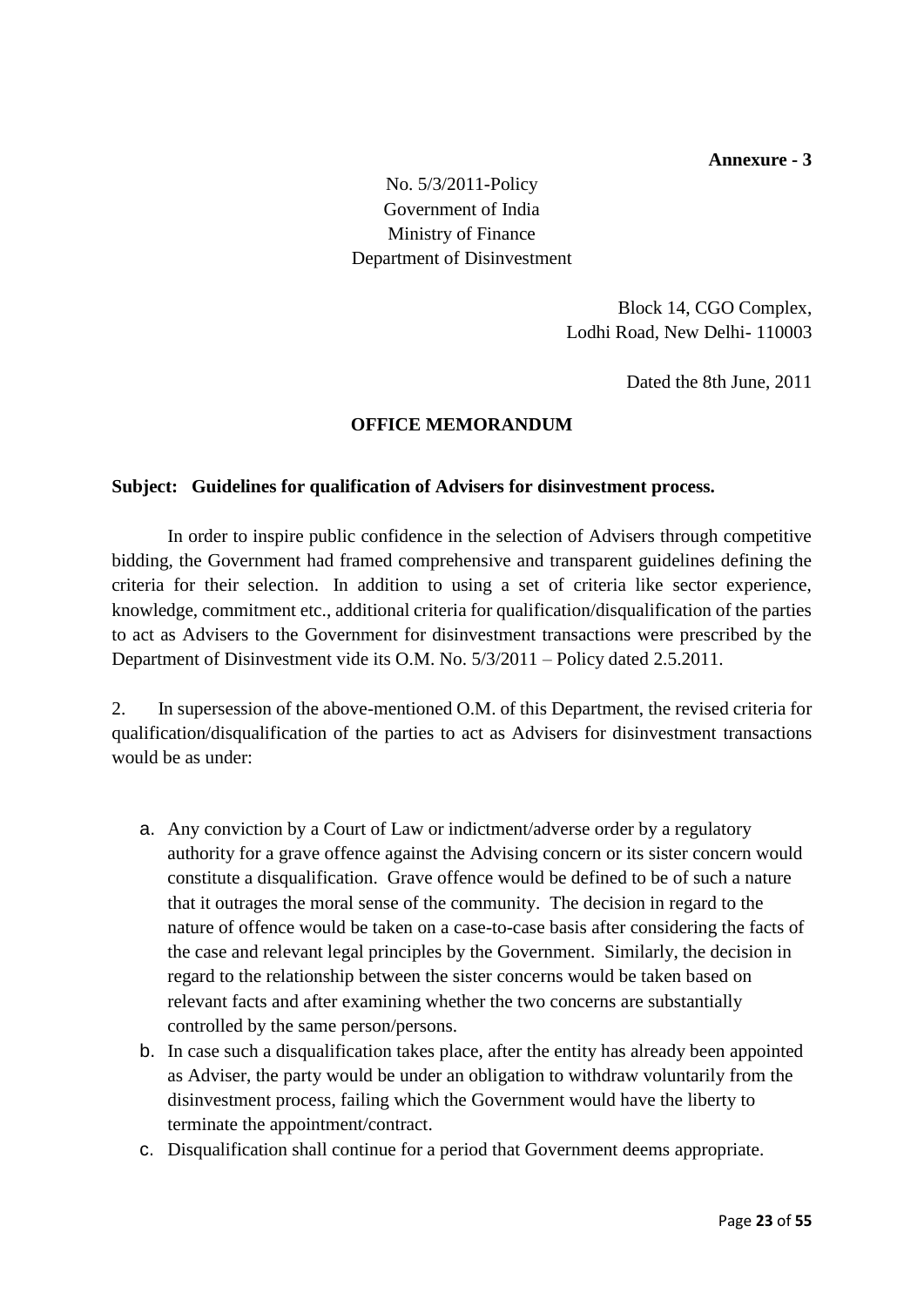- d. Any entity, which is disqualified from participating in the disinvestment process, would not be allowed to remain associated with it or get associated merely because it has preferred an appeal against the order based on which it has been disqualified. The mere pendency of appeal will have no effect on the disqualification.
- e. The disqualification criteria would come into effect immediately and would apply to all the Advisers already appointed by the Government for various disinvestment transactions, which have not yet been completed.
- f. Before disqualifying a concern, a Show Cause Notice why it should not be disqualified would be issued to it and it would be given an opportunity to explain its position.
- g. Henceforth, these criteria will be prescribed in the advertisements seeking Expressions of Interest (EOI) from the interested parties to act as Adviser. Further, the interested parties shall be required to provide with their EOI an undertaking to the effect that no investigation by a regulatory authority is pending against them. In case any investigation is pending against the concern or its sister concern or against the CEO or any of its Directors/Managers/Employees, full details of such investigation including the name of the investigating agency, the charge/offence for which the investigation has been launched, name and designation of persons against whom the investigation has been launched and other relevant information should be disclosed, to the satisfaction of the Government. For other criteria also, similar undertaking will be obtained along with EOI. They would also have to give an undertaking that if they are disqualified as per the prescribed criteria, at any time before the transaction is completed, they would be required to inform the Government of the same and voluntarily withdraw from the assignment.
- h. The interested parties would also be required to submit a list of or disclose any mandated transactions which are in the same line of business as that of the company (being disinvested) in respect of any transaction of same nature as the transaction for which the Government and/or the Company (being disinvested) is proposing to select or have appointed the Adviser and confirm in writing that there exists no conflict of interest as on the date of submitting their proposal for appointment/ their appointment as Advisers in handling of the transaction and that, in future, if such a conflict of interest arises, the Adviser would immediately intimate the Government/Company (being disinvested) of the same.

The Government/Company (being disinvested) shall at its sole discretion after providing due and reasonable opportunity decide whether such future conflict of interest shall materially adversely affect the interest of the Government and the Company (being disinvested) in relation to the transaction and shall be entitled to grant the consent to the Adviser to continue as Adviser or terminate the appointment of the Adviser. For disinvestment purposes, conflict of interest is defined to include engaging in any activity or business by the Adviser in association with any third Party, during the engagement, which would or may be reasonably expected to, directly or indirectly, materially adversely affect the interest of Government of India and/ or the Company (being disinvested) in relation to the transaction, and in respect of which the Adviser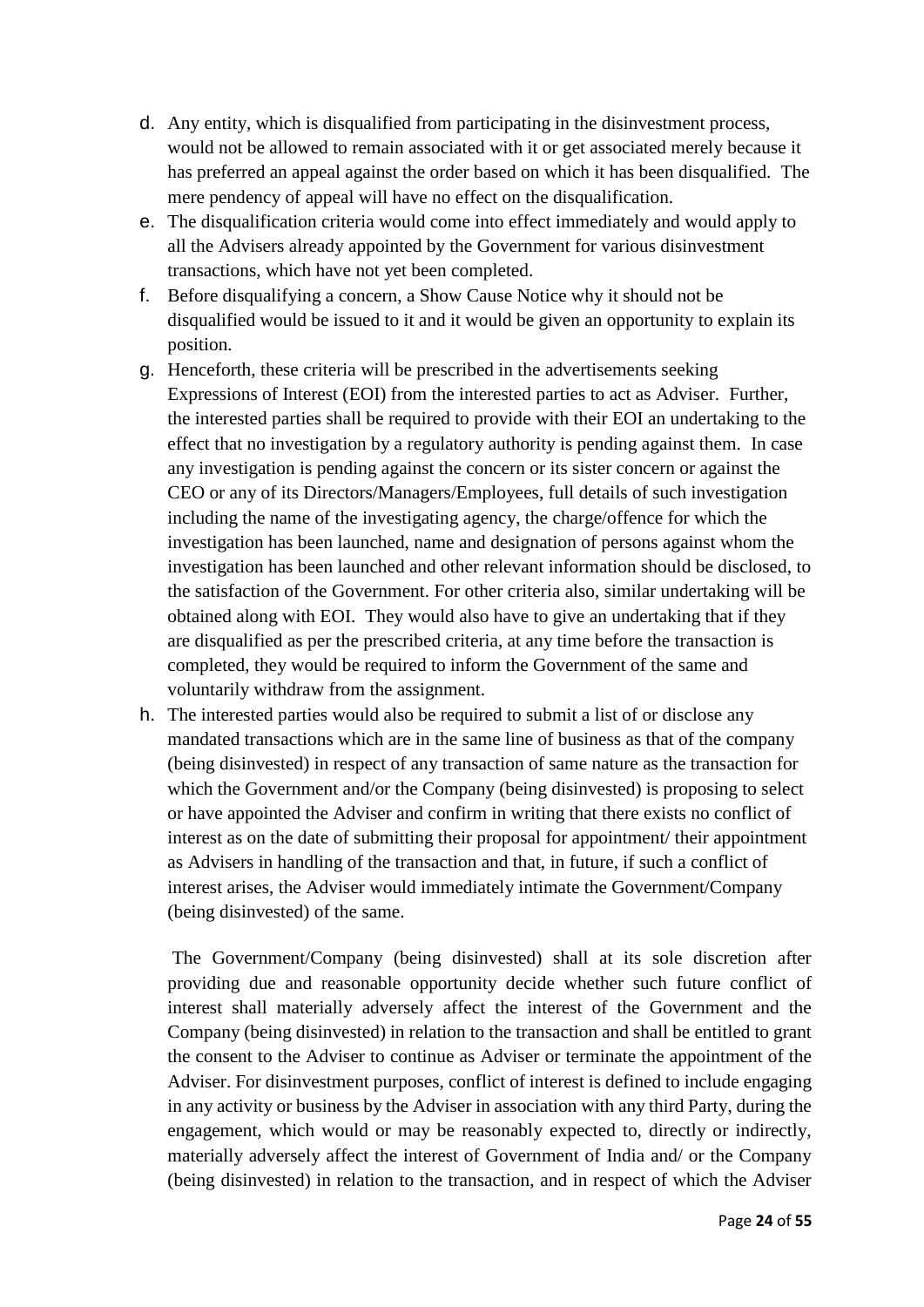has or may obtain any proprietary or confidential information during the engagement, that, if known to any other client of the Adviser, could be used in any manner by such client to the material disadvantage of Government of India and/ or the Company (being disinvested) in the transaction.

- i. The conflict of interest would be deemed to have arisen if any Adviser in respect of the transaction is appointed by a third party for advising or acting on behalf of or associated with any other person or entity (including any company, partnership, proprietary concern or individual or an HUF or association of persons or body of individuals) which is engaged in the same line of business as that of the Company (being disinvested), in respect of any transaction of same nature as the transaction for which the Government and/or the Company (being disinvested) is proposing to select or have appointed the Adviser. Further, the decision of the Government/Company (being divested) as to whether such other person or entity is engaged in the same line of business as that of the Company being disinvested, shall be final and binding on the Adviser.
- j. The conflict of interest would also be deemed to have arisen if any Adviser firm/ concern has any professional or commercial relationship with any bidding firm/ concern for the same disinvestment transaction during the pendency of such transaction. In this context, both Adviser firm and bidding firm would mean the distinct and separate legal entities and would not include their sister concern, group concern or affiliates etc. The professional or commercial relationship is defined to include acting on behalf of the bidder or undertaking any assignment for the bidder of any nature, whether or not directly related to disinvestment transaction. (This clause is applicable in strategic sale only).
- k. The interested parties would also be required to give information and disclose that as on the date of submitting their proposal for appointment/ their appointment as Advisers in respect of the transaction, they are advising or acting on behalf of or associated with any other person or entity (including any company, partnership, proprietary concern or individual or an HUF or association of persons or body of individuals) which is engaged in the same line of business as that of the Company (being disinvested), in respect of any transaction of same nature as the transaction for which the Government and/or the Company (being disinvested) is proposing to select or have appointed the Adviser.

- In the event the Adviser fails to disclose that it is advising or acting on behalf of or associated with any other person or entity which is engaged in the same line of business as that of the Company (being disinvested), in respect of any transaction of same nature as the transaction for which the Government and/ or the Company (being disinvested) is proposing to select or have appointed the Adviser, at the time of giving the aforementioned undertaking, the Government/Company (being disinvested) shall be entitled to terminate their appointment. Before terminating the appointment, a show cause notice stating why its appointment should not be terminated would be issued giving it an opportunity to explain its position.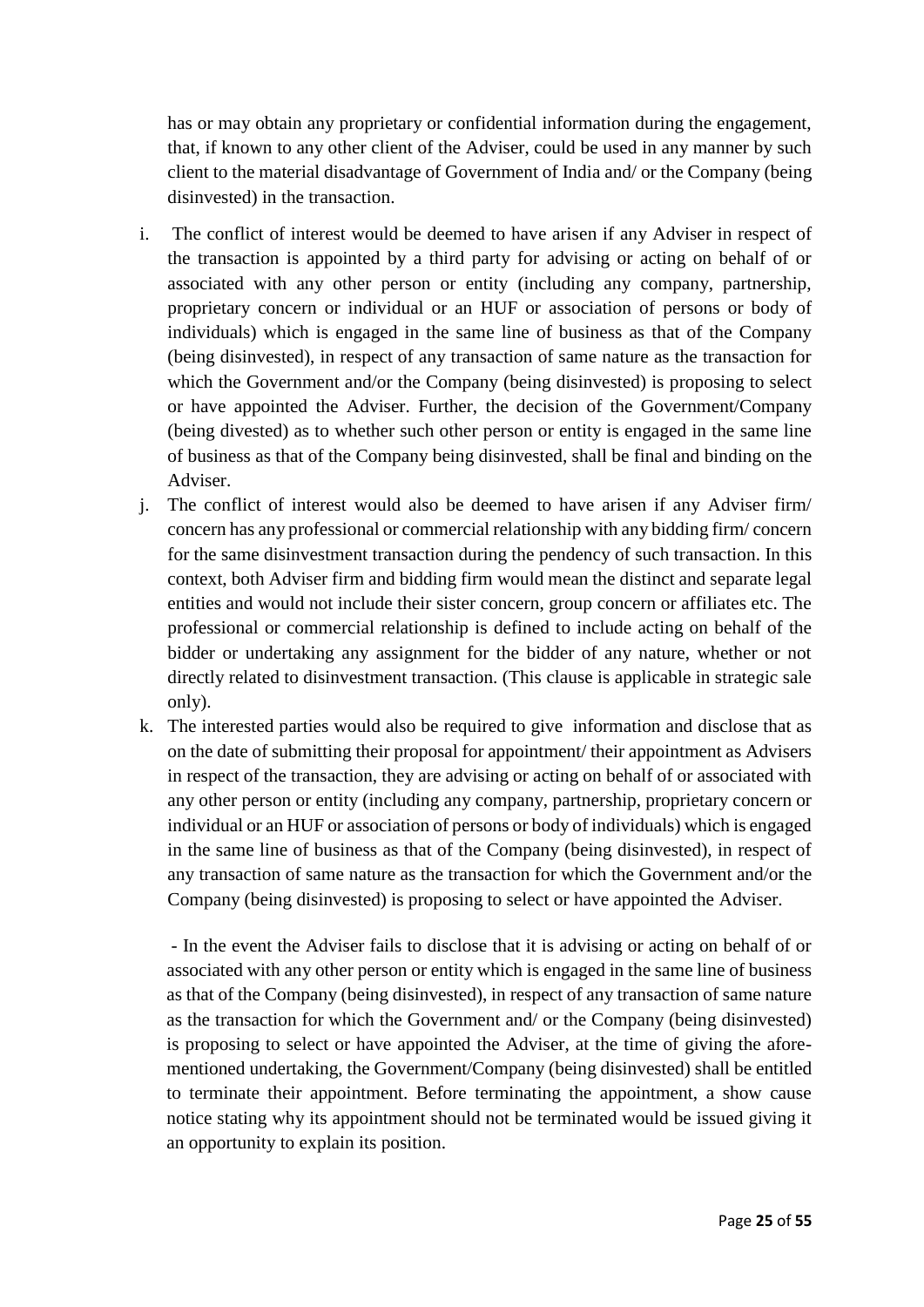- l. For a period commencing from the date of appointment of the Adviser till the completion of the transaction, the Adviser shall keep the Company/ Government informed of any mandate/contract entered into to advise or act on behalf of or associate itself with, any other person or entity (including any company, partnership, proprietary concern or individual or an HUF or association of persons or body of individuals) which is engaged in the same line of business as that of the Company being disinvested, in respect of any transaction of same nature as the transaction in respect of which the Adviser has been appointed as the Adviser. Provided that, if six months or more have elapsed from the date of appointment as Adviser to the government disinvestment transaction, the Adviser would normally be permitted by the Government/Company (being disinvested), save for exigent circumstances. The decision of the Government/Company (being disinvested) in this regard shall be final and binding on the Adviser. Further, the decision of the Government/Company (being divested) as to whether such other person or entity is engaged in the same line of business as that of the Company being disinvested, shall be final and binding on the Adviser.
- m. For the purpose of clauses (k) and (l) above, the 'nature' of transaction may include, but not be limited to, a capital market transaction which in turn could include, but not be limited to, a domestic offering of shares or any other security, whether by way of Initial Public Offer or Further public offer or qualified institutions placement or issue of IDRs or by any other manner, as well as the international offering of securities, whether by way of issue of ADRs, GDRs or FCCBs or by any other manner.
- n. In the event the Adviser fails to obtain the prior written consent of the Government/Company (being disinvested) as aforesaid, the Government/ Company (being disinvested) shall be entitled to terminate the appointment of the Adviser. Before terminating the appointment, a show cause notice stating why its appointment should not be terminated would be issued to the Adviser giving it an opportunity to explain its position.

Sd/- (V.P. Gupta) Deputy Secretary to the Government of India Tel: 2436 8036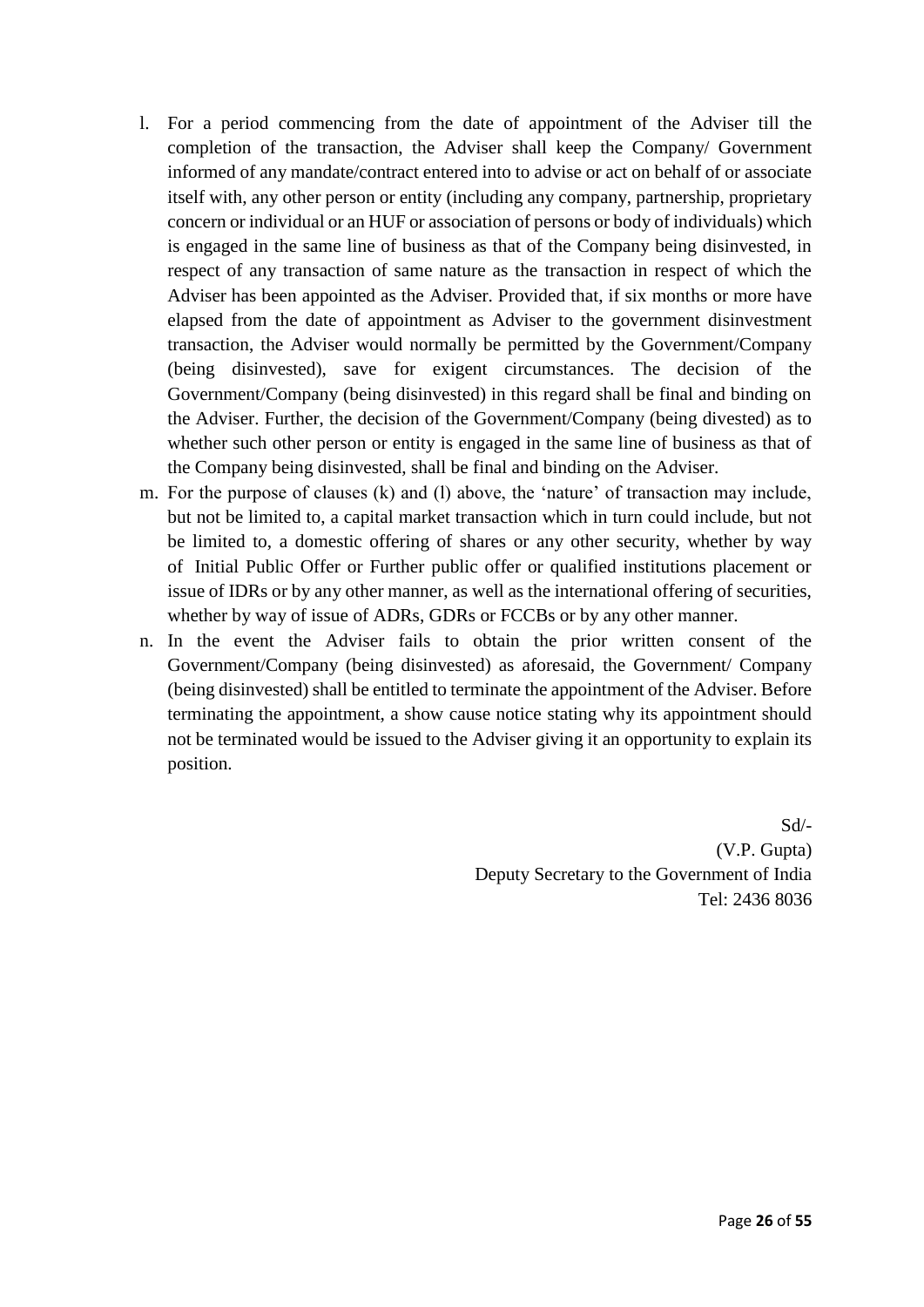#### **AGREEMENT FOR ADVISORY SERVICES**

THIS AGREEMENT (hereinafter referred to as 'Agreement') is made at New Delhi on this - -------- day of ------- BY AND BETWEEN THE PRESIDENT OF INDIA acting through the Under Secretary, Department of Investment & Public Asset Management (DIPAM), Ministry of Finance, Government of India (hereinafter referred to as "GOI" which expression shall mean and include its successors and assigns) of the ONE PART AND ABC incorporated under the Companies Act, 1956/Companies Act, 2013 and having its registered office at --------- and having its offices at New Delhi (hereinafter referred to as "ABC" which expression shall mean and include its successors and permitted assigns of the OTHER PART.

#### **WHEREAS**

- I. IDBI Bank Limited (hereinafter referred to as "IDBI Bank Limited"), a Public Sector Bank, under the Department of Financial Services and Life Insurance Corporation of India ----------- having its registered office at ------------ engaged in --------------
- II. GOI which presently holds ------% of the paid-up equity of IDBI Bank Limited. GoI intends to disinvest from IDBI Bank Limited through strategic sale with transfer of management control. However, the percentage of disinvestment shall be decided later by GoI after consulting with all the relevant stakeholders. Pursuant to the GoI advertisement in Financial Dailies and on the official website of DIPAM or of IDBI Bank Limited inviting submission of Expression of Interest from reputed professional consulting firms, merchant bankers, investment bankers, financial institutions, banks etc. to act as Advisor; ABC submitted an Expression of Interest.
- III. Further to the presentation made by ABC to the Inter-Ministerial Group on ------------- -- and the financial bid submitted for the assignment, GoI appointed ABC as its Advisor for the proposed strategic disinvestment in IDBI Bank Limited vide letter No---------dated ------------.

NOW, THEREFORE, IN CONSIDERATION OF THE PREMISES, THE DETAILED REQUEST FOR PROPOSAL CONTAINING THE TERMS AND CONDITIONS AND FOR OTHER GOOD AND VALUABLE CONSIDERATION, THE RECEIPT ADEQUACY AND SUFFICIENCY OF WHICH HEREBY ACKNOWLEDGE, THE PARTIES HEREBY AGREE AS FOLLOWS:

1. **General Provisions**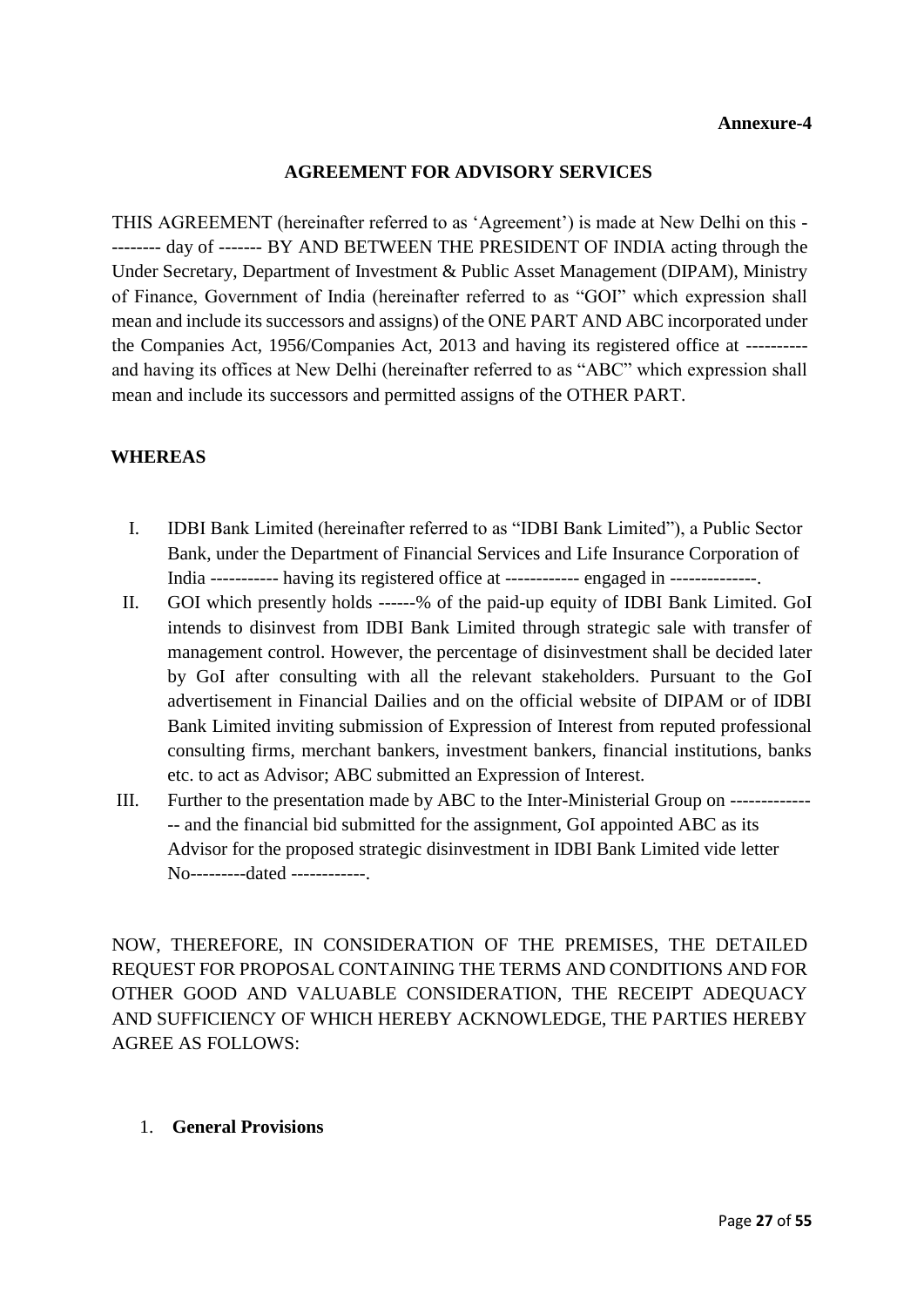### **1.1 Definitions**

1.1.1 Unless the context requires otherwise, the following terms, wherever used in this Agreement shall have the following meaning:

- a. 'Agreement' means this Agreement and any subsequent amendments hereto between GOI and ABC;
- b. 'Business Day' means a day other than one on which either the Central Government Offices, Banks or ABC's Offices are required to be closed in New Delhi;
- c. 'Effective Date' means the date on which this Agreement comes into force and effect pursuant to Clause 2.1;
- d. 'Local Currency' means Indian Rupee or any other lawful currency of the Republic of India;
- e. 'Party or Parties' means GoI and ABC or both, as the case may be;
- f. 'Personnel' means persons hired by ABC as employees and assigned to the performance of the Services or any part of the

Services;

g. 'Services' mean the services to be performed by ABC as the Advisor for this transaction and as described in Clause 3.1.

#### **1.2 Relationship between the Parties**

1.2.1This Agreement shall be construed as establishing a relationship of principal and advisor and not of principal and agent, between GoI on the one part and ABC on the other part.

1.2.2 This agreement shall be binding upon and shall inure to the benefit of GOI and ABC and their respective successors and permitted assignees.

Neither GoI nor ABC shall assign this Agreement or their respective rights or obligations as the case may be under this Agreement without the consent of the other party.

### **1.3 Governing Law**

1.3.1 This Agreement, its meaning and interpretation and the relation between the Parties shall in all respects, be governed by and construed in accordance with the laws of the Republic of India.

1.3.2 The parties irrevocably agree that the Indian Courts at New Delhi shall, subject to provisions of Clause 6, have jurisdiction to hear and determine any action or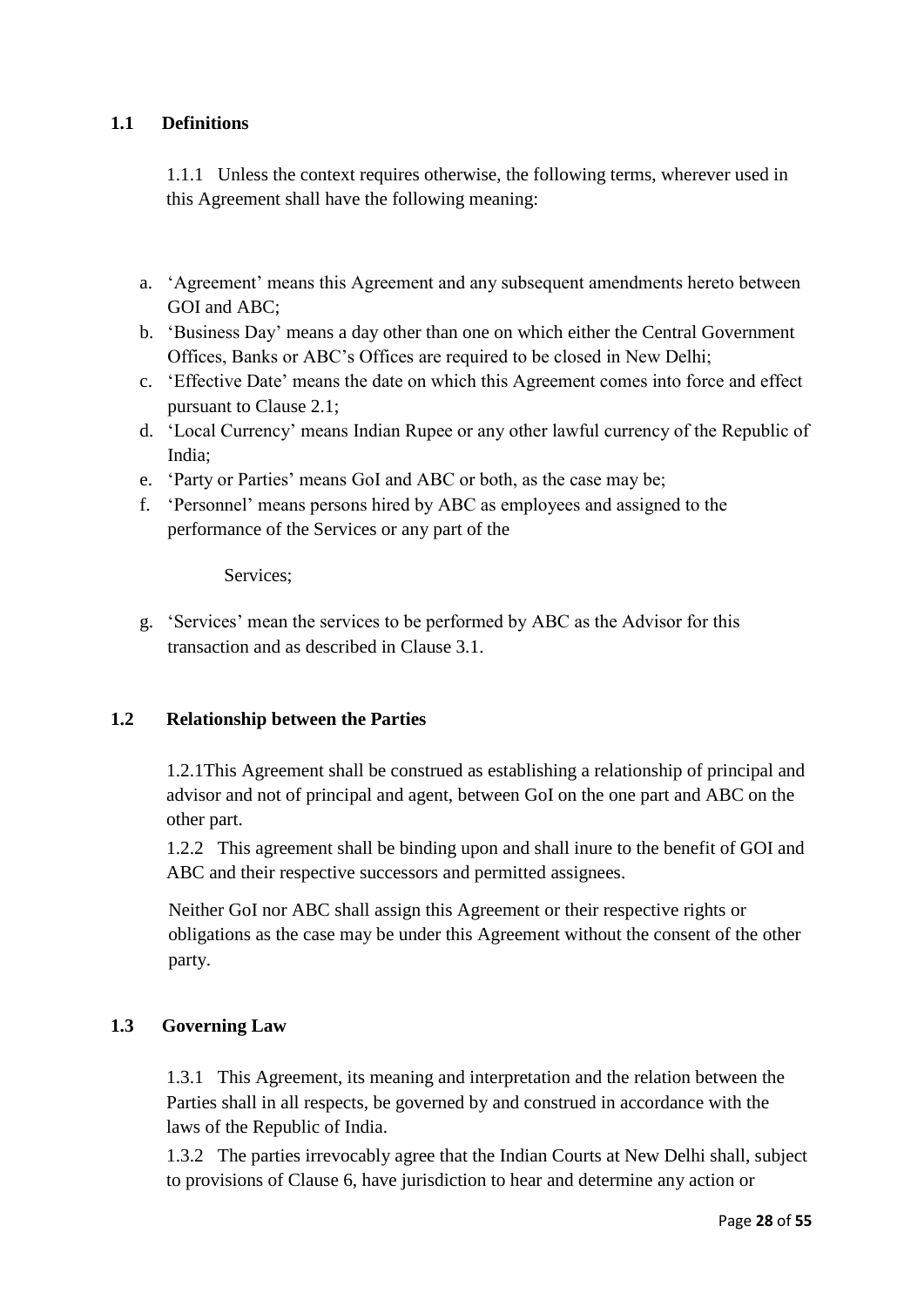proceedings, and to settle any dispute, which may arise out of or in connection with this Agreement and, for such purpose irrevocably submit to the jurisdiction of such courts.

1.3.3 The Parties irrevocably waive any objection, which they might at any time have to the courts referred to above being nominated as the forum to hear and determine any action or proceedings, and to settle any dispute, which may arise out of or in connection with this Agreement and agree not to claim and any such court is not a convenient or appropriate forum.

### **1.4 Headings**

The headings shall not limit, alter or affect the meaning of this Agreement.

#### **1.5 Notices**

1.5.1 Subject to the provisions of clause 1.5.5, any notice, request or consent required or permitted to be given or made pursuant to this Agreement shall be in writing and shall be deemed to have been given or made when sent by registered mail or air courier or facsimile or email to such Party at the following address and facsimile numbers:

For GoI Department of Investment & Public Asset Management, Block No. 11 CGO Complex Lodhi Road, New Delhi 110003

For ABC ABC ------------

1.5.2 Notice will be deemed to be effective as follows:

- 7. In case of registered mail or air courier, on delivery; and
- 8. In case of facsimile or email, two Business Days following confirmed transmission.

1.5.3 Facsimile transmissions or emails shall require to be re-transmitted or re-sent in the event the Receiving Party communicates illegible transmission or non-receipt of email and notice in such an event will be deemed to be effective upon receipt of legible transmission or email.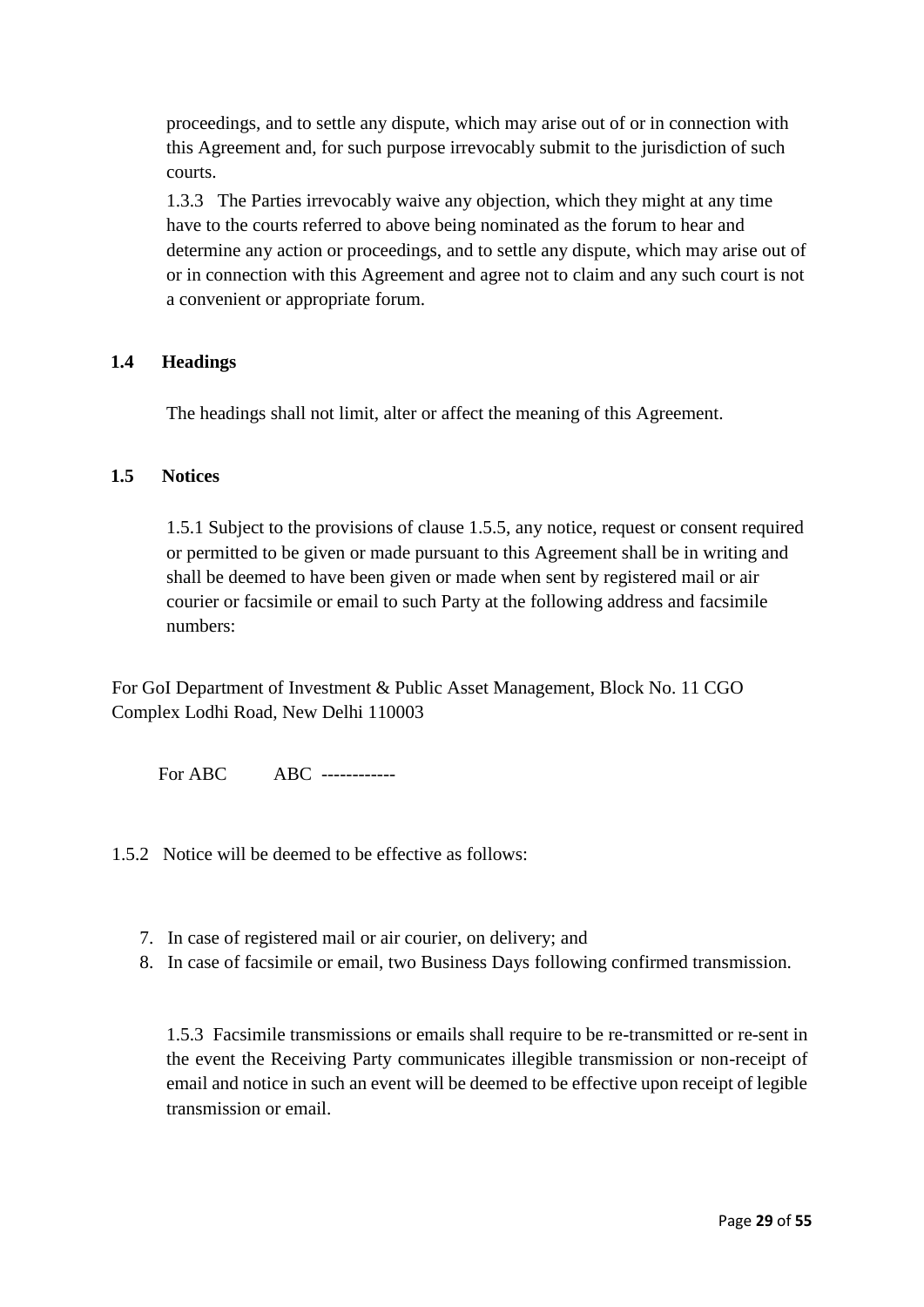1.5.4 A Party may change its address and facsimile numbers or email id for notice under this Agreement by giving the other Party notice pursuant to this Clause.

1.5.5 Any action required and permitted to be taken, any document required or permitted to be executed under this Agreement may be taken or executed as follows:

On behalf of GOI by the

Under Secretary

Department of Investment & Public Asset Management

Block No. 11, CGO Complex,

Lodhi Road, New Delhi 110003

For ABC ABC

---------

----------

#### **2. General Provisions**

#### **2.1 Effective date**

2.1.1 This Agreement shall come into force and effect on the Effective Date being ---- -------.

#### **2.2 Entire Agreement**

This agreement contains all covenants, stipulations and provisions agreed to by the Parties. No agent or representative of either of the parties has authority to make and the parties shall not be bound by or liable for any statement, representation, promise or agreement made prior to the date hereof but not set forth in this Agreement.

#### **2.3 Modification**

2.3.1 Modification of the terms of the Agreement including any modification of the scope of the services may only be made by written agreement between the parties. Each party shall give due consideration, and not unreasonably delay a considered response to any proposal for modification made by a Party.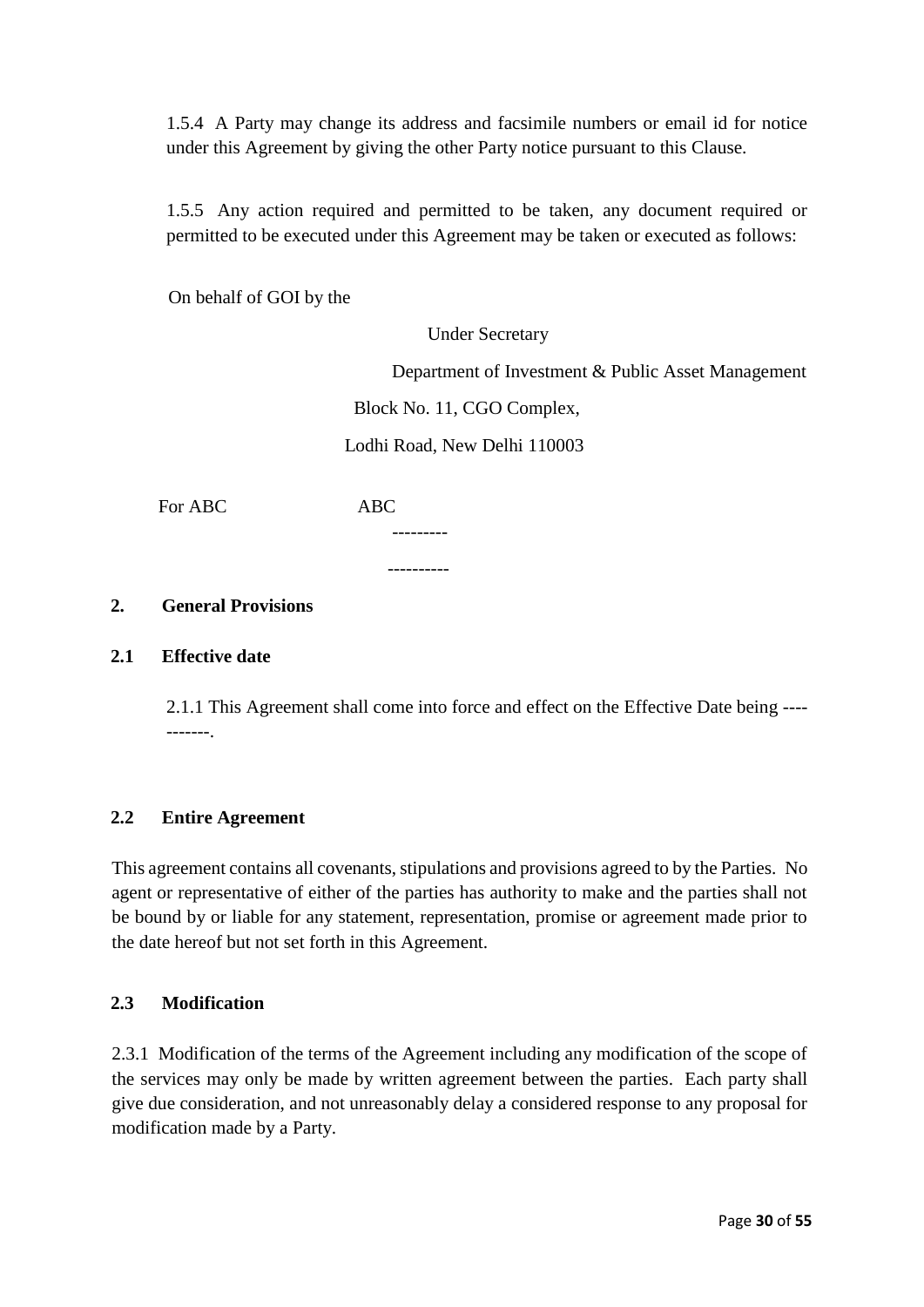### **2.4 Force Majeure**

#### **Definition**

2.4.1 For the purpose of this Agreement, 'Force Majeure' means an event or circumstance, which is beyond the reasonable control of the affected Party and which makes affected Party's performance of its obligation under this Agreement impossible or so impractical as reasonably to be considered impossible in the circumstance and includes but is not limited to war, riots, civil disorder, earthquake, fire, explosion, storm, cyclone flood, drought or other adverse weather or other conditions and situations including breakage of equipment of facilities, structural collapse, air crash, shipwreck etc.

2.4.2 Force Majeure shall not include:

- a. Strikes, lockouts or other industrial action, confiscation or any other action in and/ or by the parties or their employees:
- b. Any event which is caused by the negligence or wilful action of a party;
- c. Any event which is in control of a party;
- d. Any event which a diligent party could reasonably have been expected both (i) to have taken into account on the Effective Date of this Agreement and/or thereafter during the terms of the Agreement and (ii) to have avoided or overcome in the course of carrying out obligations under this agreement; and
- e. Insufficiency of funds or failure to make any payments.

#### **No Breach of Agreement**

2.4.3 The failure of a party to fulfil any of its obligations under this Agreement shall not be considered to be a breach of or a default under this Agreement in so far as the inability arises from an event of Force Majeure, provided the party affected by that event has complied with its obligations under para 2.4.4 in respect of such event.

#### **Measure to be taken**

2.4.4 A party affected by an event of Force Majeure shall take all reasonable measure to remove its inability to fulfil its obligations under this Agreement with a minimum of delay and shall notify the other Party in writing of the event concerned as soon as possible and in any event not later than ten days following the occurrence of the event concerned and shall similarly give notice of the restoration of normal conditions as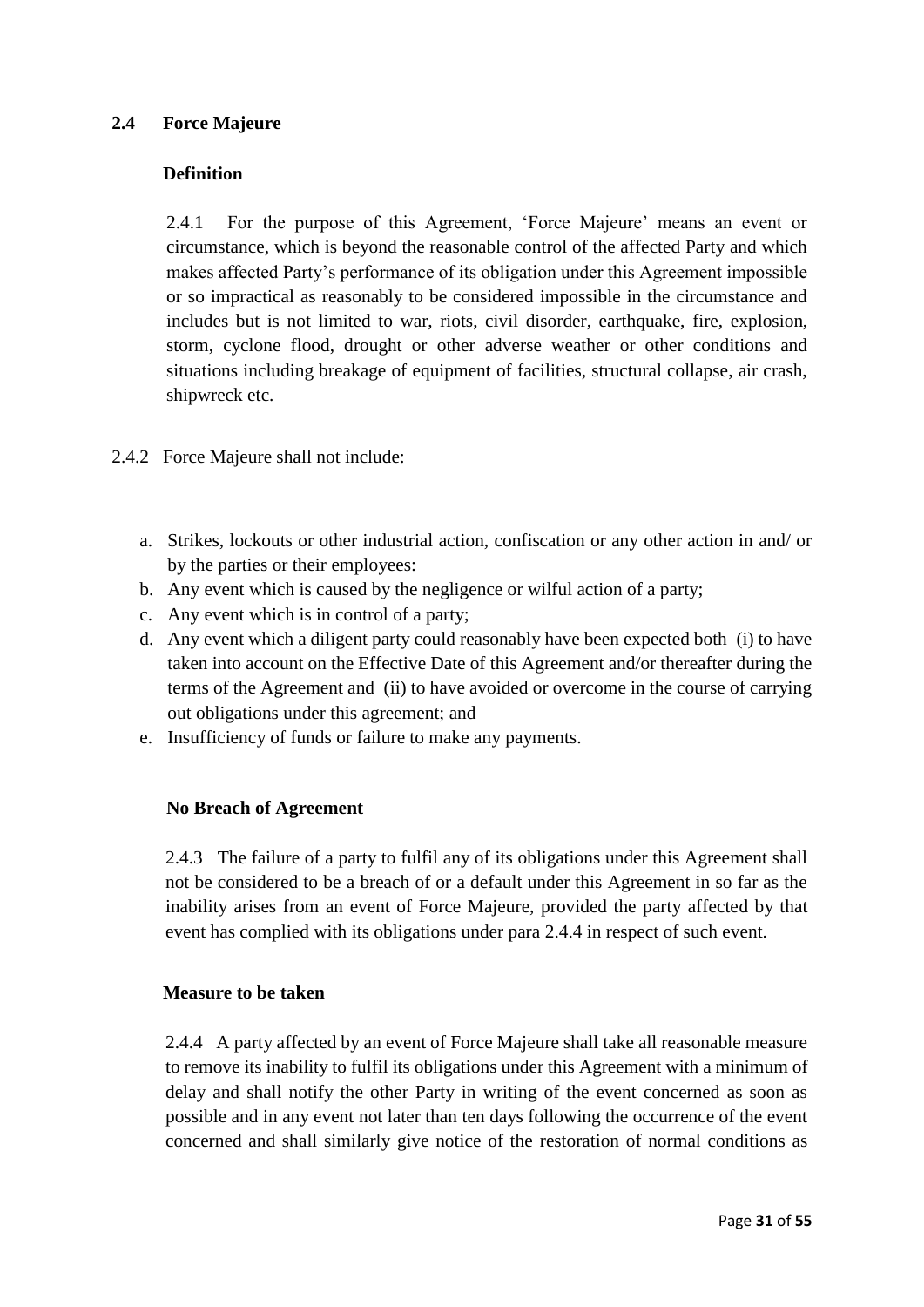soon as possible. Parties shall together take all reasonable measures to minimize the consequences of any event of Force Majeure.

#### **Extension of time**

2.4.5 Subject to the above provisions of the Clause 2.4, any period within which a Party is required, pursuant to this Agreement, to complete any action or task, shall be extended for a period equal to the time during which that Party was unable to perform such action as a result of Force Majeure.

#### **Consultation**

2.4.6 Not later than ten days after ABC has served a notice to GOI as per Paragraph 2.4.4 notifying its inability to perform a portion of the services as a result of an event of Force Majeure, the Parties shall consult between themselves with a view to agreeing on appropriate measure to be taken in the circumstances.

#### **2.5 Earlier Termination**

#### *2.5.1* **Termination by GoI**

 GOI, may, by not less than ten day's written notice of termination to ABC, terminate this agreement, if:

- a. ABC is in a breach of its obligations under this Agreement and the terms and conditions mentioned in the RFP dated-------- and the Affidavit-cum-Undertaking submitted at RFP stage and has not remedied the same within thirty days (or such longer period as GOI may have subsequently approved in writing) following the receipt by ABC of notice from GOI specifying the breach. Provided that ABC shall not be held to be in breach of any obligation under this Agreement, if the breach arises as a result of failure on the part of GOI to meet GOI's obligations under this agreement;
- b. ABC fails to comply with any final decision reached as a result of arbitration proceedings pursuant to Clause 6;
- c. ABC is unable, as a result of Force Majeure, to perform a material portion of the services for a period of not less than sixty days;
- d. ABC becomes insolvent or bankrupt or goes into liquidation or receivership, whether compulsory or voluntary;
- e. GOI decided at any time to abandon the project;
- f. A suitable ACQUIRER willing to purchase \_\_\_\_% of GOI's holding in IDBI Bank Limited is not found and GOI wishes to appoint another advisor for the sale of GOI's holding in IDBI Bank Limited ;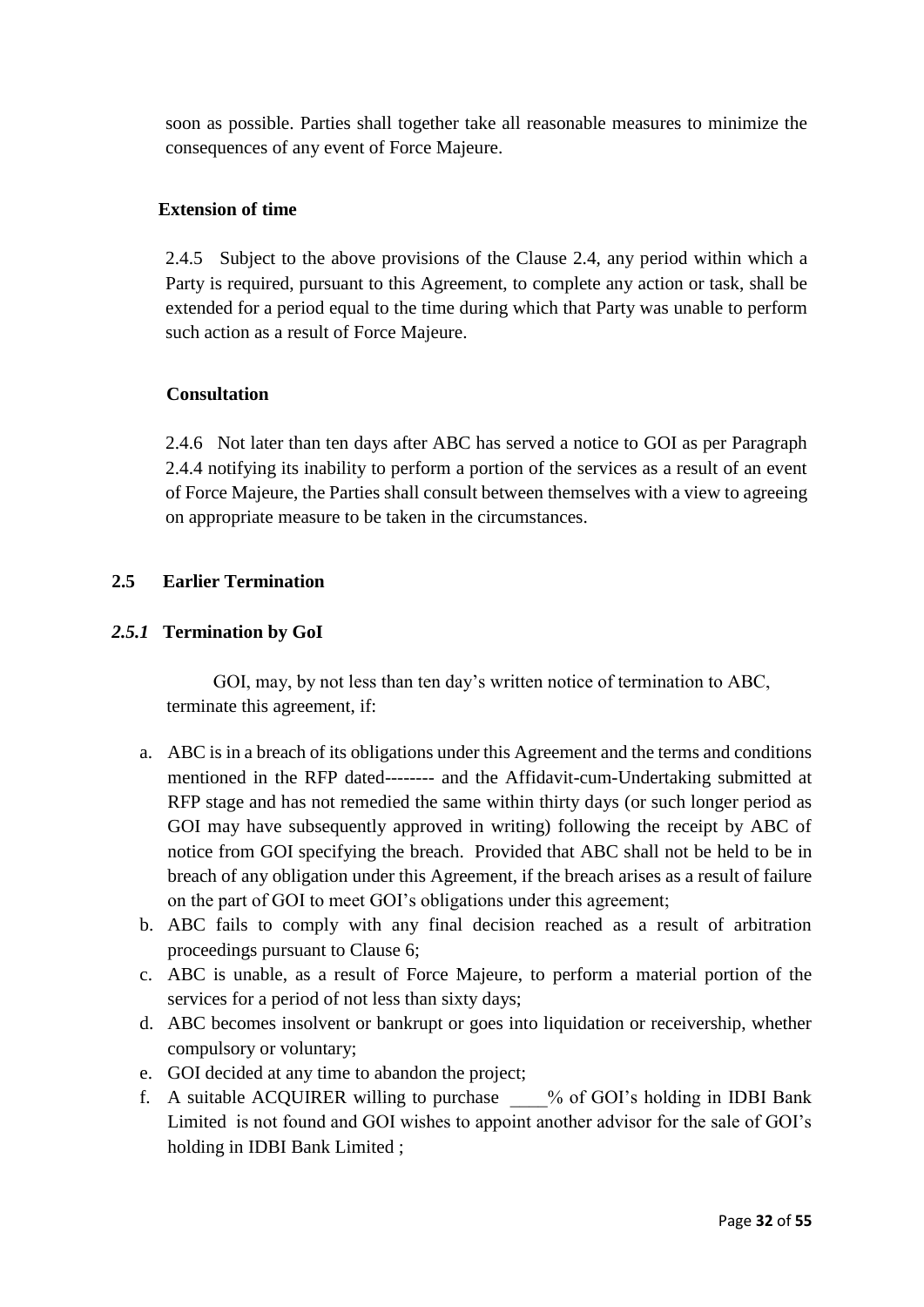- g. ABC is found guilty of any criminal offence in any court of law or of violation of regulations of a statutory body that materially adversely affects its ability to carry out the engagement;
- h. In case an event of a conflict of interest take place during the engagement that materially adversely affects the ability of ABC to carry out the engagement and which is not remedied within 15 days of arising due to handling of the transaction by ABC as Advisor to the GOI for disinvestment in IDBI Bank Limited.

# **2.5.2 Termination by ABC**

ABC may, by not less than ten day's written notice to GOI, terminate the Agreement, if:

- a. GOI fails to pay any money to ABC pursuant to this Agreement, which is not subject to dispute pursuant to Clause 6, within thirty days or any further extended period of time as may be agreed between the Parties after receiving written notice from ABC that the payment concerned is due/overdue;
- b. GOI, is in breach of its obligations under this Agreement and has not remedied the same within thirty days (or such period as ABC may have been subsequently approved in writing) following the receipt by GOI of ABC's written notice specifying the breach.

Provided that GOI shall not be held to be in breach of any obligation under this Agreement, if breach arises as a result of failure on the part of ABC to meet ABC's obligations under this agreement;

- c. GOI shall have failed to comply with any final decision reached as a result of arbitration pursuant to Clause 6.
- d. GOI is unable as a result of Force Majeure to perform its obligations for a period of not less than sixty days.

### **2.6 Cessation of Rights and Obligations**

2.6.1 On termination pursuant to any part of Clause 2.5 and / or expiration of this Agreement, all rights and obligations of the Parties shall cease, except:-

- i. rights and obligations that have accrued as on the date of termination or expiration;
- ii. any right, which a Party have under law and (iii) the obligations in Clauses 3.2, 3.3 and 4.3.

#### **2.7 Cessation of Services**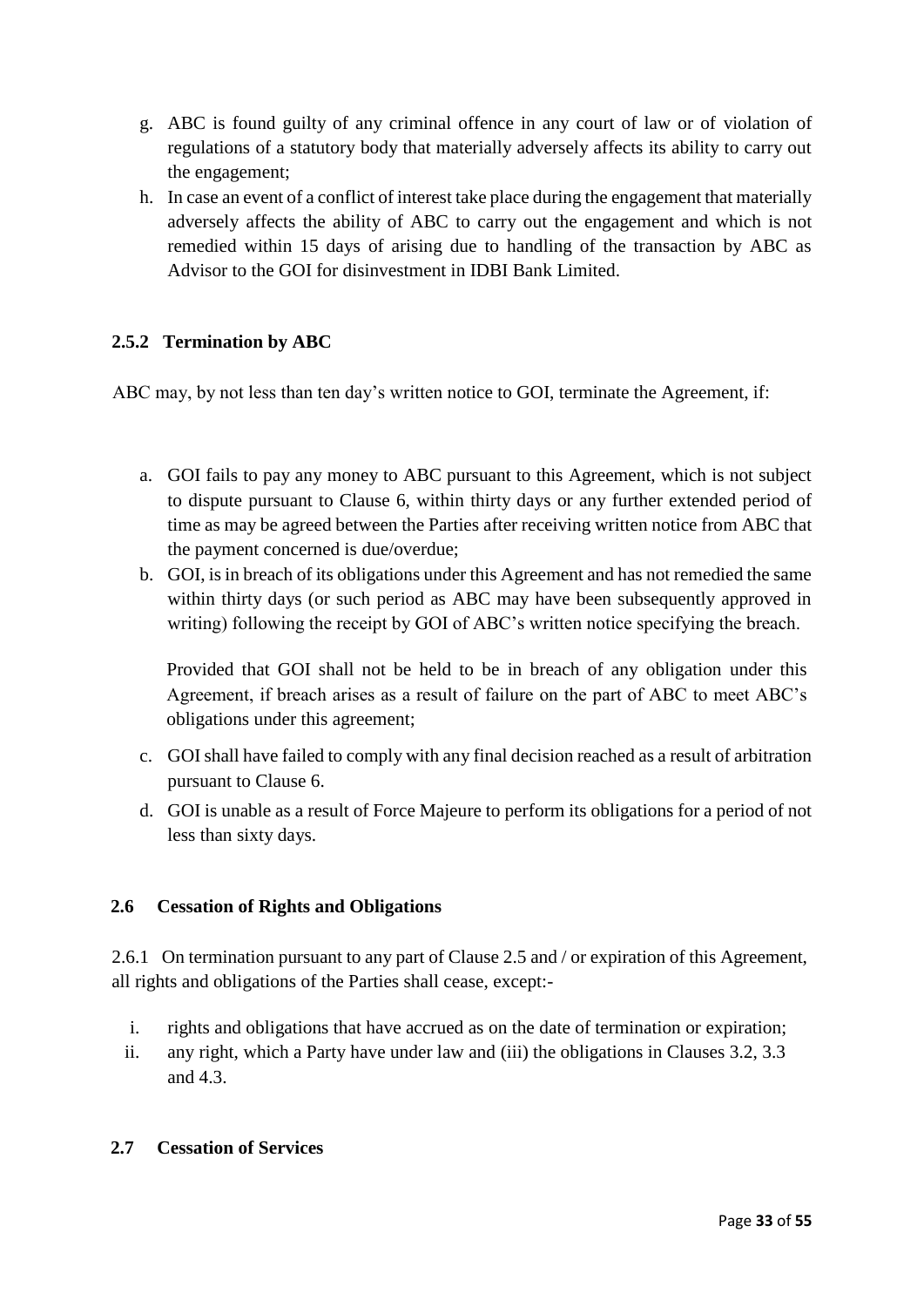2.7.1 On the termination of this Agreement through notice by either of the Party to the other, pursuant to Paragraphs 2.5.1 and 2.5.2, ABC will take all necessary steps to bring the services to a close within thirty days of the receipt of the notice of termination. Upon cessation of services, either on expiry of termination (including earlier termination) of the agreement hereunder, ABC shall hand over to GoI, such material documents and records prepared directly by ABC in connection with the services, whether in final or draft form, complete or in the process of being completed, on paper and if applicable, in compact diskettes together with material documents and records as provided by GoI to ABC, save the copies thereof, will be allowed to be retained by ABC for their files.

### **3. Obligations of ABC**

### **3.1 Scope of Services**

3.1.1 GoI proposes to divest/undertake strategic sale of -----% of its shareholding in IDBI BANK LIMITED to a prospective ACQUIRER, and for that purpose have appointed ABC as advisor to advise and assist GoI in selection of the prospective ACQUIRER, to maximize realization from the sale of its shareholding.

3.1.2 ABC's scope of services as Advisor to GoI shall include the services as set out below to assist and advise GoI in negotiating and concluding the strategic sale with the ACQUIRER, keeping in view GoI's strategic objectives and evaluation criteria for the ACQUIRER. However, it is clarified that the decision whether to proceed with and consummate the transaction, lies solely with GoI and the work and findings of ABC shall not in any way constitute recommendation as to whether GoI should or should not consummate the transaction. The ABC's service shall include the following:

### **Phase I: Transaction strategy**

3.1.3 ABC, in consultation with GoI, shall evolve a transaction strategy covering modalities, timing of disinvestment and the timeline for various activities. ABC will assist GoI and will not associate in any manner, directly or indirectly, any other party or ACQUIRER in the present transaction, in analyzing possible transaction strategies from the perspective of GoI and ACQUIRER. ABC would analyze the positive and negative financial aspect of each of these alternative strategies.

3.1.4 ABC shall advise and assist GoI in identifying and selecting specialized professional intermediaries required for the transaction to be appointed by GoI and their work to be coordinated by the ABC.

### **Phase II: Partner log**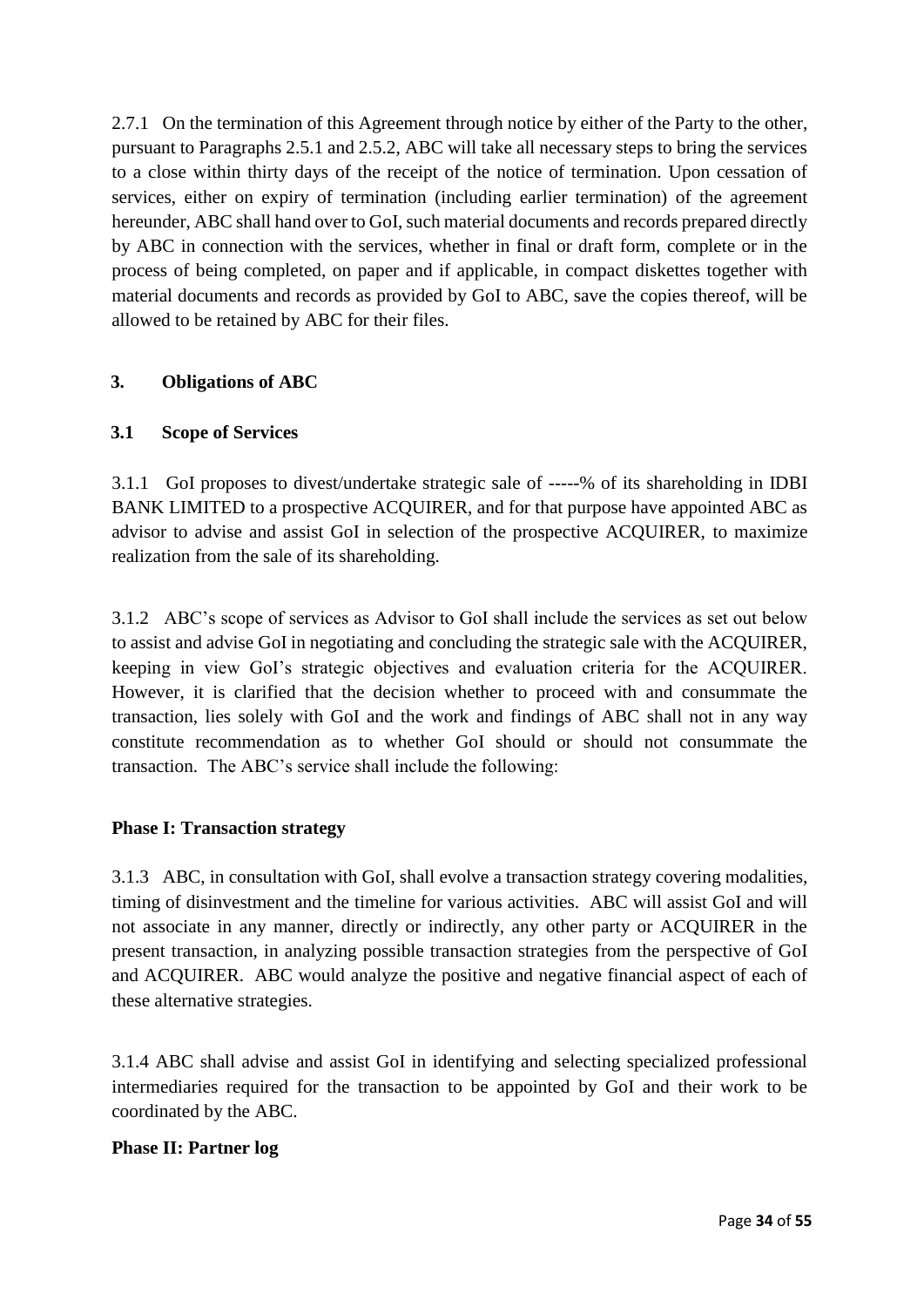3.1.5 Working closely with GOI, and drawing upon knowledge of ABC or of prospective strategic partners, ABC will develop a list of potential strategic partners with sufficient interest and apparent resources to enter into a transaction with XYZ/GoI. In doing so, ABC would:

- Use its international offices and network;
- Use its contracts and industry knowledge; and
- Include any other partners GoI would like to consider.

3.1.6 ABC will obtain and develop information on each of the potential strategic partners identified, so that together ABC & GoI can place in priority those strategic partners, which have the best potential for consummating the transaction with GOI. In doing so, ABC will use its global presence and long-24 standing relationships with potential strategic partners who may be ABC's global clients.

### **Phase III: Information Memorandum**

3.1.7 The next phase is to incorporate the financial data and other relevant information of IDBI Bank Limited into an Preliminary Information Memorandum/Confidential Information Memorandum. The purpose of this Memorandum is to provide prospective ACQUIRER, ie. ACQUIRER with information on the business and the unique selling points of IDBI Bank Limited.

3.1.8 This Memorandum would contain information relating to the following areas:

- 7. Background of XYZ and key features that differentiate it from its competitors;
- 8. Current activities;
- 9. Rationale for divestment and inviting a ACQUIRER;
- 10. Product profile;
- 11. Manufacturing facilities;
- 12. Financial performance;
- 13. Management;
- 14. Customers and suppliers;
- 15. Contracts;
- 16. Research and development activities;  $\blacksquare$
- 17. Details of surplus real estate assets; and
- 18. Any other relevant details.

3.1.9 ABC will support the company in setting up of the e-data and/or physical data room and assist in the smooth conduct of the due diligence process. ABC will facilitate execution of Non-Disclosure Agreements ("NDA") and subsequent communication and providing the bidders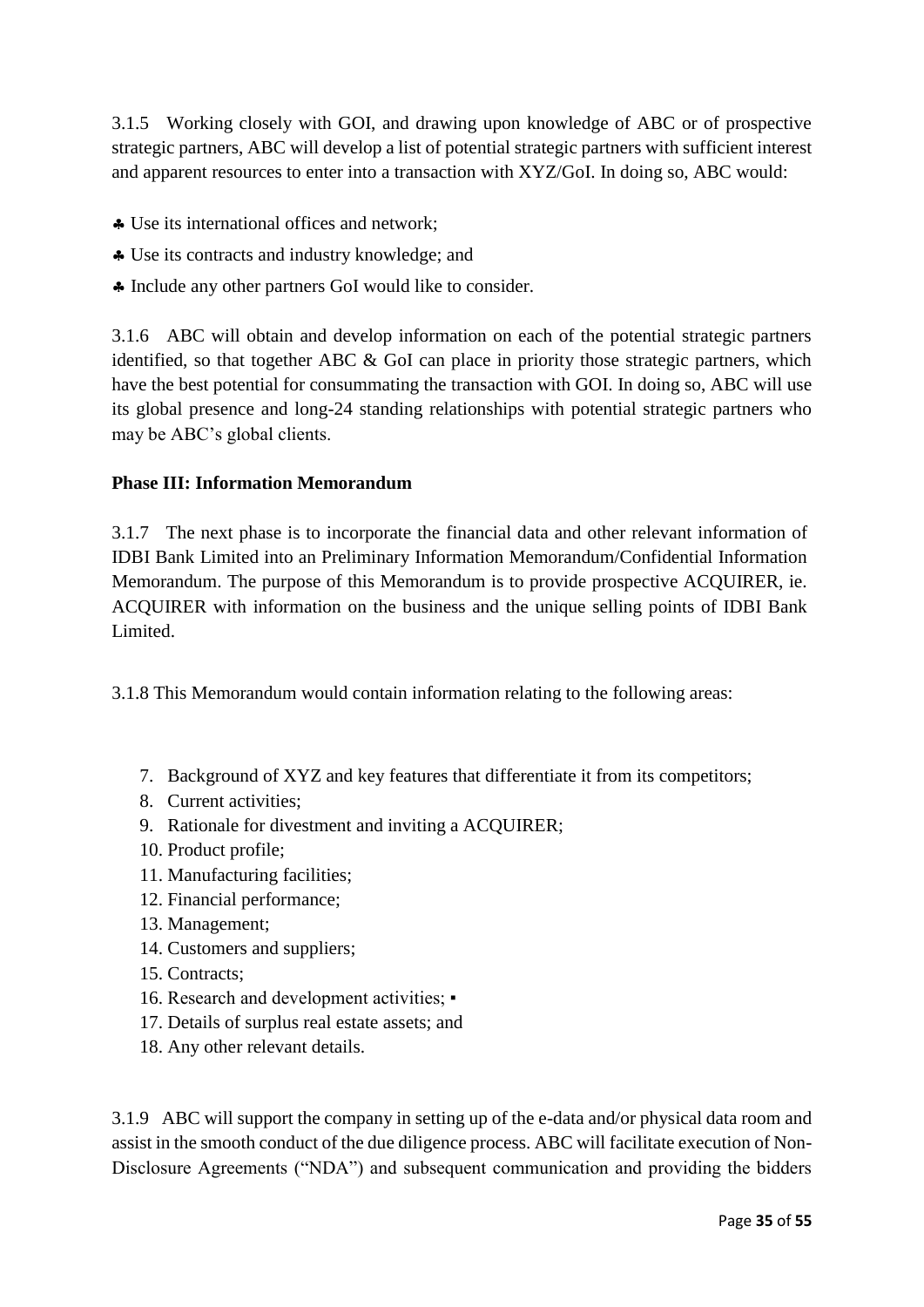with information on the asset and the transaction. The Information Memorandum so prepared will be made available on a confidential basis to potential investors.

### **Phase IV: Pricing Analysis**

3.1.10 ABC will assist GoI in performing a pricing/ valuation analysis of the company. In performing the valuation analysis ABC proposes to use including but not limited to the 'discounted cash-flow' approach, the 'relative valuation' approach, replacement cost approach and any other valuation approach relevant to the transaction to determine a range of fair values. In performing the analysis will be based on illustrative profit projections and the information provided by the company to ABC. The projections would show a possible outcome based on the assumptions as per the business plan prepared by the management of the company ('the Management'). It is clarified ABC must emphasize that the realization of the projections would be dependent on the continuing validity of the assumptions on which they are based. ABC's review therefore shall not, and cannot be directed to providing any assurance about the achievability of the financial projections. Since the projections relate to the future, actual results are likely to be different from the projected results because events and circumstances do not occur as expected, and the differences may be material.

3.1.11 ABC will assist GoI in fixing the reserve price considering the valuation of the company based on the methods employed in the financial services sector and highlighting the pros and cons of various methods and also highlighting the fact that many variations of these valuations exist. The GoI will have the option of getting the valuation done from any other agency.

3.1.12 ABC will present its findings in the form of a Pricing/Valuation Analysis after completing the Information Memorandum and receipt of any additional information of that it may require for this purpose. ABCs findings will be subject to the following conditions and limitations:

- The findings can serve as only one input to the process of negotiating a price, the actual terms will be set through direct negotiations or biddings or auctions;
- The findings are solely for the internal use;
- Events subsequent to the date of ABC's analysis may materially alter the valuation estimate; and
- The findings are based upon the information provided to ABC by the company/GOI.

### *Phase V: Approaching the Strategic Investor(s)*

3.1.13 ABC will assist in managing a transparent process of bidding/interest solicitation from potential buyers including: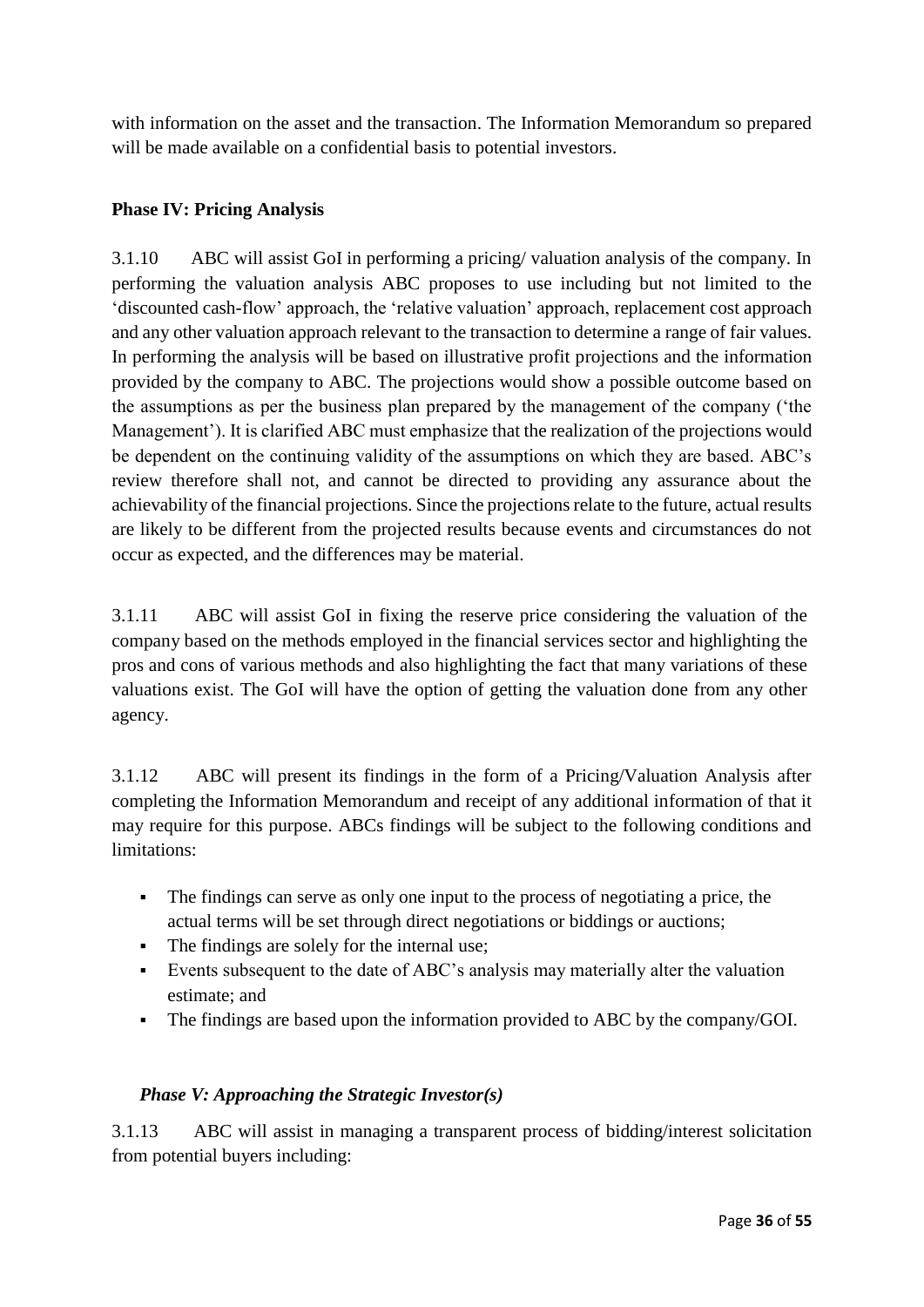(a) Preparation and issuance of advertisement/RFP etc. and organizing pre-bid meeting(s) and site visit(s);

(b) Conducting roadshows in India and abroad.

(c) Analysis of and framing/drafting replies to queries of prospective bidders and making necessary modifications, if required in the bid documents;

(d) Invitation and evaluation of bids from prospective purchasers/ investors and preparation of requisite documents leading to short listing of bidders;

3.1.14 ABC will help in positioning the disinvestment of GoI equity in the company to generate interest among prospective buyers/purchasers/investors. ABC will initiate contacts with only prospective strategic partners on an agreed list. If the prospective strategic partner indicates a sufficient level of interest in the businesses, and if GOI instructs, ABC will forward the Information Memorandum to them upon receipt of a signed Confidentiality Agreement. ABC will control the release of any further information based on the level of interest evinced by the potential strategic partner and after obtaining GOI's approval. Expression of Interest (EOI) for bidders to be issued by DIPAM.

#### *Phase VI: Facilitating due diligence review*

3.1.15 ABC will assist the Bank in the smooth conduct of the due diligence process.

#### **Phase VI: Negotiations and deal support**

3.1.15 ABC will assist and provide inputs to GoI during the negotiation process will the prospective partner by:

- 1. Discussing the pricing analysis;
- 2. Negotiating the financial terms;
- 3. Outlining preferable terms;
- 4. Briefly describing the tax and accounting implications of each proposal;
- 5. Suggesting counterproposal alternatives;
- 6. Communicating with ACQUIRER;
- 7. Reporting potential problems to GoI;
- 8. Evaluating alternative financial structures;
- 9. Assisting in negotiating the terms and conditions of the shareholders agreement; and
- 10. Assisting in negotiating sessions leading to a transaction.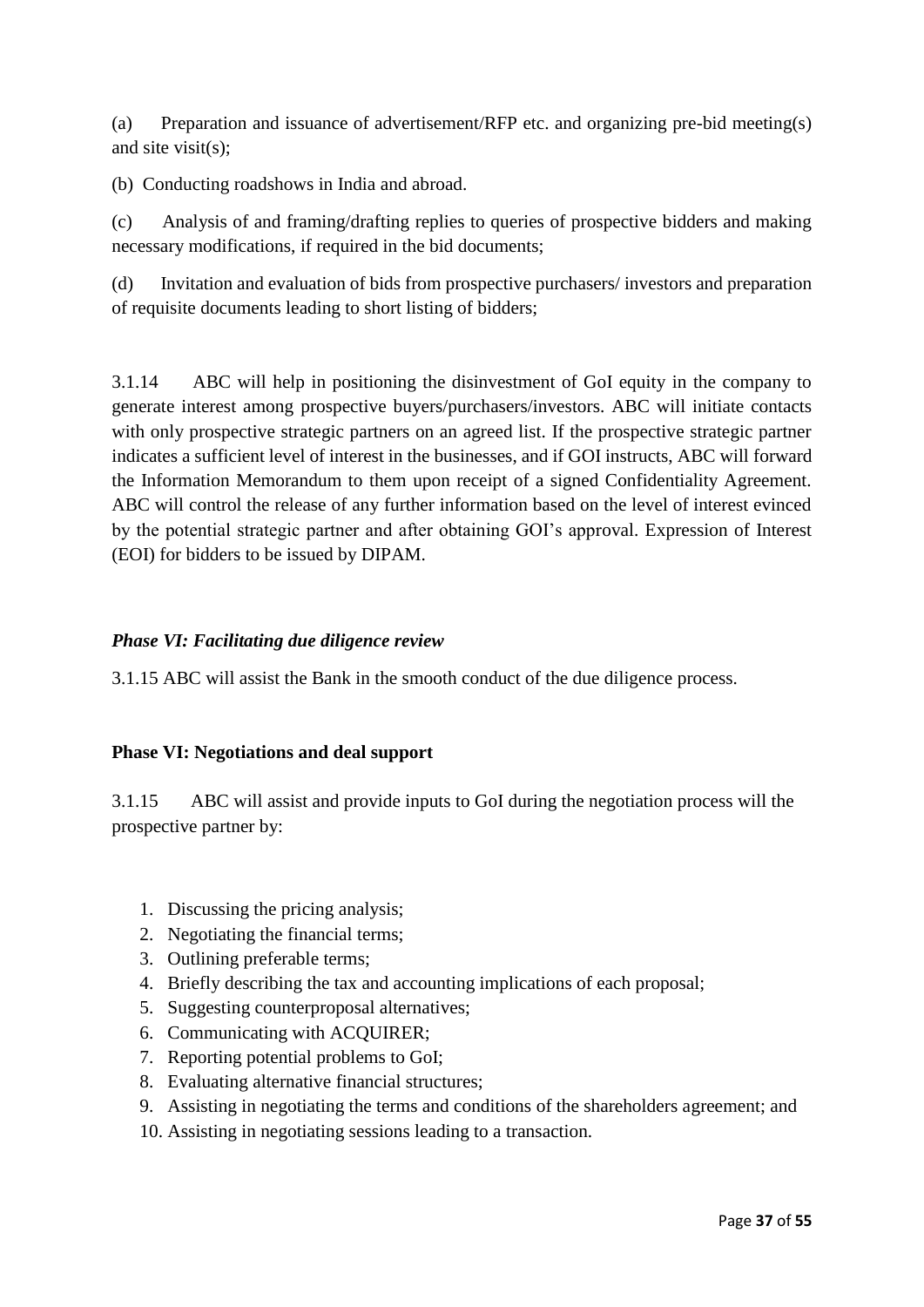3.1.16 ABC will be present at all meetings and handle all necessary arrangements during the negotiation process.

### *Phase VII: Negotiations and deal support*

3.1.17 ABC will assist and provide inputs to GoI during the negotiation process with the prospective partner(s) by:

- Discussing the valuation analysis;
- Negotiating the financial terms;
- Outlining preferable terms:
- **•** Describing the tax and accounting implications of each proposal;
- Suggesting counterproposal alternatives;
- Communicating with interested parties;
- Reporting potential problems to GoI;
- Evaluating alternative financial structures;
- Assisting in negotiating the terms and conditions of the shareholders agreement;
- Assist in finalizing the process of strategic disinvestment
- Assisting in negotiating sessions leading to a transaction.

3.1.18 ABC will be present at all meetings and handle all necessary arrangements during the negotiation or bidding or auction process.

### *Phase VIII: Completion of the transaction*

3.1.19 If Parties express continuing interest, ABC will assist GoI in concluding the transaction. In doing so, ABC will work alongside The company / GoI's legal counsel to incorporate the terms and conditions of the transaction into a shareholders agreement(s) and share purchase agreement(s) and all such legal documentation required for execution of the transaction. On account of the peculiarities and complexities of this transaction, it will be crucial that the ABC and legal firm take full responsibility of documentation and completion of the transaction(s).

3.1.20 ABC will ensure compliance of applicable regulatory requirements including obtaining statutory approvals and clearances, wherever necessary, and coordinating and monitoring the progress of the transaction until its completion and assist in closure of the transaction.

3.1.21 ABC will advise on post-sale matters, if any, for a period of up to 12 months. Documents relating to the transaction be digitised and catalogued and handed over to Ministry of Finance and DIPAM. Advisor will also assist the departments in analysing these records as and when required.

3.1.22 ABC will provide any other analytical and transactional support required by GoI for successful completion of the transaction.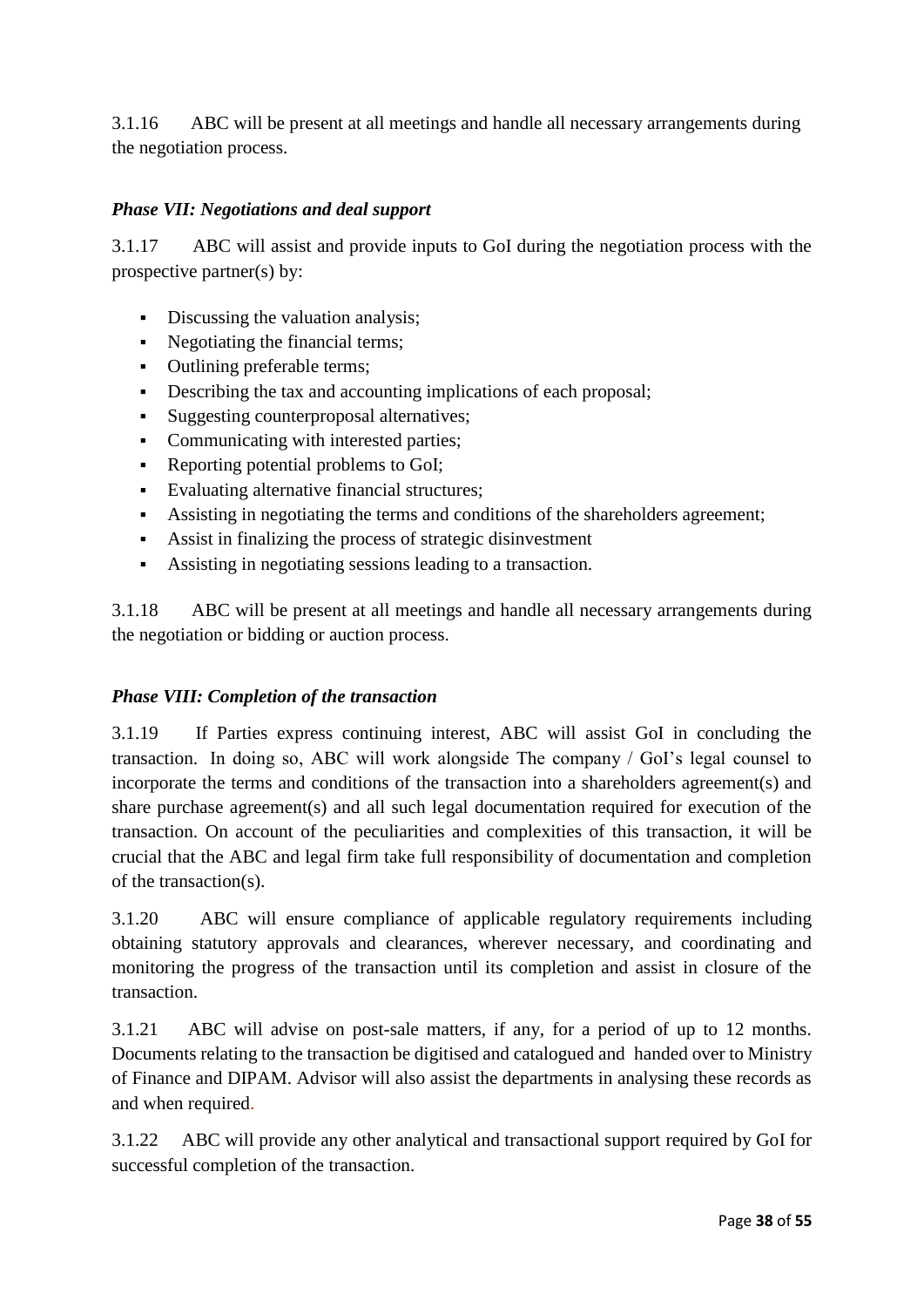3.1.23 The Scope of Services mentioned in Para 3.1 are indicative and non-restrictive in nature. There may be some services relevant but not expressly captured in the aforesaid Scope of Services, which upon being brought to the notice of the Advisor by GoI will also form an integral and mandatory part of the Scope of Services.

## **3.2 Confidentiality**

3.2.1 ABC and Personnel of ABC shall not disclose to any party other than GoI/the company , other concerned consultants, valuers, lawyers any information (other than publicly available information) relating to its services, this agreement, the company business or operations without the prior written consent of GoI, unless such disclosure is requested by any statutory or regulatory or judicial/ quasi – judicial authority constituted under the laws of India and having jurisdiction over a Party, or unless such disclosure is required in connection with any litigation affecting a party, or unless such disclosure is necessary to perform ABC's services or obligations under this Agreement or unless such information has entered the public domain other than by a breach of the Agreement.

3.2.2 Provided that no confidentiality is required to be maintained in respect of disclosure required and made on account of marketing strategy/ies agreed upon among the parties. External professionals appointed, if any will also be bound by such requirement/s of confidentiality as may be stipulated by GoI.

## 3.3 **Indemnification of GOI by ABC**

3.3.1 ABC agrees to indemnify and hold harmless GoI/the company officers, employees and representatives (each, an "Indemnified Person") from and against any claim, loss or liability (including without limitation reasonable fees and expenses of solicitor and legal counsel) arising out of the negligence or willful misconduct of ABC or its personnel in providing the services.

3.3.2 In the event that ABC disputes an indemnity claim of an Indemnifies Person, any amounts to be paid by ABC will be finally decided by the Arbitration Tribunal or courts of law. It is understood and agree that an indemnified Person shall not press for any payments to be made on account of an indemnity claim, within the period of limitation prescribed for the preferment and/or filing of appeals or revision from awards/orders/judgements/decree, if the Indemnified Person has notice from ABC that legal action and/or appeal is intended.

3.3.3 GOI will have to be given notice of a dispute of the claim by ABC within fifteen days of the receipt of Notice of Claim.

3.3.4In the event that the agreement is terminated as per Para 2.5.1 (except under sub-clauses (c) and (e)), ABC's Performance Guarantee (as defined in the RFP) will be invoked.

### **3.4 Limitation of liability**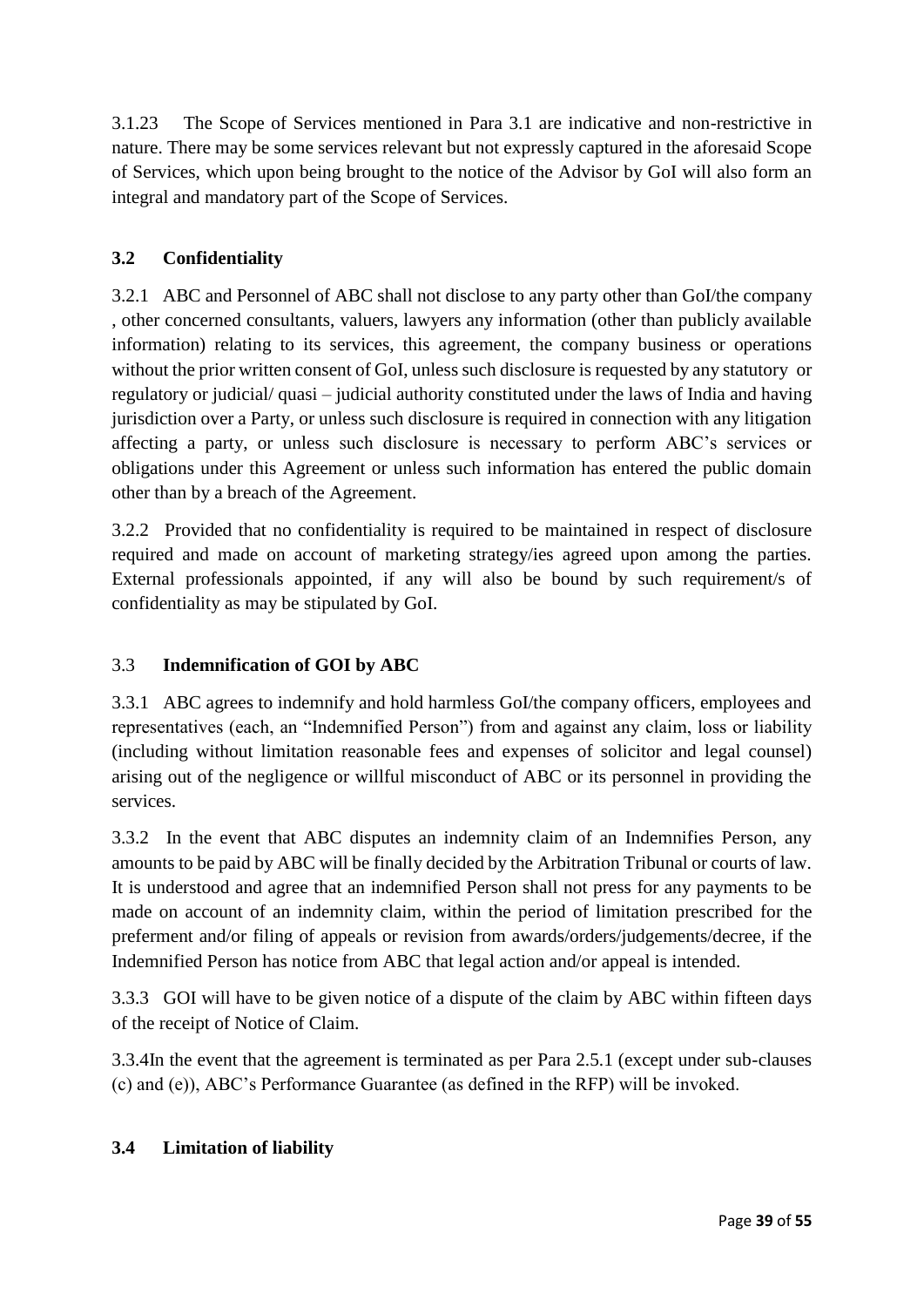3.4.1 In the particular circumstance of this case, GoI agree that the aggregate liability of ABC and directors, officers and employees and representatives of ABC (Whether direct or indirect, in contract or tort or otherwise) to GoI arising out of this Agreement, including any indemnity liability as per clause 3.3 above, shall be limited to the aggregate fees actually payable to ABC under this Agreement by GoI.

# **3.5 Documents Prepared by ABC**

3.5.1 GoI and ABC agree that the analysis provided to GoI is for the use and information of GoI for the strategic sale/disinvestment of GoI's stake in the company. ABC shall own no responsibility to any action taken by any other person based on any advice given by ABC to GoI.

# **3.6 ABC's Personnel**

3.6.1 For the services ABC shall deploy such personnel as are qualified and experienced in the opinion of ABC to carry out the services. Provided that in the event GoI, at any point in time while the services are being carried out, expressly communicates to ABC the opinion that any of the Personnel need to be substituted for ABC will take into account such opinion and will not unreasonably continue to deploy such personnel to carry out the services.

### **4. Obligation of GOI**

### **4.1 Assistance**

4.1.1 GoI/The company shall provide to ABC all relevant information and particulars in the possession of GoI and which they have legal authority provide and all assistance required by ABC to enable ABC to perform it services.

4.1.2 Further, GoI shall issue to officials, agents and representatives of GoI/The company such instructions as it is competent to issue as may be specified by ABC as being necessary or appropriate for the prompt and effective rendering of the services.

4.1.3 In the event that any such information and particulars are not in the possession of GOI and The company or in the event that GOI and The company do not have the legal authority to provide information and particulars to ABC or in the event that assistance sought by ABC cannot be provided or in the event that instructions as specified by ABC cannot be issued then GOI/The company shall forthwith inform ABC of their inability.

4.1.4 GoI shall evolve a proper mechanism to take decisions and to communicate to ABC in writing regarding these decisions. GoI shall accept full responsibility for the contents of the document/s or announcement/s that it may require and authorise ABC to issue, sign or execute.

# **4.2 Access to information and decision**

4.2.1 GoI shall keep ABC informed of any material developments or facts of proposals in relation to the business or operations of The company and in particular where these may have any effect on the agreement or in execution of ABC's services.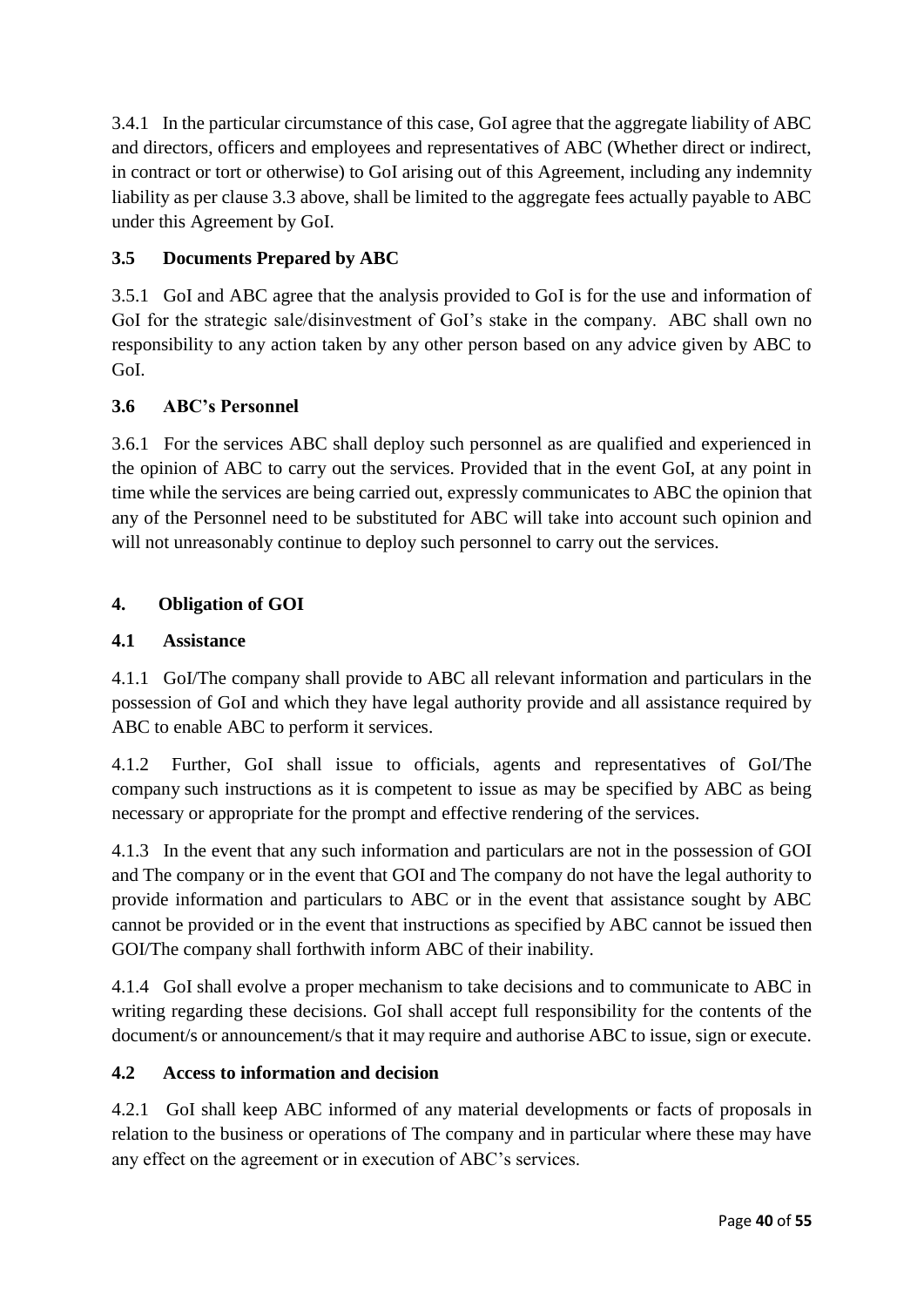4.2.2 GOI shall not require/insist on ABC to issue or approve, or to arrange for the issue or distribution or a particular document or announcement, if at any time ABC becomes aware of information which, in the opinion of ABC after due consultation with GoI, renders the document or announcement untrue, incomplete or misleading in any material respect.

# **4.3 Indemnification of ABC by GOI**

4.3.1 GoI agrees to indemnify and hold harmless ABC and directors, officers, employees and representatives of ABC (each an "Indemnified Person") from and against any claim, loss or liability (including without limitation reasonable fees and expenses of solicitor and legal counsel) arising out of ABC's engagement hereunder and / or directly or indirectly arising as a consequence of any statement, data, representation or other information, whether included in any information memorandum or advertisement or otherwise given in the performance of the services, which had been provided and/ or approved by GoI/The company. Provided that the above mentioned indemnity to Indemnified Person(s) shall only be available in case of the liability or loss arising out of the negligence or willful misconduct of the GoI/The company or its employees under this Agreement.

4.3.2 In the event that GoI disputes an indemnity claim of an Indemnified Person, any amounts to be paid by GOI will be as finally decided by the Arbitration Tribunal or by the court of law. It is understood and agreed that an Indemnified Person shall not press for any payments to be made on account of an indemnity claim, within the period of limitation prescribed for the preferment and / or filing of appeals or revision from awards/ orders/ judgement/ decree, if the Indemnified Person has notice from GoI that legal action and / or appeal is intended.

4.3.3 ABC will have to be given notice of a dispute of the claim by GOI within fifteen days of the receipt of Notice of Claim.

4.3.4. In the particular circumstances of this case, ABC agrees that the aggregate liability of GoI and its officers, employees and representatives of GoI (whether direct or indirect, in contract, tort or otherwise) to ABC arising out of this Agreement, including any indemnity liability as per clause 4.3 above shall be limited to the aggregate fees actually payable by GoI to ABC under this Agreement.

4.3.5. The provisions of the clauses 3.3 and 4.3 above shall be operative in full force and effect regardless of any termination or expiration of this Agreement

# **5. Payment of ABC**

# **5.1 Currency of payment**

5.1.1 Except as may be otherwise agreed in this agreement and/or other written agreement between the parties, all payments due to ABC under this agreement shall be made in Indian Rupees.

# **5.2 Payments**

5.2.1 In consideration of the services performed by ABC under this agreement GOI shall pay to ABC the following: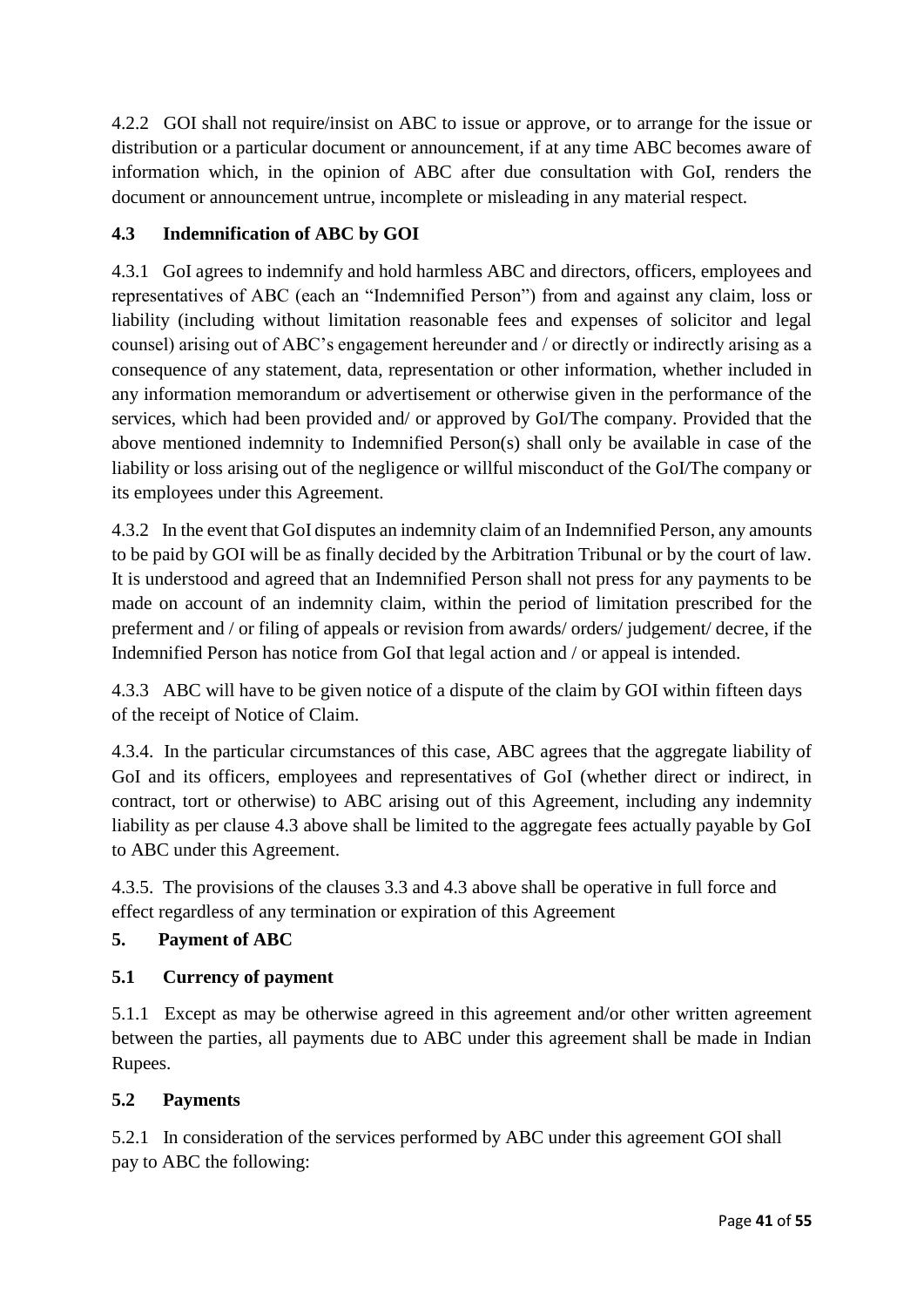### *Success fee:*

5.2.2 GoI shall pay ABC\_\_\_\_percent (--------%) of the gross consideration to be paid by the strategic partner to GoI/The company for purchase of its shares in The company and/ or allotment of new shares, if any, as success fee. The success fee shall be payable on the completion of the services culminating in signing of SHA/SPA, receipt of disinvestment proceeds in Government account; transfer of management control to strategic partner(s).

5.2.3 The Gross Consideration includes the consideration made available to The company or the GOI. The Gross consideration also covers any staged payments or payments/investment through equity as long as it is a payment in lieu of the GoI's stake in The company on the date of signing the shareholders' agreement.

# *Drop dead Fee*

5.2.4 In the event that the agreement is terminated as per Paragraph 2.5.1(e), GoI shall pay to ABC a drop-dead fee as defined in the RFP. All payment to ABC shall be subject to deduction as per applicable laws in India.

### **5.3 Mode of Billing and Payment**

5.3.1 As soon as practicable, after ABC is entitled to receive the amount under Clause 5.2 above, ABC shall send to GoI invoice for the amount due. The said fee/ payment shall be payable by GoI to ABC within 30 days of the date of entitlement and /or date of submission of claim of ABC whichever is later.

### **5.4 Changes in Scope of Work**

5.4.1 If GoI requests a change in the scope of work beyond the definition of 'Services', payment for the additional work will be determined based on the agreed scope of effort to be employed by ABC subject to the agreement of the parties on all issue involved.

### **5.5 Expenses of Parties**

5.5.1 In performing its services, ABC shall bear the following expenses:

(a) All fees and expenses related to external professionals appointed by ABC; and

(b) All out of pocket, travelling/hotel and other cost, charges and expenses incurred by ABC or its officers, employees or agents in connection with performing any services, save and except Clause 5.5.2 which shall be borne by GoI.

5.5.2 GoI shall bear the following expenses:

(a) Fees and expenses related to external legal advisors appointed by GoI for drafting and providing shareholders agreement and such other related agreements related to the strategic sale;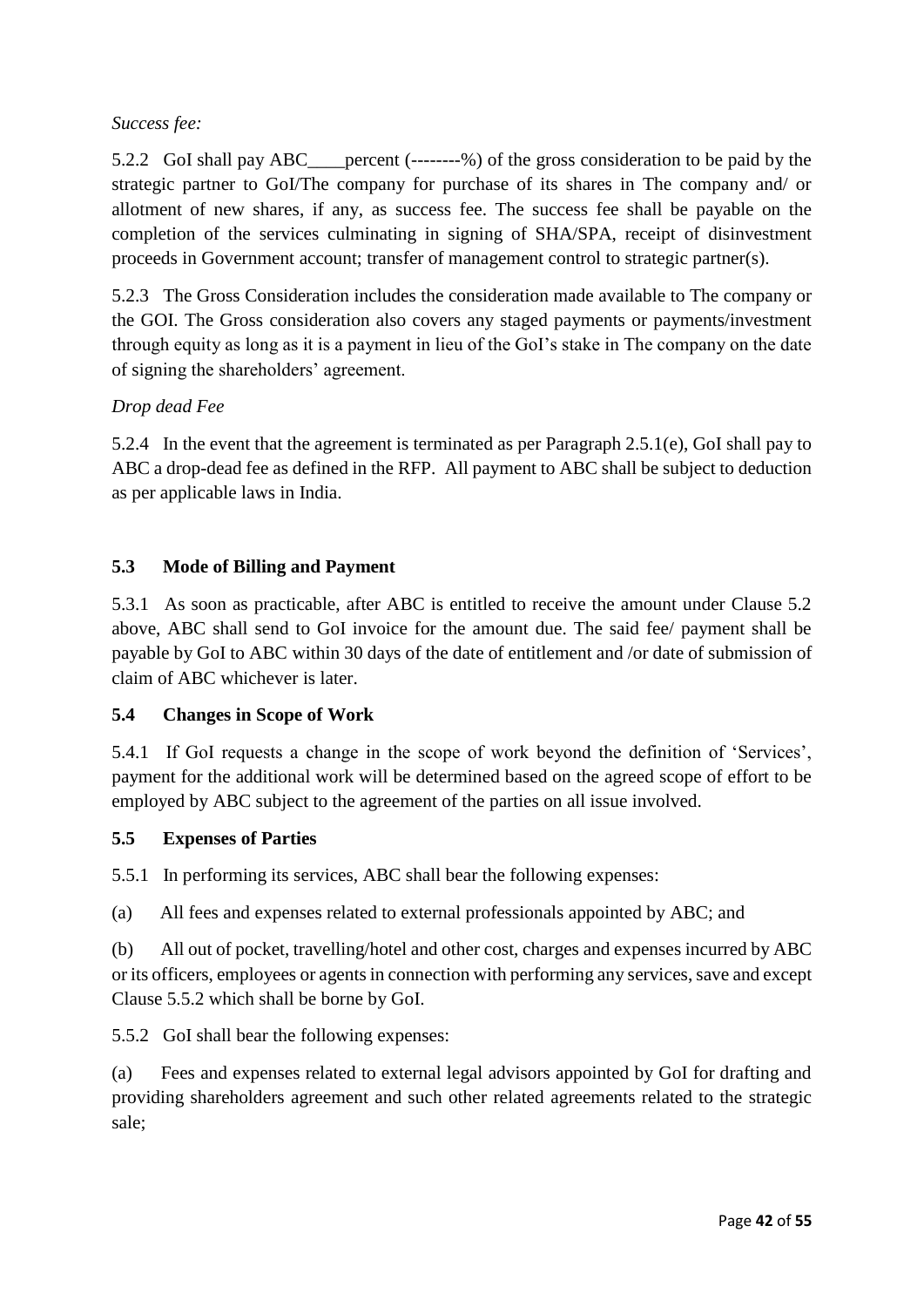(b) Fees and expenses related to external professionals appointed by GoI and the company, including fees and expenses, if any related to the company auditors and GoI's own legal advisors;

(c) Travelling/hotel and other cost incurred in connection with domestic or international travel of GoI/the company personnel, officers and employee;

(d) All advertisement and printing expenses relating to the services under this agreement; and

(e) Restructuring costs, if any, as per clause 5.4 hereof.

5.5.3 The parties shall bear the cost of their respective telephone calls, facsimile transmission, computer related hardware/software, couriers, dispatches and postage.

### **6. Arbitration**

### **6.1 Amicable Settlement**

6.1.1 The Parties shall use their efforts to settle amicably all disputes/differences arising out of or in connection with this agreement or its interpretation.

### **6.2 Arbitration**

6.2.1 Any dispute or difference between the Parties as to matters arising under this agreement which cannot be settled amicably within thirty days after receipt by a Party of the other party's request for amicable settlement may be submitted by a Party to arbitration in accordance with the provisions of Paragraph 6.2.2.

6.2.2 Subject to Paragraph 6.2.1 of this Clause 6.2, in the event of any dispute, controversy or claim arising between the Parties hereto out of or in connection with this agreement or interpretation of its terms, including without limitation, its validity, enforcement, breach, performance, termination or expiration, such dispute, controversy or claim shall be finally settled by arbitration. The arbitration shall be conducted at New Delhi in accordance time and rules framed thereunder.

(a) The arbitration tribunal shall consist of three arbitrators to be selected and appointed by mutual agreement of the Parties. The language of the arbitration shall be English.

(b) the arbitrators appointed under Paragraph 6.2.2 sub-clause (a) shall be legal and/or technical experts with extensive experience in relation to the matters in dispute.

(c) Any arbitration tribunal established hereunder shall state the reasons for its decisions in writing and shall make such decisions entirely on the basis of the Governing law.

# **7. Representations**

# **7.1 GoI represents and warranties of GoI**

7.1.1 GoI represents and warrants that: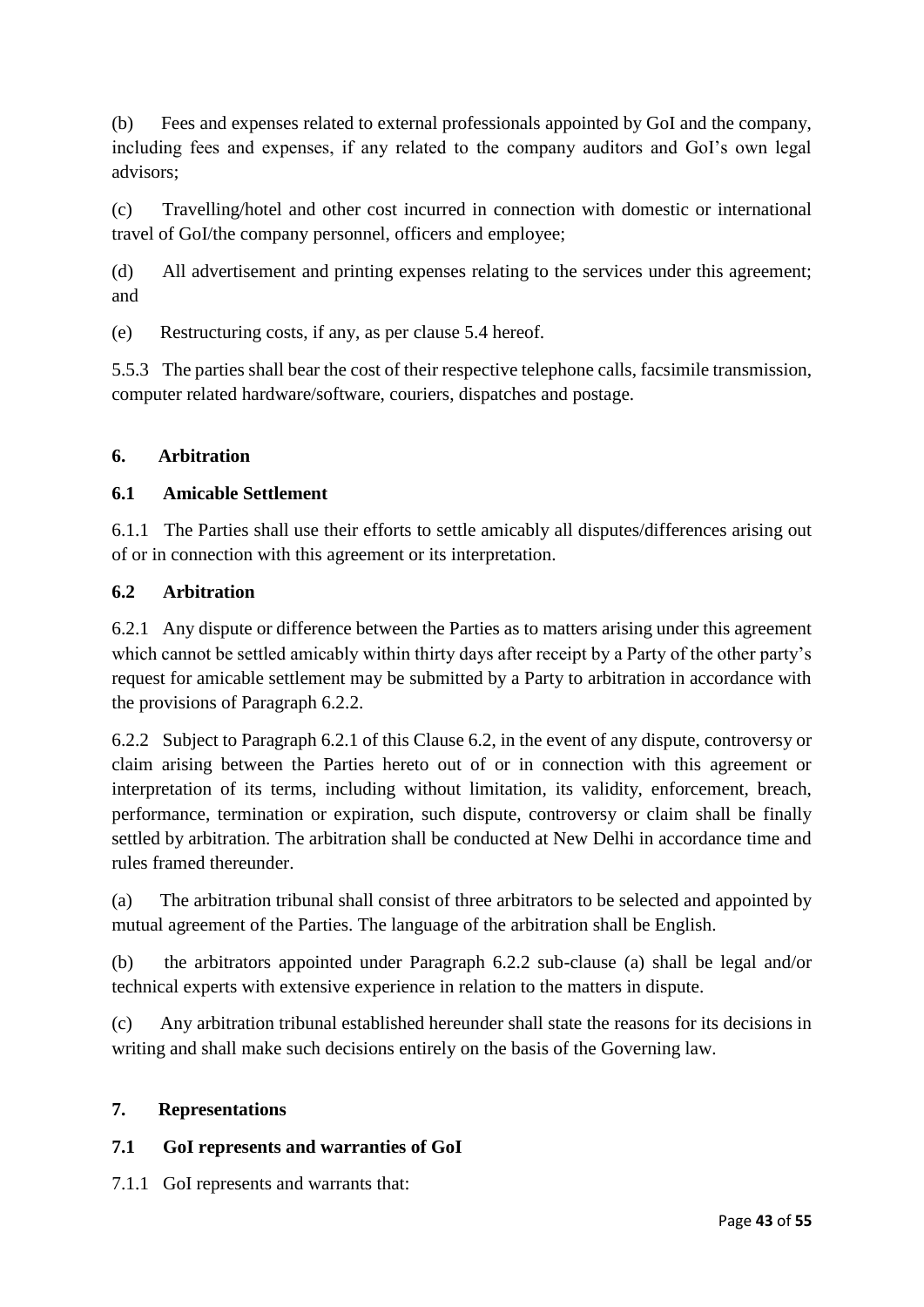(a) GoI has full power and authority to enter into this agreement and to execute, deliver and perform its obligations under this agreement, and to carry out the transaction contemplated hereby;

(b) it has taken all necessary steps required for the authorisation, execution, delivery and performance of this agreement;

(c) This agreement constitutes legal, valid and binding obligations upon GOI enforceable against it in accordance with the terms hereof;

(d) No representation or warranty by or information from it contained herein or in any other document furnished by it or on its behalf by the company to ABC contains or will contain any untrue statement of material fact or omit to state a material fact necessary to make such representation or warranty or information not misleading;

(e) The execution, delivery and performance of this agreement will not conflict with any covenant, agreement, understanding, decree or order to which it is a Party.

# **7.2 Representation and Warranties of ABC**

7.2.1 ABC represents and warrants that:

(a) ABC is duly organized, validly existing and in good standing under the laws of jurisdiction of its incorporation:

(b) ABC has full power and authority to execute, deliver and perform its obligation under this agreement and to undertake the services contemplated herein;

(c) ABC has taken all necessary corporate and other action under relevant laws and its constitutional documents to authorize the execution, delivery and performance of this agreement;

(d) This agreement constitutes legal, valid and binding obligations enforceable against ABC in accordance with the terms hereof;

(e) ABC is subject to civil and commercial laws of India with respect to this agreement and it hereby expressly irrevocably waives any immunity in any jurisdiction in respect thereof;

(f) ABC is not debarred from performing the services on account of any litigation;

(g) The execution, delivery and performance of this agreement will not conflict with any of the terms of the ABC's memorandum and articles of association or any covenant, agreement, understanding, decree or order to which it is party or any ongoing assignment;

(h) No representation or warranty by or information from it contained herein or in any other document furnished by it to GoI contains or will contain any untrue statement of material fact or omits or will omit to state a material fact necessary to make such representation or warranty or information not misleading.

### **8. Other Terms of Agreement**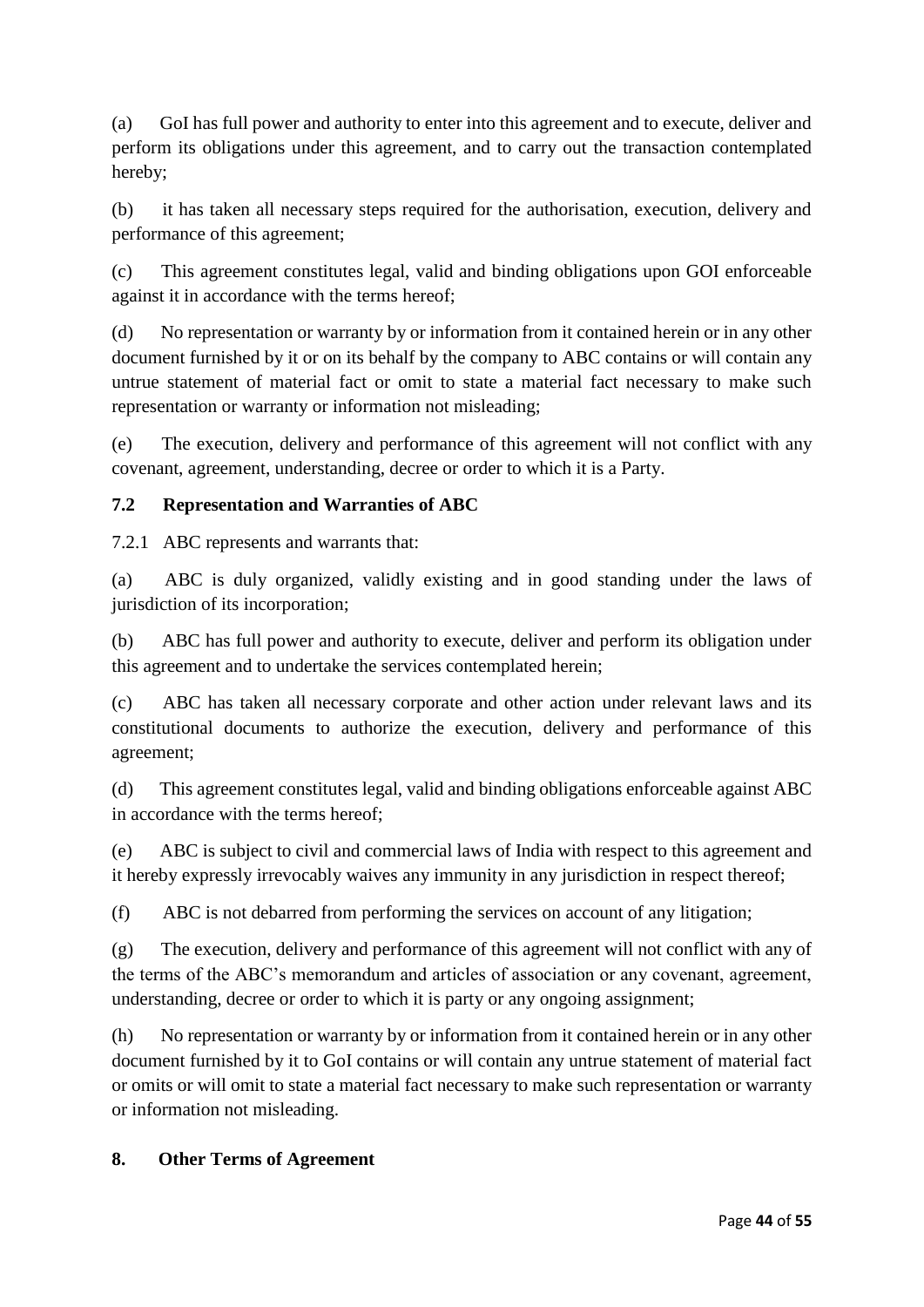### **8.1 Fairness and Good Faith**

### *Good Faith*

8.1.1 The parties undertake to act in good faith with respect to one and others rights under the agreement and to adopt all reasonable measures to ensure the realization of the objectives of this agreement.

#### **8.1.2 Integrity and Ethics**

8.1.2.1 The parties undertake to avoid all forms of corruption by following a system that is fair, transparent and free from influence and prejudice, prior to, during or subsequent to the currency of the contract.

8.1.2.2 ABC commits itself to take all measures necessary to prevent corrupt practices, unfair means and illegal activities during any stage of its bid or during any pre-contract or postcontract stage in order to secure the contract or in furtherance to secure it.

8.1.2.3 GoI undertakes that during the pre-contract stage, it shall treat all bidders alike and will provide to all bidders the same information and will not provide any such information to any particular bidder which could afford advantage to any particular bidder in comparison to other bidders.

8.1.2.4 Any breach of aforesaid provisions by ABC or its employees or authorized representatives, shall entitle GoI to take all or any one of the following actions, wherever required:-

- (i) forfeiture of performance guarantee (as defined in the RFP);
- (ii) to immediately call-off the pre-contract negotiations without assigning any reason or providing any compensation to ABC;
- (iii) to debar ABC from participating in any bidding process in future for a minimum period of 5 years;
- (iv) to cancel all or any other contract signed with the ABC.
- (v) The GoI will be entitled to initiate the criminal liabilities as well.

### **8.1.3 Operation of the Agreement**

The Parties recognise that it is impractical in this agreement to provide for every contingency and possibility which may arise during the life of the agreement (in respect of the services) and the Parties agree that it is their intention that this agreement shall operate fairly between them and without detriment to the interest of either of them and that if during the term of this agreement, a party believes that this agreement is operating unfairly, the parties will use their best efforts to agree on such action as may be necessary to remove the cause or causes of such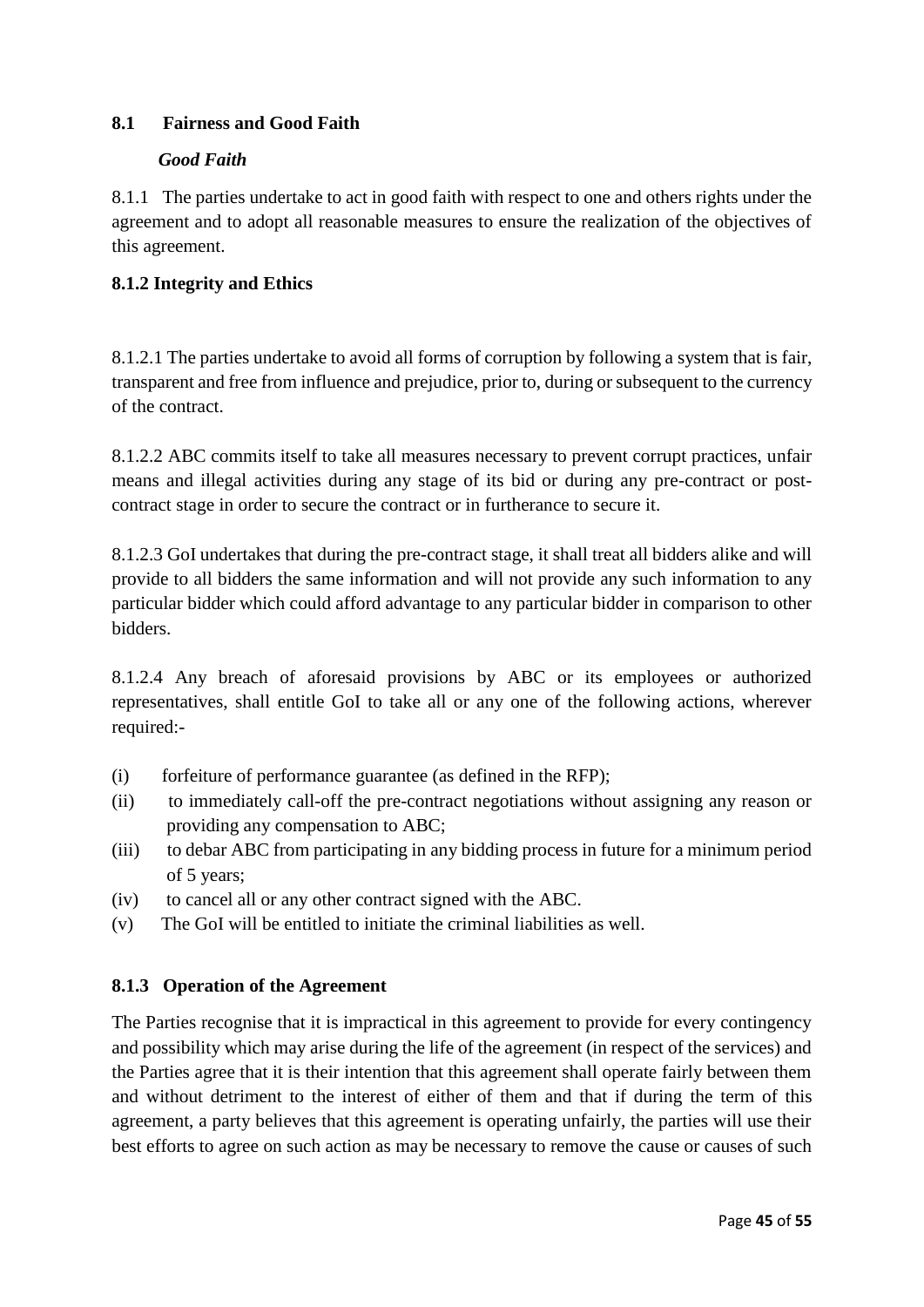unfairness, but failure to agree on any action pursuant to this Clause shall not give rise to a dispute to arbitration in accordance with Clause 6.

### **8.2 Publicity**

8.2.1 The Parties shall consult each other on any publicity, press releases, advertisement and publications and public statements concerning the services and this agreement in advance, before release. If GoI completes the transaction, ABC reserves the right to publish an announcement of ABC's role. The text if any such advertisement will be subject to GOI's approval, which will not be unreasonably withheld.

### **8.3 Waivers**

8.3.1 No failure of delay of a Party hereto in exercising any right of remedy hereunder shall operate as a waiver thereof nor will any single of partial exercise of any right or remedy preclude any other or future exercise, of any right and remedy. The right and remedies provided in this agreement are cumulative and not exclusive of any rights and remedies provided by law.

### **8.4 Waiver of Sovereign Immunity**

8.4.1 GoI hereby waives any immunity from jurisdiction of any court of arbitration proceeding of from any legal process (whether from service or notice, attachment prior to judgment, attachment in aid of execution of judgement or otherwise) in respect of itself and/or any of its property, save and except for military property, military assets, present and future premises and assets of the missions/ consulates and the constitutional authorities and their offices and assets required for scientific and technological activities of GoI.

### **8.5 Liability to pay stamp duty**

8.5.1 The stamp duty, if any, payable on this agreement and its counterparts shall be paid by GoI.

8.6 This agreement has been prepared and signed in two originals, one to be retained by each party.

IN WITNESS WHEREOF of Parties have caused this agreement to be signed as of the day and year first above written.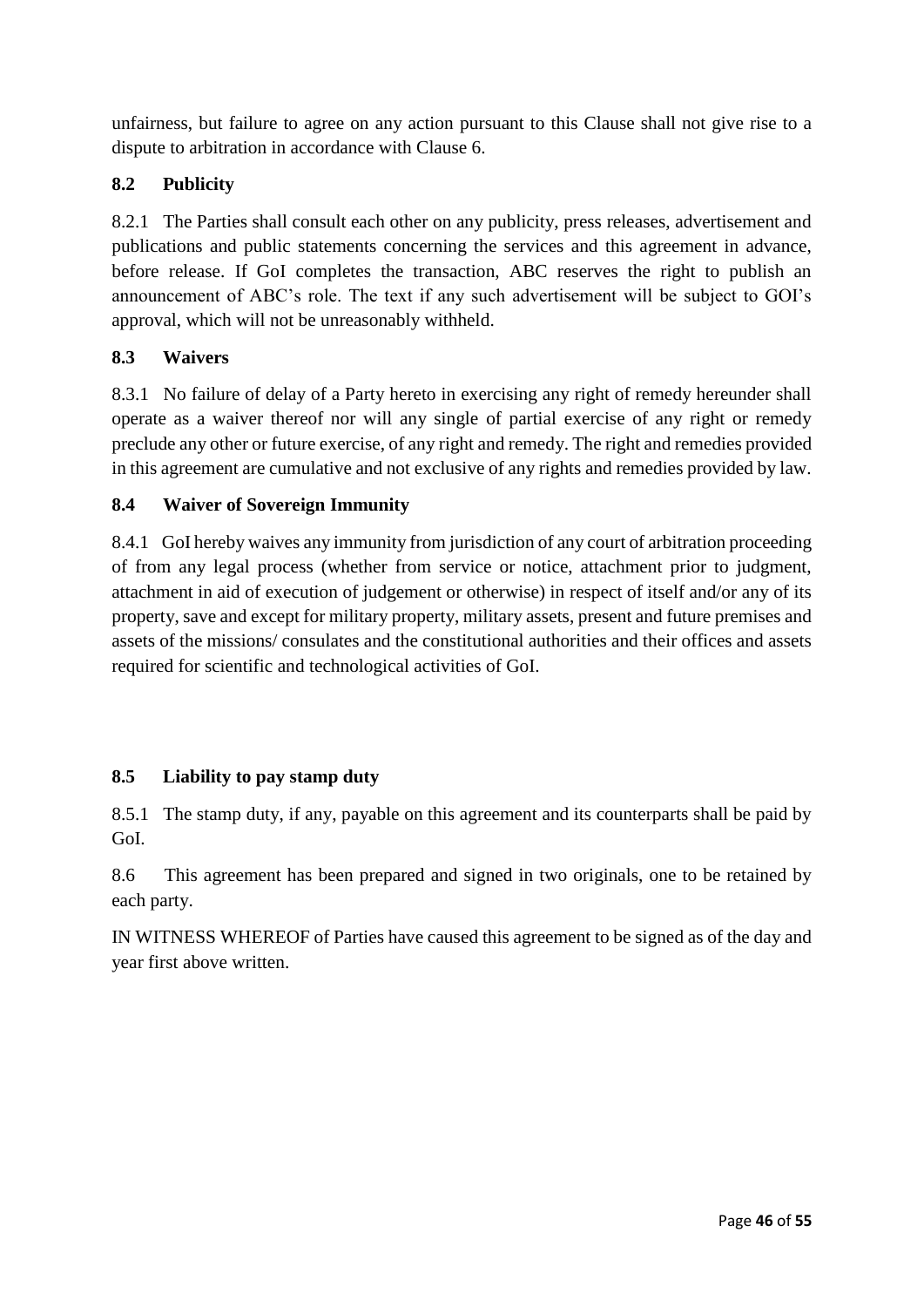### **Annexure-5**

# **FORMAT FOR THE DEAL TEAM**

Certified that the deal team would comprise of the following:

| S.No.          | <b>Name</b> | Expert in the field Qualification | <b>Experience</b> | <b>Remarks</b> |
|----------------|-------------|-----------------------------------|-------------------|----------------|
|                |             | оf                                |                   |                |
|                |             | Strategic                         |                   |                |
|                |             | disinvestment                     |                   |                |
| $\overline{2}$ |             | Valuation                         |                   |                |
| 3              |             | Documentation<br>οf               |                   |                |
|                |             | strategic                         |                   |                |
|                |             | disinvestment                     |                   |                |
| 4              |             |                                   |                   |                |
|                |             |                                   |                   |                |
|                |             |                                   |                   |                |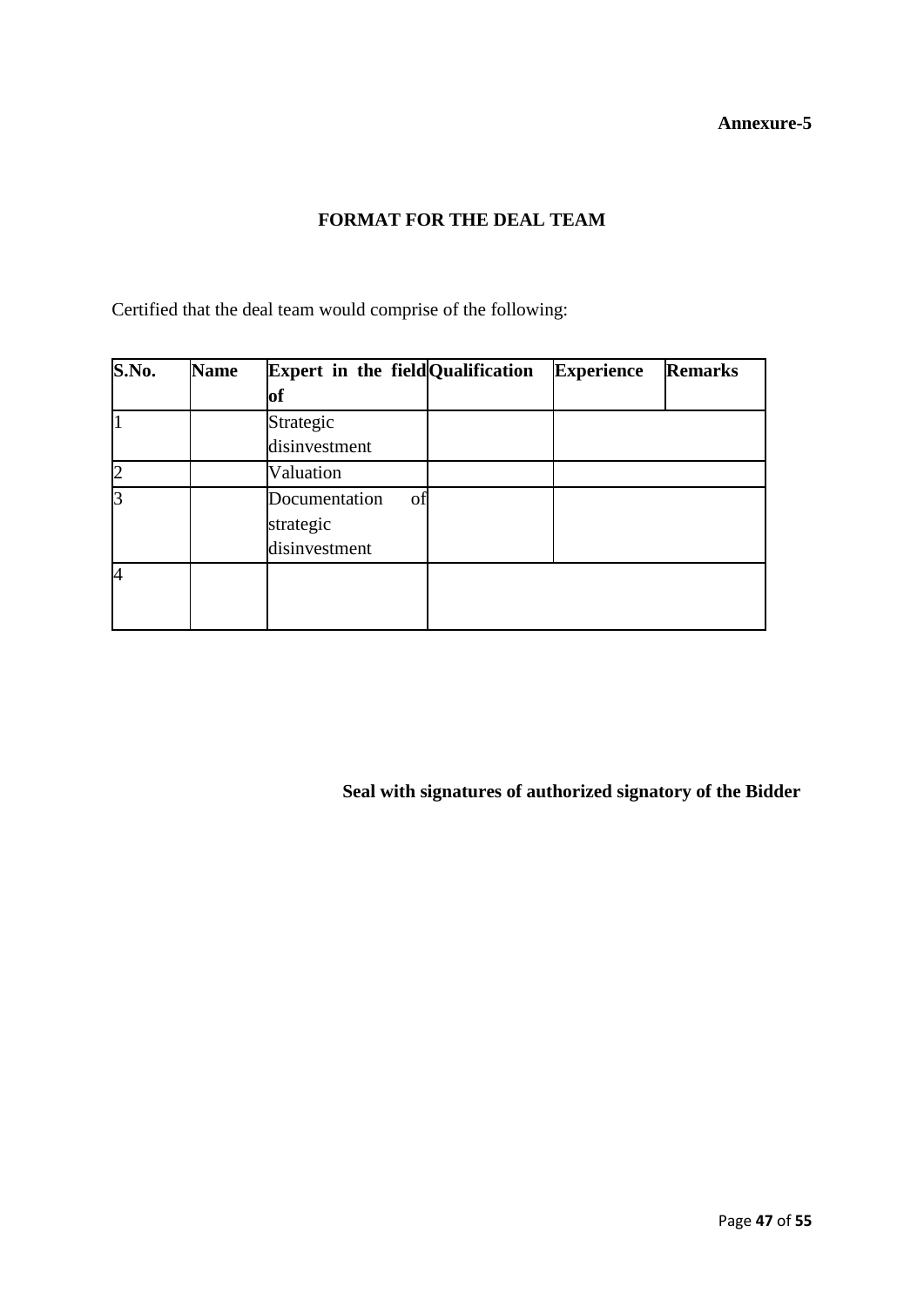### **FORMAT OF UNCONDITIONAL BID ON THE LETTERHEAD OF THE BIDDER**

This is to certify that the fee quoted by us for engagement as Advisor for strategic disinvestment of IDBI Bank Limited. is in accordance with the terms and conditions laid down in the Request for Proposals displayed on the website of the Department of Investment & Public Asset Management and is unconditional.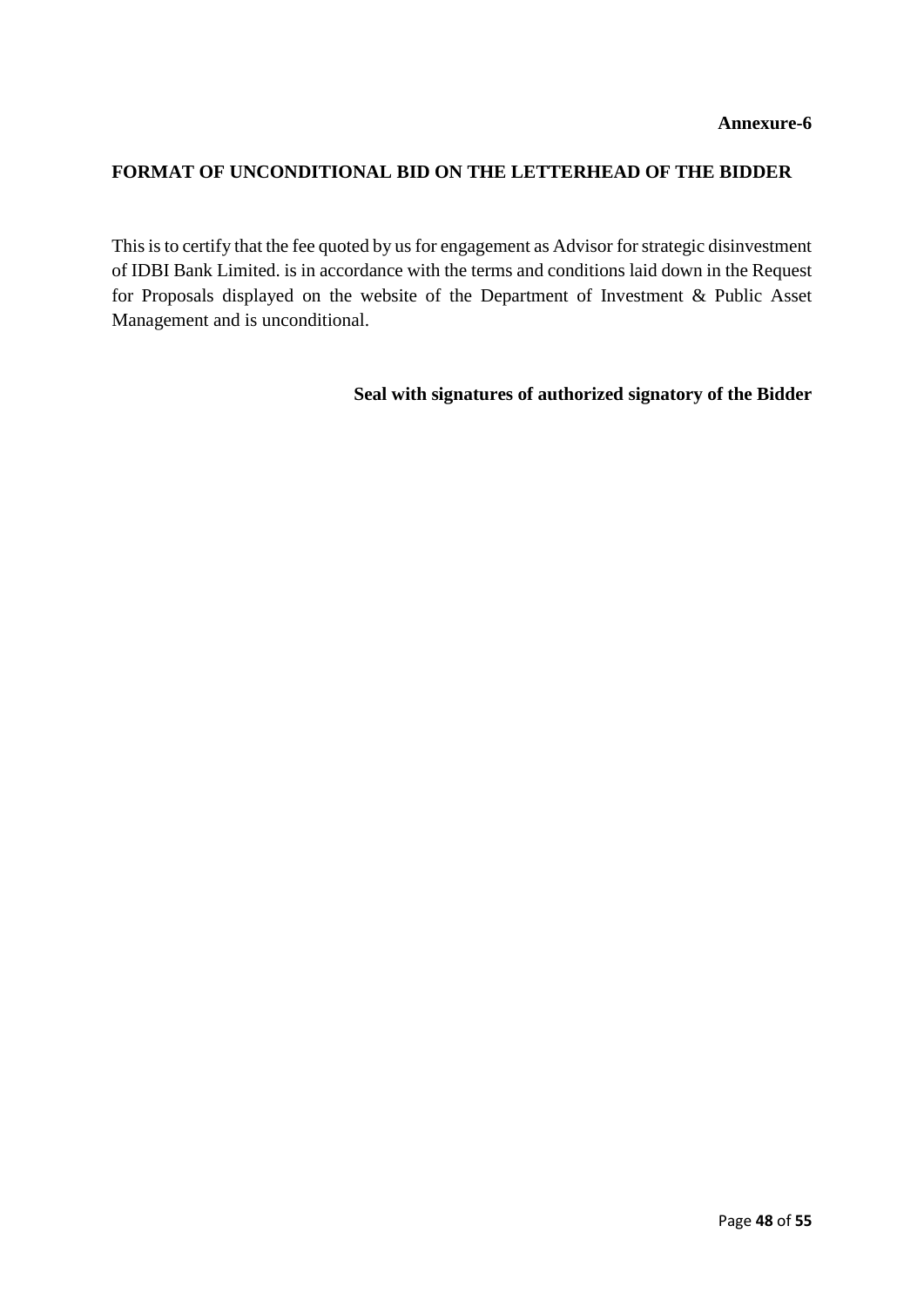### **Annexure-7**

#### **Format of Financial Bid on the Letterhead of the Bidder**

| Sl. | Description of work(IDBI Bank Limited) | Fee quoted |
|-----|----------------------------------------|------------|
| No. |                                        | (in INR)   |
|     |                                        |            |
|     |                                        |            |
|     |                                        |            |
|     |                                        |            |

Note:

- 1. In case of any, mismatch in fee quoted in the figures and the fee quoted in words, then fee quoted in words will be taken as correct for all purposes.
- 2. Since the bid is exclusive of GST, any additional liability of tax that may arise either on account of change in tax rate or additional taxes by the Central or State Governments, shall be the responsibility of the bidder.

Above format is to be filled and uploaded in BoQ format provided along with the tender document on CPP portal (https://eprocure.gov.in/eprocure/app).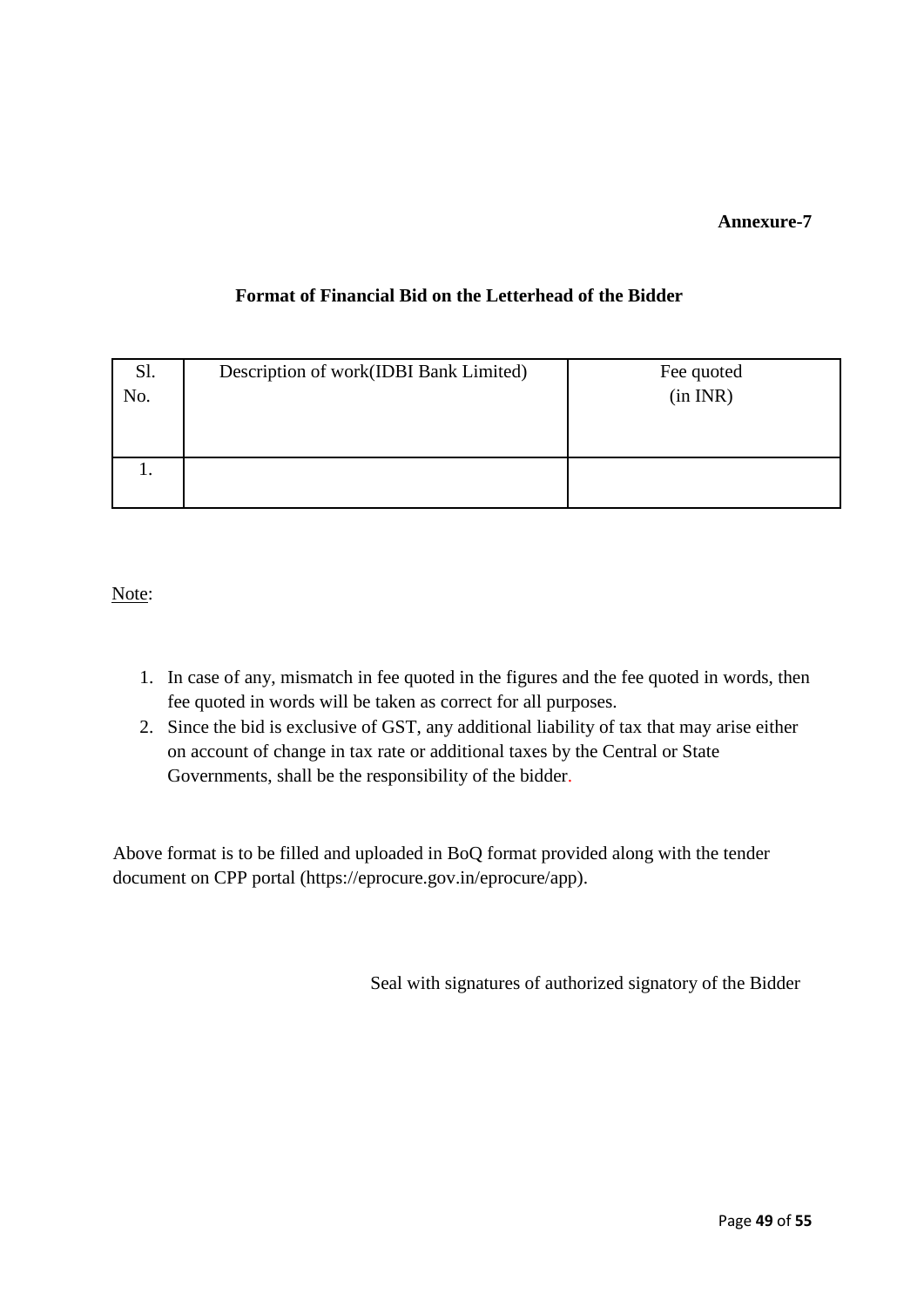#### **Annexure-8**

#### **TENDER ACCEPTANCE LETTER**

(To be given on Company Letter Head)

Date:

To,

Sub: Acceptance of Terms & Conditions of RFP.

RFP Reference No:

Name of RFP / Work: -

\_\_\_\_\_\_\_\_\_\_\_\_\_\_\_\_\_\_\_\_\_\_

Dear Sir,

1. I/ We have downloaded / obtained the RFP for the above mentioned 'RFP/Work' from the web site(s) namely:

 $\overline{\phantom{a}}$  as an  $\overline{\phantom{a}}$  as  $\overline{\phantom{a}}$  as  $\overline{\phantom{a}}$ 

\_\_\_\_\_\_\_\_\_\_\_\_\_\_\_\_\_\_\_\_\_\_\_\_\_\_\_\_\_\_\_\_\_\_\_\_\_\_\_\_\_\_\_\_\_\_\_\_\_\_\_\_\_\_\_\_\_\_\_\_\_\_\_\_\_\_\_\_\_\_

per your advertisement, given in the above-mentioned website(s).

2. I / We hereby certify that I/we have read the entire terms and conditions of the RFP from Page No. \_\_\_\_\_\_\_\_ to \_\_\_\_\_\_ (including all documents like annexure(s), schedule(s), etc.,), which form part of the contract agreement and  $I$  / we shall abide hereby by the terms/conditions/clauses contained therein.

3. The corrigendum(s) issued from time to time by your department/ organisation too has also been taken into consideration while submitting this acceptance letter.

4. I / We hereby unconditionally accept the RFP conditions of above mentioned RFP / corrigendum(s) in its totality / entirety.

5. I / We do hereby declare that our Firm has not been blacklisted/ debarred by any Govt. Department/Public sector undertaking.

6. I / We certify that all information furnished by our Firm is true  $\&$  correct and if the information is found to be incorrect/untrue or found violated, then your department/ organisation shall without giving any notice or reason therefore or summarily reject the bid or terminate the contract, without prejudice to any other rights or remedy including the forfeiture of the full said earnest money deposit.

Yours Faithfully,

(Signature of the Bidder, with Official Seal)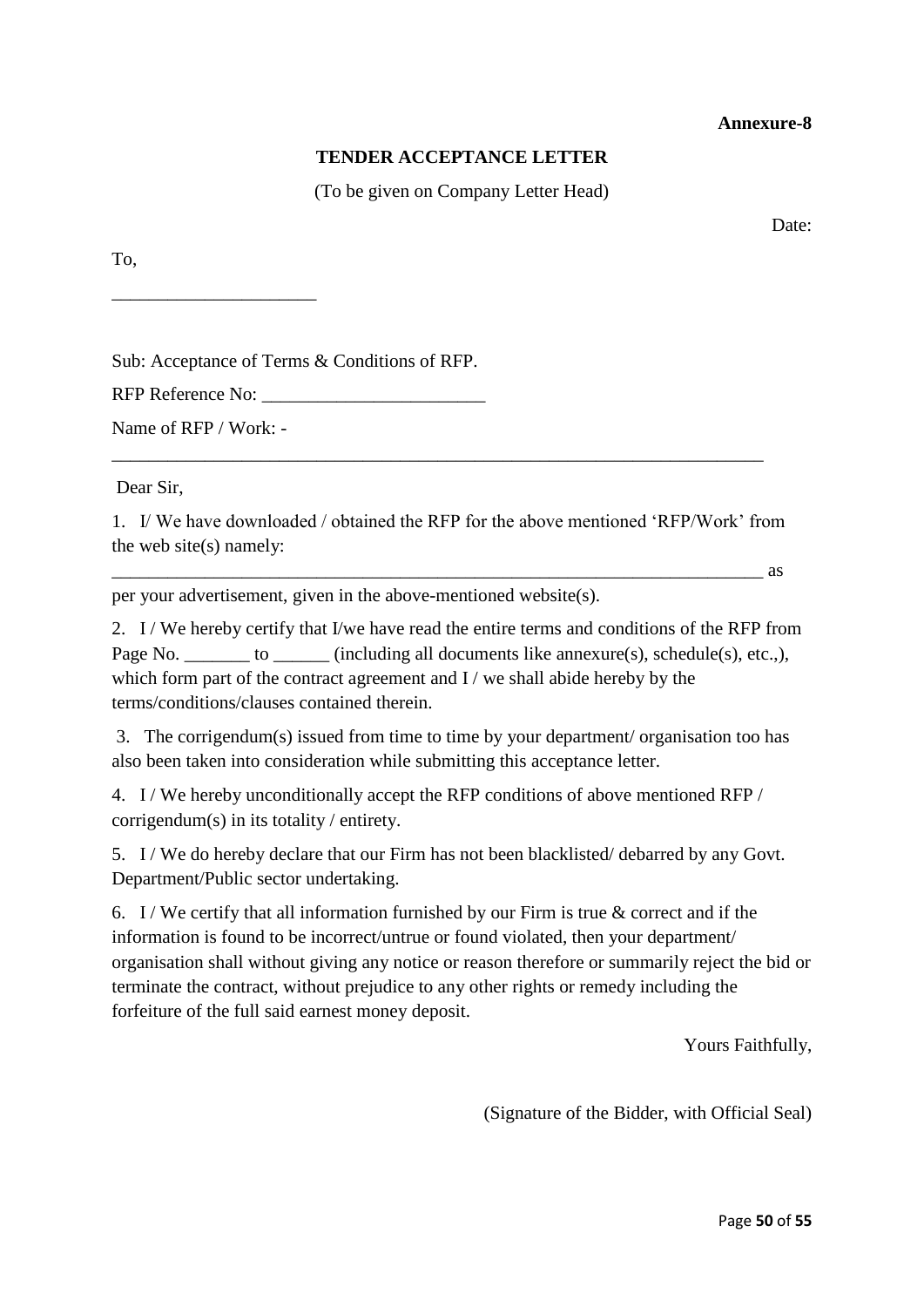#### **Annexure-9 Format of NON-DISCLOSURE AND CONFIDENTIALITY AGREEMENT**

#### **STAMP**

THIS NON-DISCLOSURE AND CONFIDENTIALITY AGREEMENT (this "Agreement") is executed as of \_\_\_\_\_\_\_\_\_\_\_\_\_\_\_, 2020 ("effective date") by and between:

XYZ, a limited liability partnership(insert/amend suitably) firm, having its office at - \_\_\_\_\_\_\_\_\_\_\_\_\_\_\_\_\_\_\_\_\_\_\_\_\_\_\_\_\_\_\_\_\_\_\_\_\_\_\_\_\_\_\_\_\_\_\_\_\_\_\_\_\_\_\_\_\_\_\_\_ India (hereinafter referred to as the "Receiving Party", which expression shall, unless repugnant to the context or meaning thereof, be deemed to include its successors and permitted assigns); and

IDBI Bank Limited(IDBI), a ----------incorporated under the laws of India and having its registered office at  $\Box$ \_\_\_\_\_\_\_\_\_(hereinafter referred to as the "**Disclosing Party**", which expression shall, unless repugnant to the context or meaning thereof, be deemed to include its successors and permitted assigns).

Each of the Receiving Party and Disclosing Party are hereinafter individually referred to as "**Party**" and collectively as "**Parties**".

### **WHEREAS**

- A. Pursuant to the Request for Proposal uploaded online on CPP portal \_\_\_\_\_\_\_\_\_\_\_\_\_\_\_\_\_\_\_\_\_\_\_\_\_\_\_\_\_\_\_\_\_, the Receiving Party has been appointed by the Department of Investment and Public Assets Management, Ministry of Finance, Government of India (DIPAM) as Transaction Advisor, to advise on certain aspects of the transaction relating to the partial disinvestment of the shareholding held by Government of India in the Disclosing Party ("**Proposed Transaction**"). In this regard, DIPAM has instructed the Receiving Party to enter into this Agreement with the Disclosing Party wherein the Disclosing Party will be sharing with the Receiving Party certain Confidential Information (*defined below*) ("**Purpose**").
- B. In light of the above, the Parties are entering into this Agreement to record their understanding concerning the disclosure by the Disclosing Party to the Receiving Party of information that is deemed proprietary or confidential by the Disclosing Party.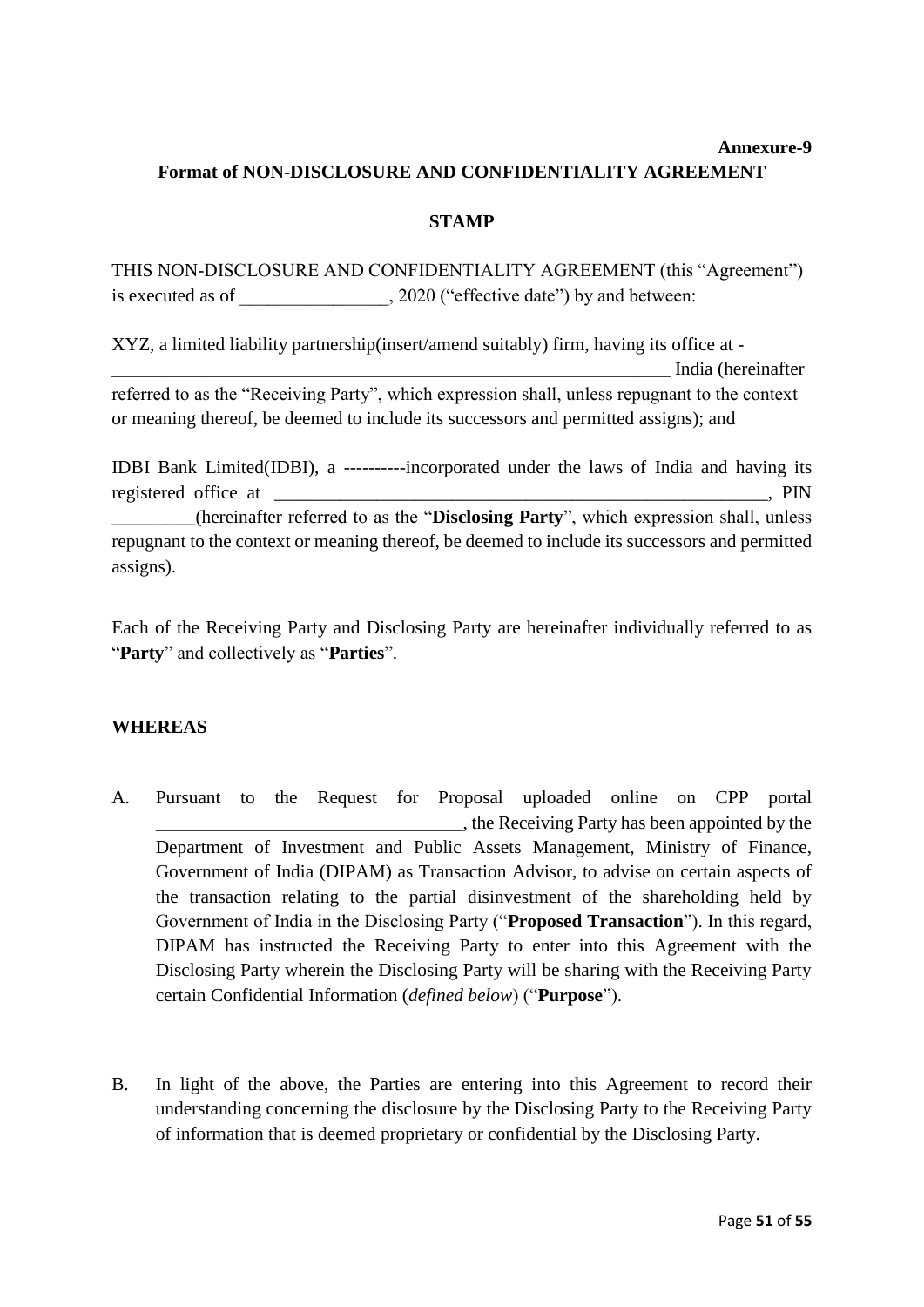**NOW, THEREFORE,** in consideration of the premises and the mutual covenants set forth herein, the sufficiency of which is hereby acknowledged, the Parties agree as follows:

## **1. Definitions and Interpretation**

1.1 In this Agreement, except where the context otherwise requires, the following words and expressions shall have the following meanings:

"**Applicable Law(s)**" means all laws, ordinances, statutes, rules, orders, decrees, injunctions, licenses, permits, approvals, authorizations, consents, waivers, privileges, agreements and regulations, directions, notices, guidelines and circulars of any Indian governmental authority having jurisdiction over the relevant matter as such are in effect as of the date hereof or as may be amended, modified, enacted or revoked from time to time hereafter;

"**Authorized Persons**" shall mean concerning each Party, the directors, officers, employees, agents or advisors (including, without limitation, attorneys, accountants, consultants, bankers and financial advisors) and controlling persons of such Party; and

"**Confidential Information**" means the confidential, commercial, financial, legal, marketing, business and all other information of whatever nature and in any form relating to the Disclosing Party or its respective businesses or any documents of government authorities in connection with this Agreement including the fact of receiving or requesting such documents or information (whether written or oral, in any form or medium), given/disseminated by the Disclosing Party to the Receiving Party, and any communication between the Parties and/or their Authorized Persons.

1.2 In this Agreement (unless the context requires otherwise):

1.2.1 The terms "hereof", "herein", "hereby", "hereto", "hereunder" and derivative or similar words refer to this entire Agreement;

1.2.2 Heading, sub-headings and bold typeface are only for convenience and shall be ignored for interpretation;

1.2.3 Any term or expression used but not defined herein shall have the same meaning attributable to it under Applicable Law;

1.2.4 Words importing the singular include the plural and vice-versa; and

1.2.5 Any reference to this Agreement or other document shall include all amendments, changes and/ or modifications made to this Agreement or such other document in accordance with the provisions hereof or thereof.

# **2. Obligations of the Receiving Party**

2.1 The Receiving Party hereby agrees and undertakes that it:

2.1.1 shall keep the Confidential Information confidential subject to the terms and conditions of this Agreement;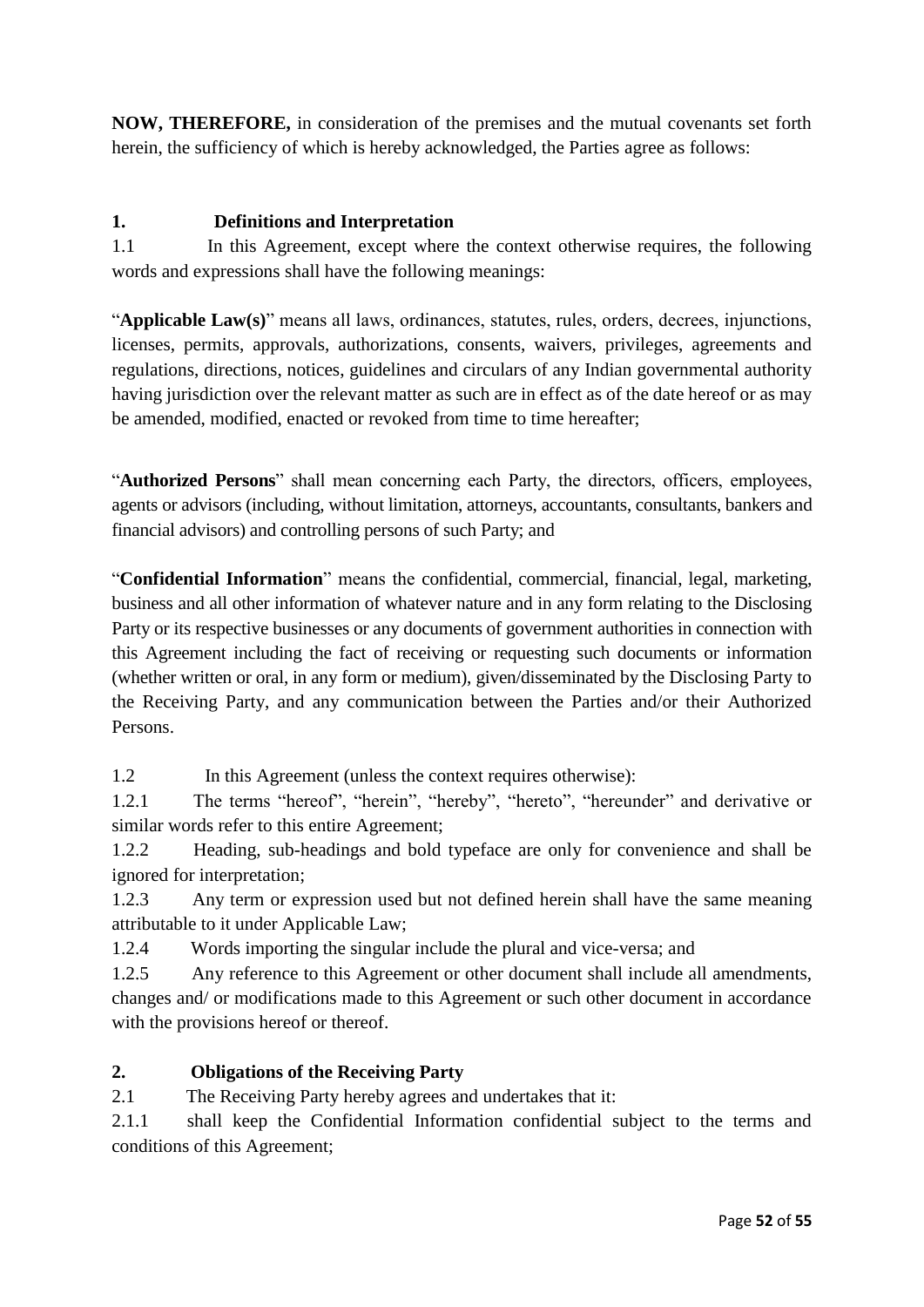2.1.2 shall take all necessary and reasonable actions to maintain the confidentiality of the Confidential Information disclosed to it by the Disclosing Party;

2.1.3 shall not disclose to any third party the facts and any such information which has been made available to it without the prior written consent of the Disclosing Party. **The parents of Receiving Parties if Banks or Non Banking Finance Companies would be considered as third parties (The onus of complying with all Banking laws relating to the secrecy of data would lie with the Disclosing party-IDBI Bank);** 

2.1.4 shall not use the Confidential Information or any part of it for any purpose other than restricted to the intended purposes by the Disclosing Party;

2.1.5 shall not make any copies or make any summaries or transcripts of the whole or any part of the Confidential Information unless required for this Agreement or unless permitted in writing by the Disclosing Party;

2.1.6 shall notify the Disclosing Party immediately, if it becomes aware that any Confidential Information has been disclosed to or is in the possession of any person who is not an Authorized Person;

2.1.7 shall handover to an Authorised Person of the Disclosing Party and/or destroy and delete, as the case may be, any records of whatsoever nature in the possession, custody or control of the Receiving Party which contain any Confidential Information or which are produced or received by the Receiving Party in connection with the Confidential Information from the Disclosing Party upon fulfilment of the Purpose of this Agreement and not later than 7 (seven) days from the date of written demand from the Disclosing Party. Provided, however, that Receiving Party may retain the Confidential Information as is necessary to enable it to comply with any Applicable Law;

# 2.1.8 **shall not use the Confidential Information to the competitive disadvantage of the Disclosing Party; and**

2.1.9 holds the Disclosing Party harmless and indemnified from any direct liability, direct damage, direct loss, reasonable cost or expense (including any reasonable attorney's fees)incurred or suffered by the Disclosing Party on account of the proven breach of any provision of this Agreement by the Receiving Party; provided, however, that the total liability of the Receiving Party to both DIPAM and the Disclosing Party for the Proposed Transaction and/or this Agreement shall under no circumstances exceed the fees received by the Receiving Party in connection with the Proposed Transaction, except in the event of wilful misconduct or gross negligence by the Receiving Party.

2.2 The Receiving Party shall not be liable for release or disclosure of, and the confidentiality obligations under this Agreement shall not apply to, any Confidential Information that:

2.2.1 is required to be disclosed by any Applicable Law or any governmental or other regulatory, administrative or judicial authority of any country, provided that, to the extent legally permitted, the Receiving Party provides the Disclosing Party a prior written notice sufficient to allow the Disclosing Party to seek a protective order or other appropriate remedies; 2.2.2 at the time of its disclosure is within the public domain;

2.2.3 is or becomes part of the public knowledge by publication or otherwise than by breach or default of the Receiving Party; or

2.2.4 is approved in writing for public release by the Disclosing Party.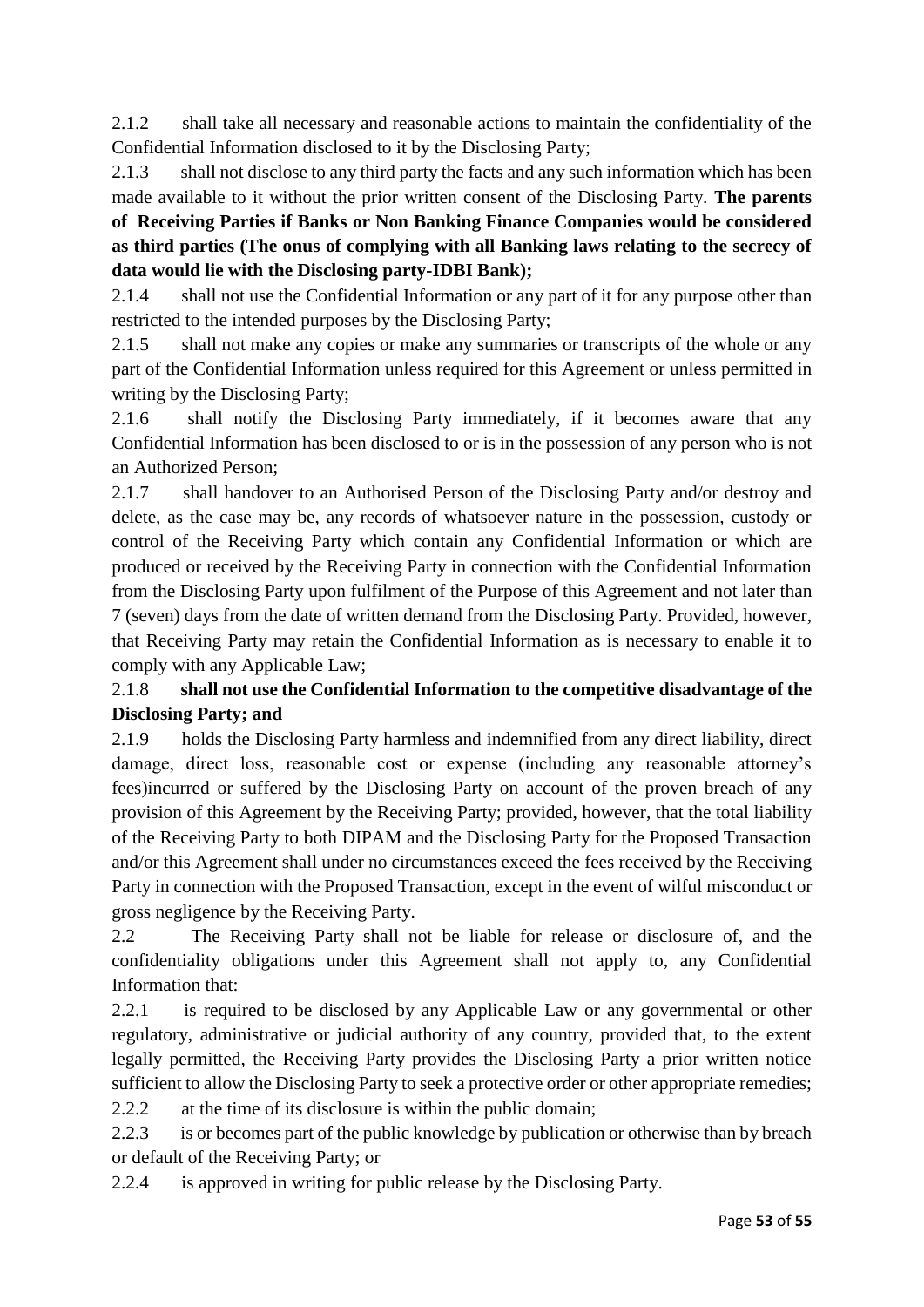2.3 If any portion of any Confidential Information falls under one or more of the exceptions as set out in Clause 2.2 above, the remaining part/portion of the Confidential Information shall continue to be subject to the prohibitions and restrictions as set out in this Agreement.

# **3. Ownership, Sharing, and Return of Confidential Information**

3.1 All Confidential Information shall be deemed to be (and all copies thereof or of any part or parts thereof shall become upon the creation thereof) and shall remain the property of the Disclosing Party.

3.2 Notwithstanding anything contained in Clause 2 of this Agreement, the Receiving Party shall be able to share Confidential Information with DIPAM, its professional and / or legal advisors, Department of Financial Services, or any other entity authorised by DIPAM solely for the purpose of this Agreement. Confidential Information that constitutes unpublished price sensitive information will be identified by the Disclosing Party as "unpublished price sensitive information" as defined in the Securities and Exchange Board of India (Prohibition of Insider Trading) Regulations, 2015 (as amended). Provided further that Confidential Information identified as "unpublished price sensitive information" by the Disclosing Party may be shared with the aforementioned persons if the Disclosing Party consents to such sharing and informs the Receiving Party(ies) that such information can be shared with the aforementioned persons as per Applicable Law. Upon fulfilment of the Purpose and not later than 7 (seven) days from the date of written demand from the Disclosing Party, the Receiving Party shall return to the Disclosing Party or erase, delete and destroy all the Confidential Information and records or materials related thereto, which are in possession of the Receiving Party, as the case may be provided however that Receiving Party may retain the Confidential Information as is necessary to enable it to be in compliance with any Applicable Law.

# **4. Governing Laws and Settlement of Dispute**

This Agreement, including but not limited to any dispute or claim relating to this Agreement or the rights of the Parties, shall be governed by and construed in accordance with the laws of India. Both the Parties agree to submit to the exclusive jurisdiction of the courts at New Delhi, India for disputes arising out of this Agreement.

# 5. **Counterparts**

This Agreement may be executed in two or more counterparts, each of which, when executed and delivered, shall be deemed an original, but all of which together shall constitute the same instrument and any Party may execute this Agreement by signing any one or more of such originals or counterparts.

# 6. **Term**